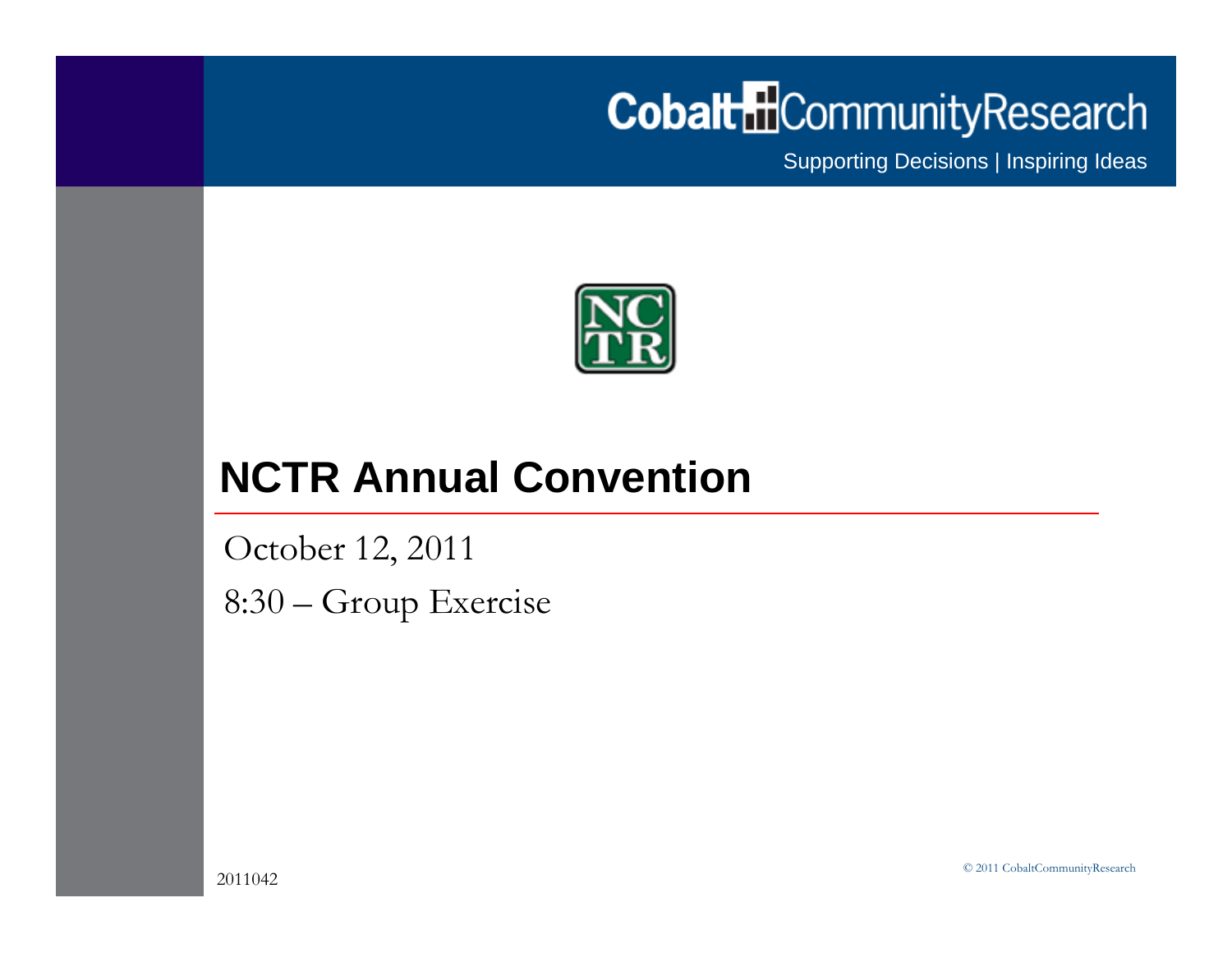

# Table of Contents

Page 3 – Introduction

Page 4 – Key Findings

Page 5 – Demographic questions

Page 13 – 8:30 Group Exercise questions

Page 41 – 10:15 Group Exercise questions

Page 61 – About Cobalt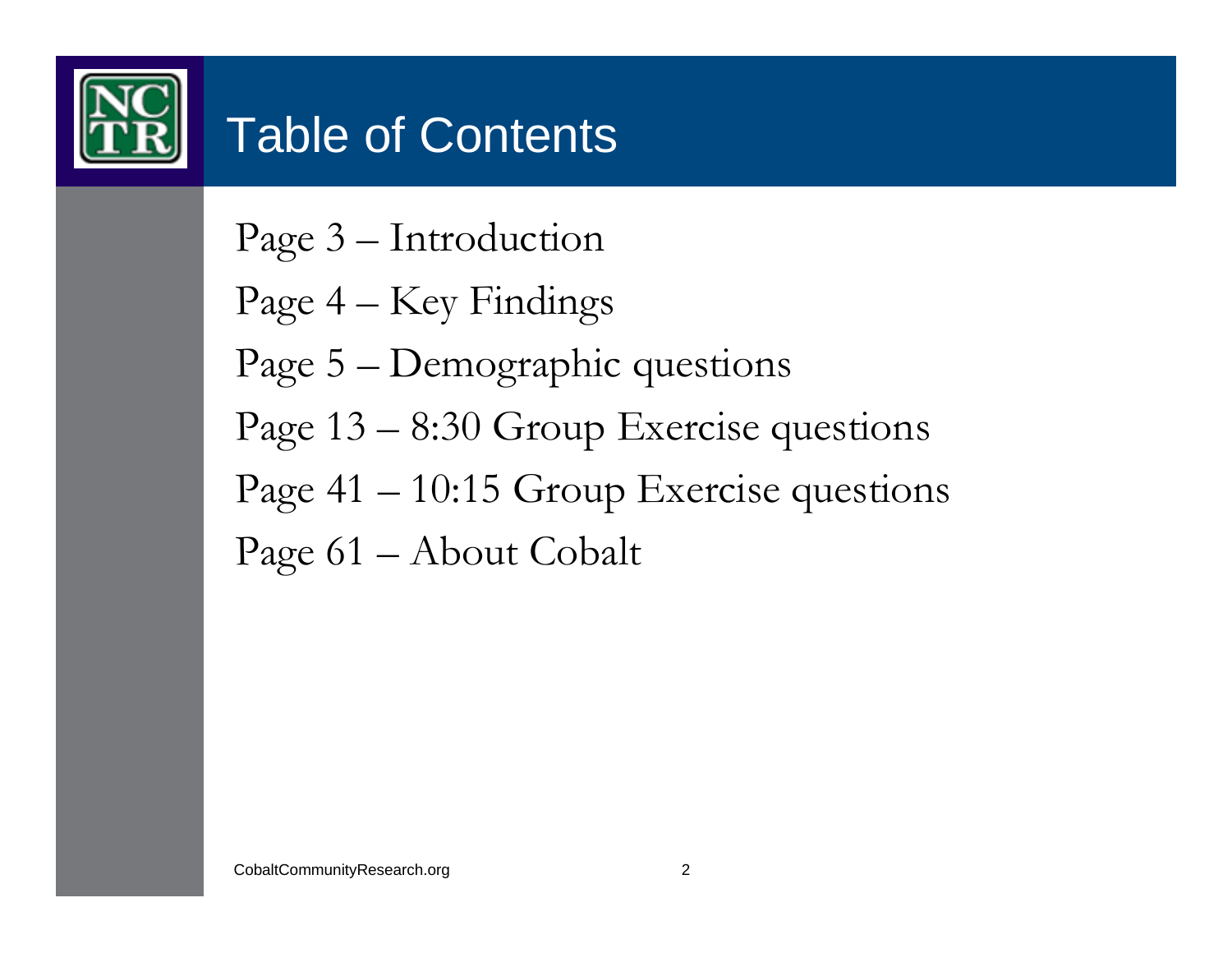

## **Introduction**

**Baltimore, Maryland:** On October 12<sup>th</sup>, the National Council on Teacher Retirement sponsored two audience response sessions provided by the nonprofit Cobalt Community Research. Conference participants were asked to answer questions anonymously using the audience response system, Turning Point.

More than 90 individuals participated in the sessions, representing retirement funds from across the United States. Because attendance does not statistically represent the full NCTR membership, the results cannot be scientifically generalized to the full membership.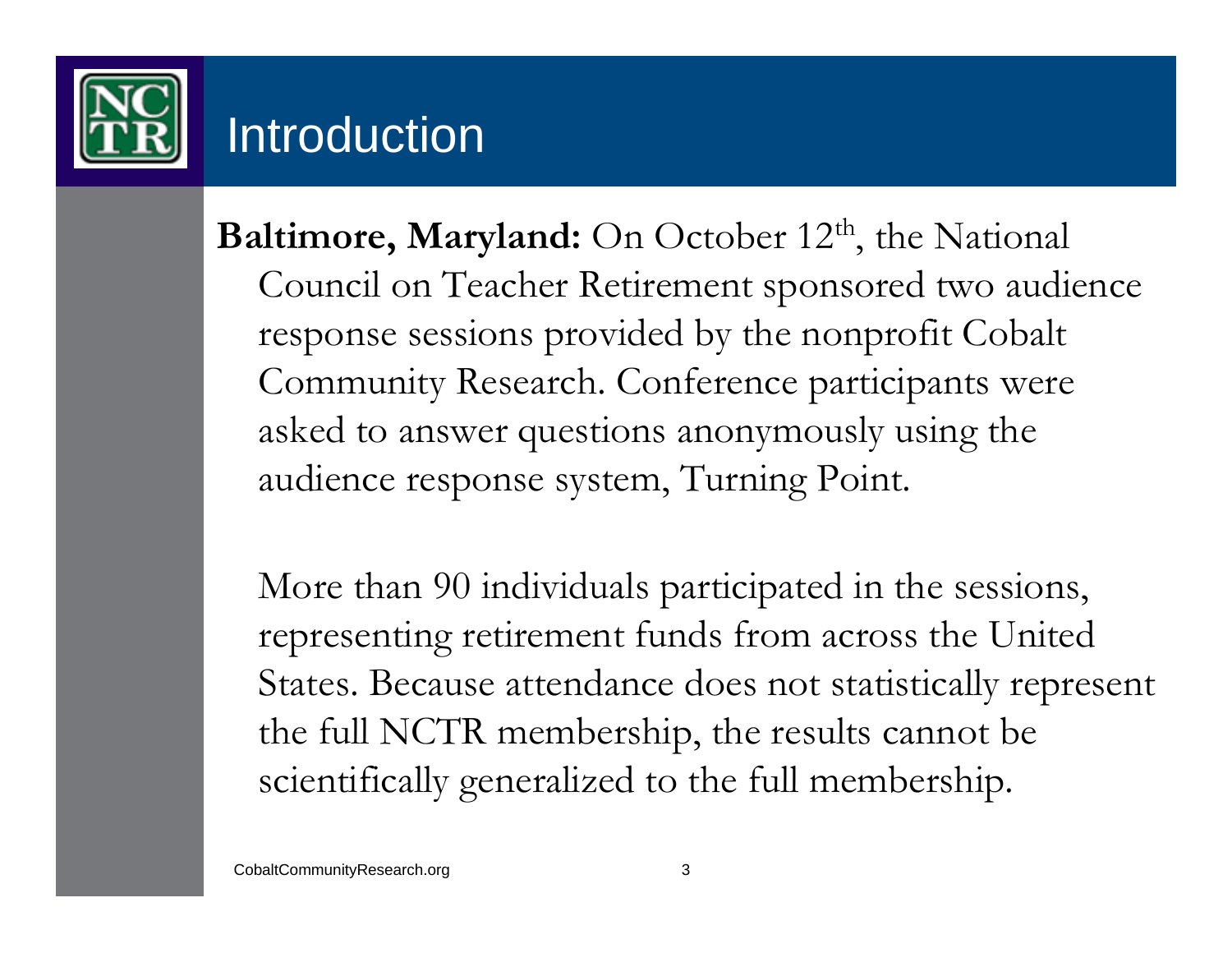## Key Findings

- $\bullet$  55% of funds do not actively engage in Corporate Governance
- • Almost 70% of funds who are adjusting their asset allocations plan to increase their exposure of private equity, hedge funds, real estate, other alternative investments
- • Only 26% of funds have lowered their actuarial assumed rate of return
- 91% of funds can directly interact with their legislative body regarding plan modifications
- • More than half of respondents (52%) are unaware of the proposed Normal Retirement Age regulations set to apply in 2013
- • More than half of respondents (54%) would be interested in attending an evening Webinar provided by NCTR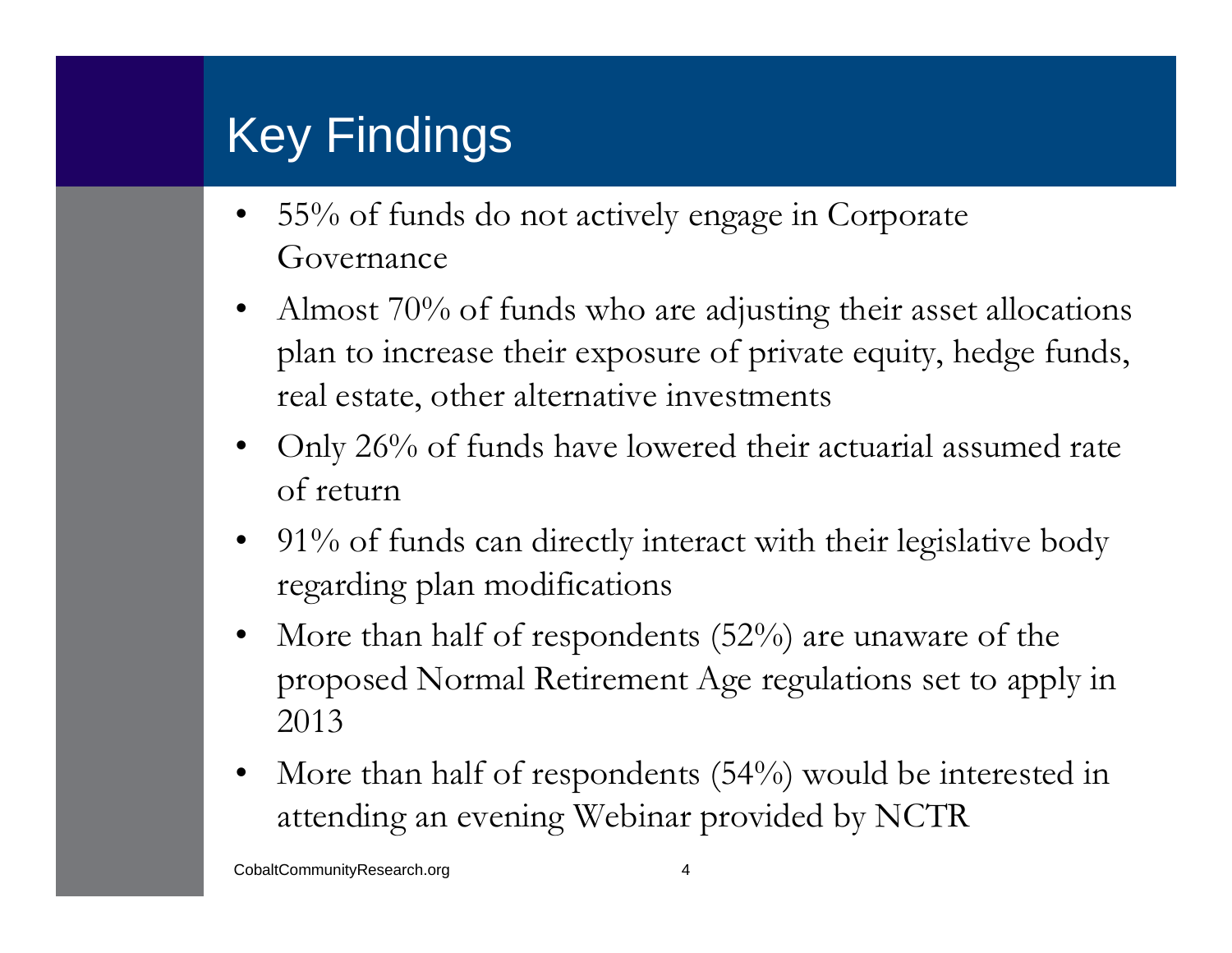#### How many NCTR Annual Conventions have you attended?

- 1. This is the first
- 2. 2 to 3
- 3. 4 to 5
- 4. 6 to 10
- 5. Over 10

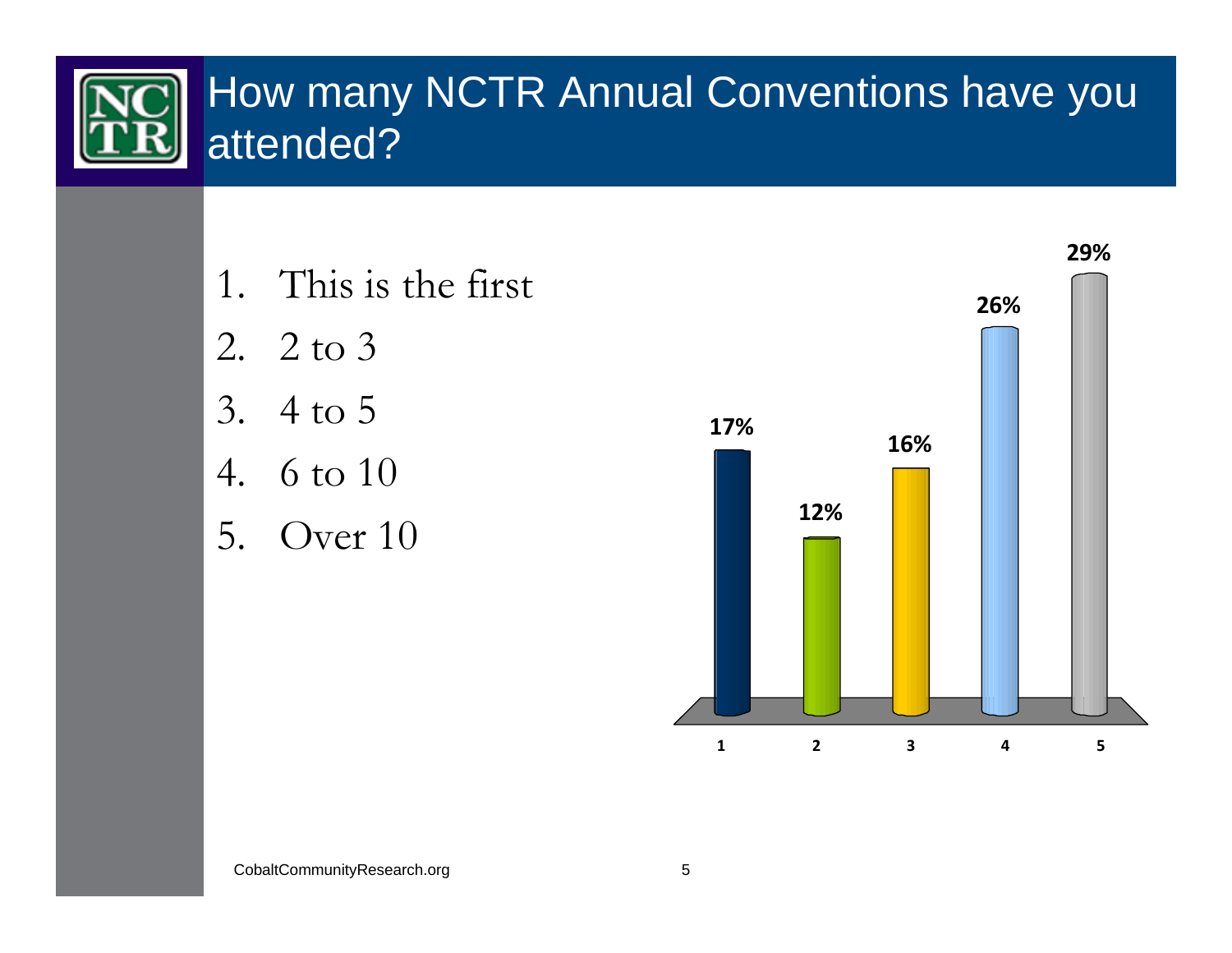

## What best describes your role in your fund?

- 1. Elected Board Trustee
- 2. Appointed Board Trustee
- 3. Ex-Officio Trustee
- 4. System Director
- 5. Other

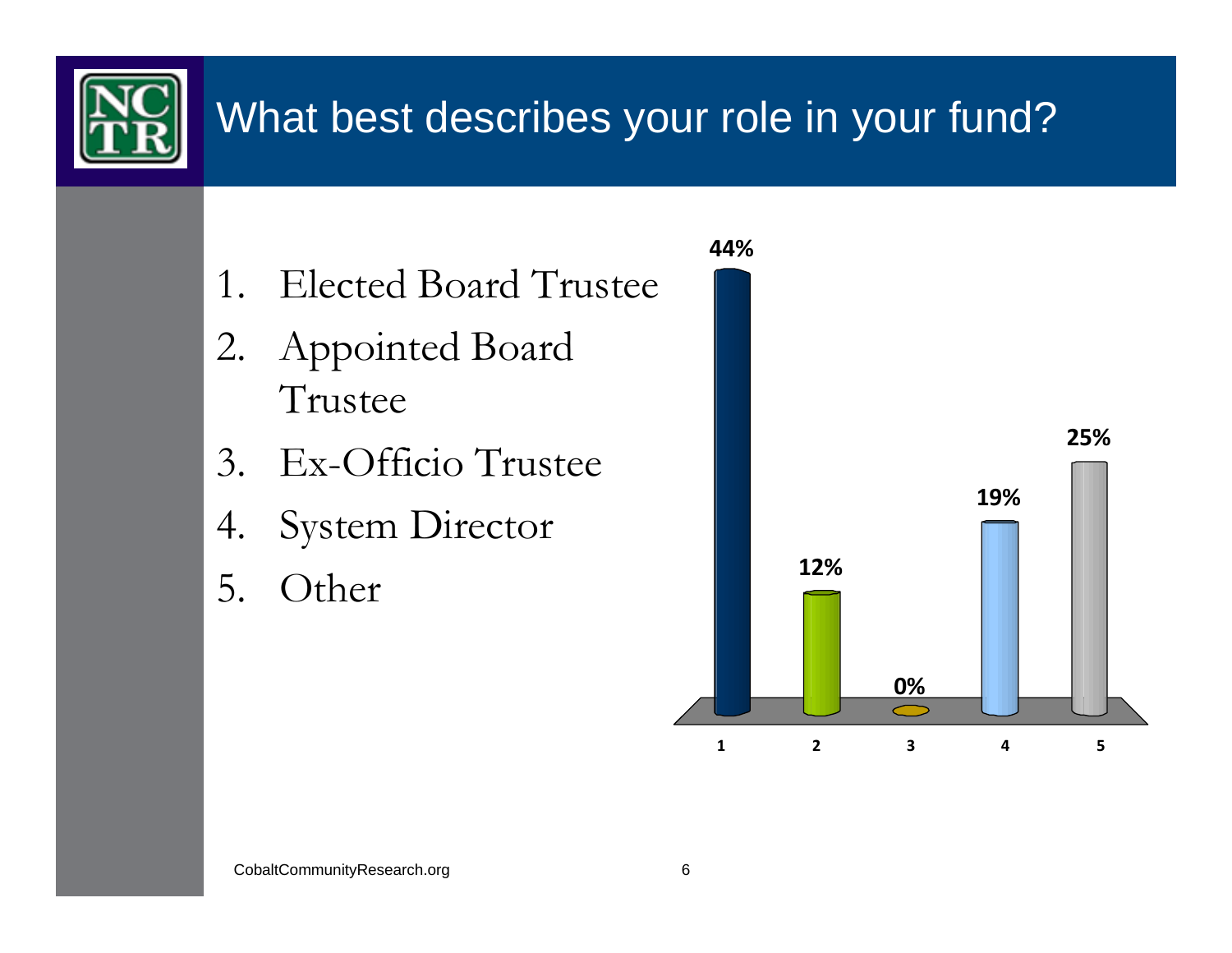

## How long have you been in this position?

- 1. 1 year or less
- 2. 1 to 2 years
- 3. 3 to 5 years
- 4. 6 to 10 years
- 5. Over 10 years

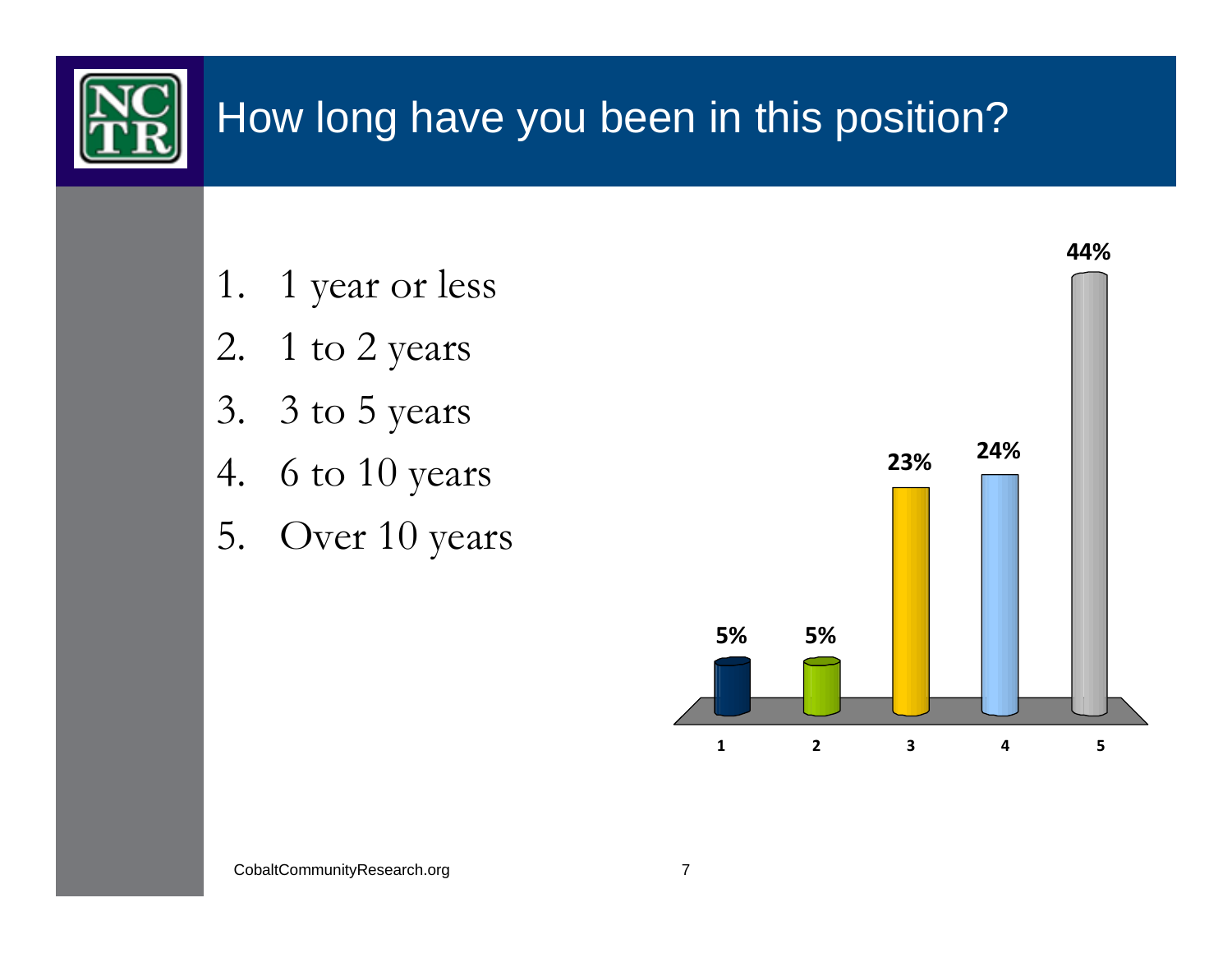

### In which Region is your fund located?

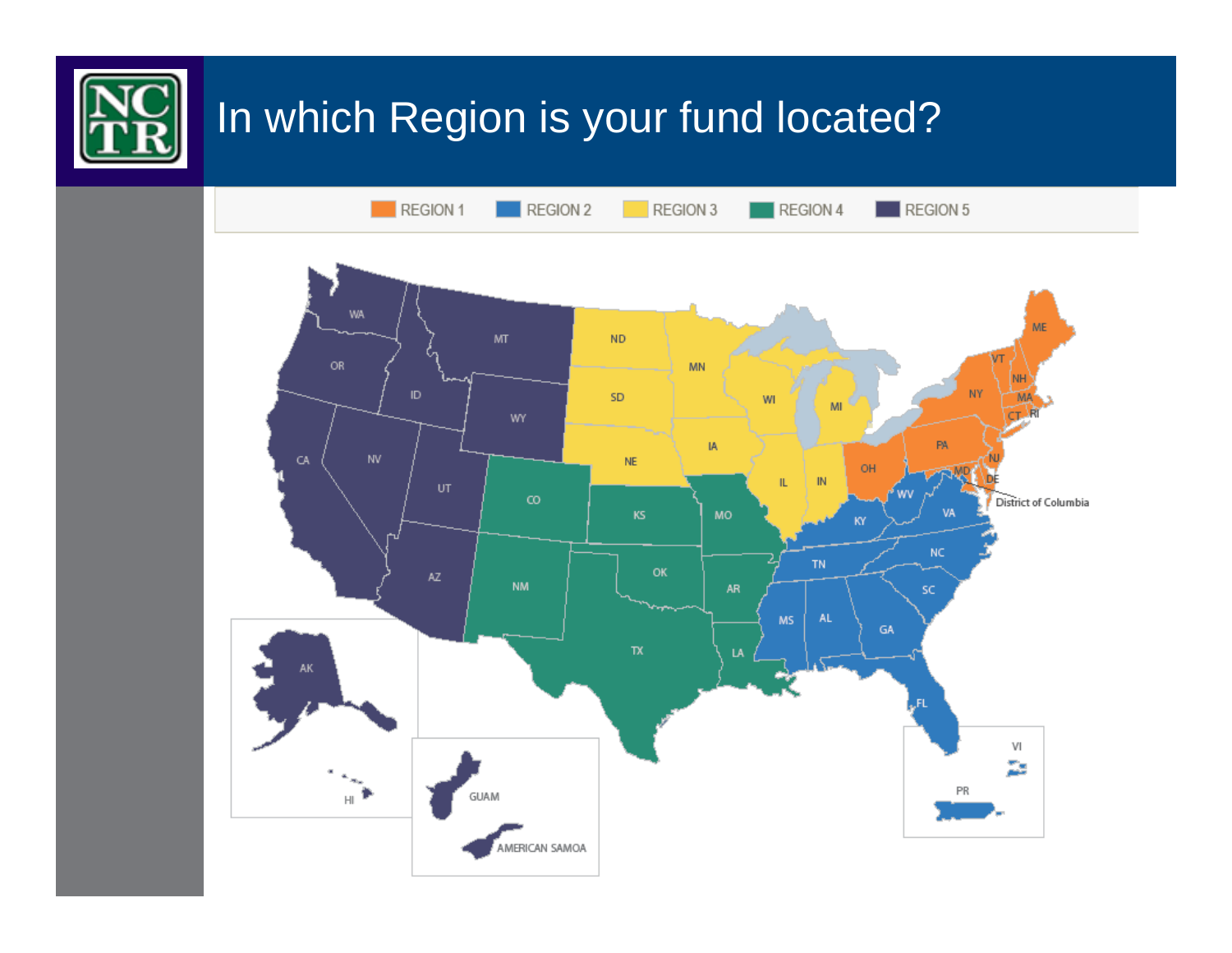

## In which Region is your fund located?

- 1. Region 1 (Northeast)
- 2. Region 2 (Southeast)
- 3. Region 3 (Midwest)
- 4. Region 4 (Southwest)
- 5. Region 5 (West)

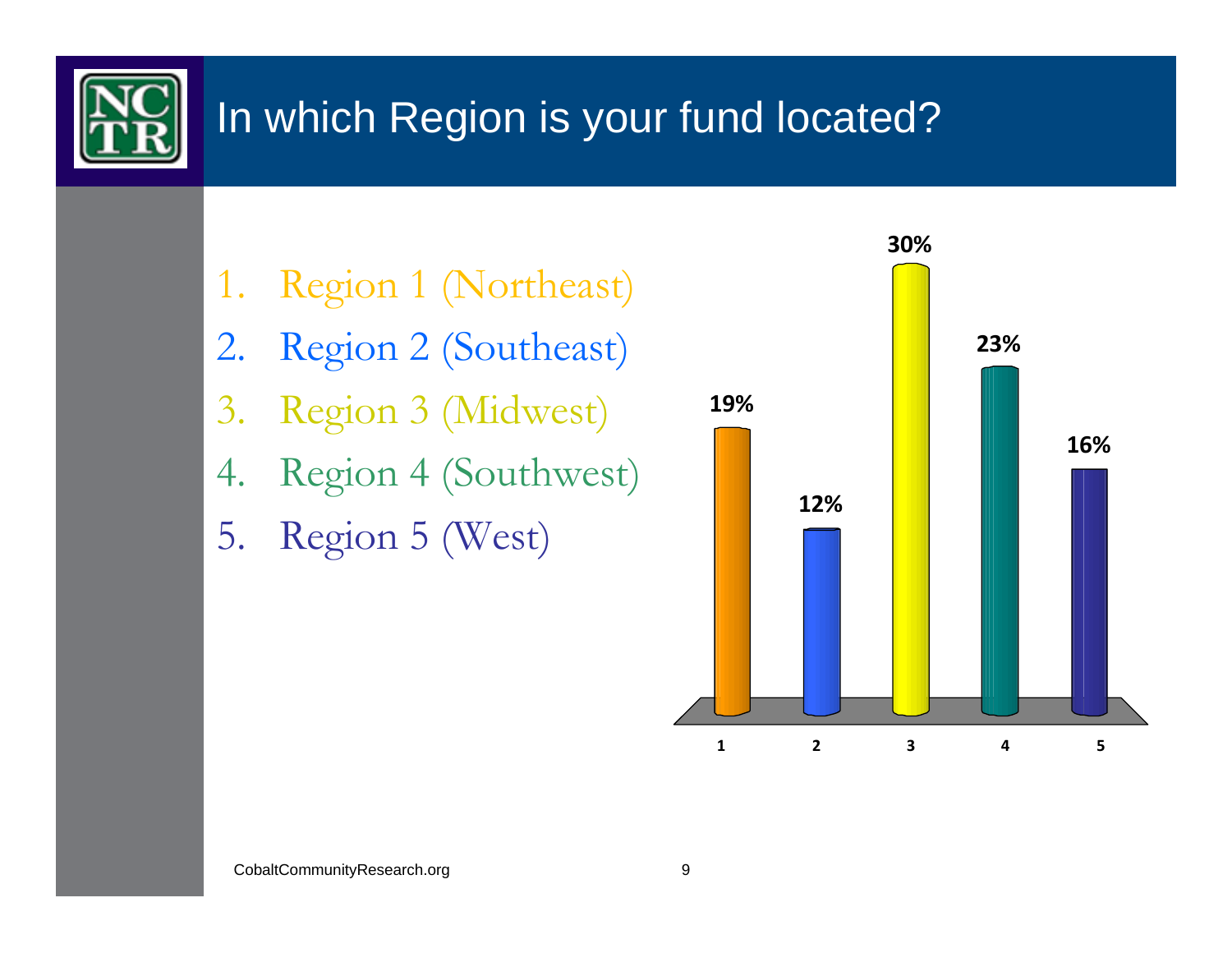

## What type of jurisdiction does your fund serve? Mark all that apply.

- 
- 2. City/K-12 Schools
- 3. Other

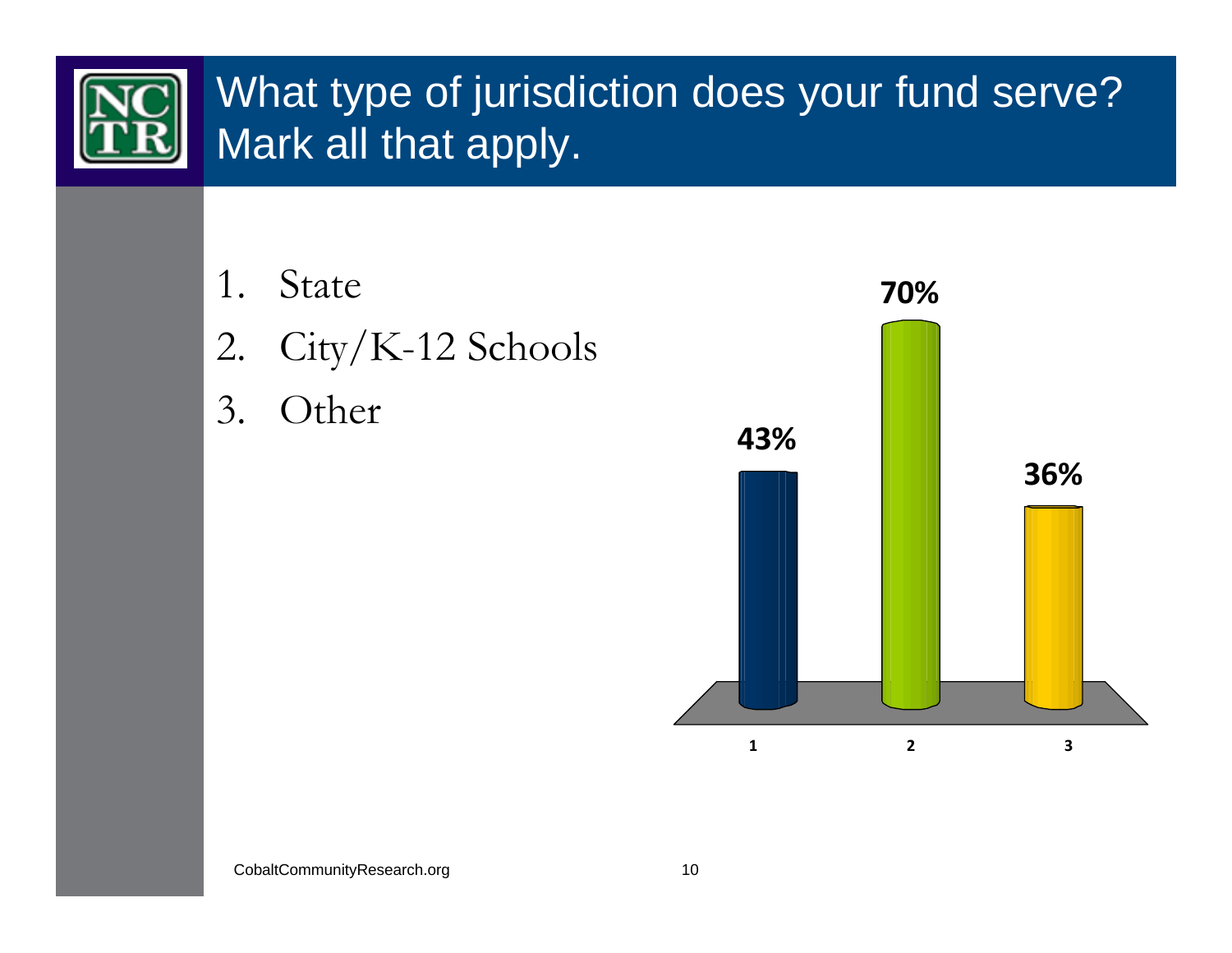

## What is the population of your fund's active/retired membership?

- 1.  $50 5,000$
- 2.  $5,001 10,000$
- 3.  $10,001 50,000$
- 4. 50,001 100,000
- 5. Over 100,000

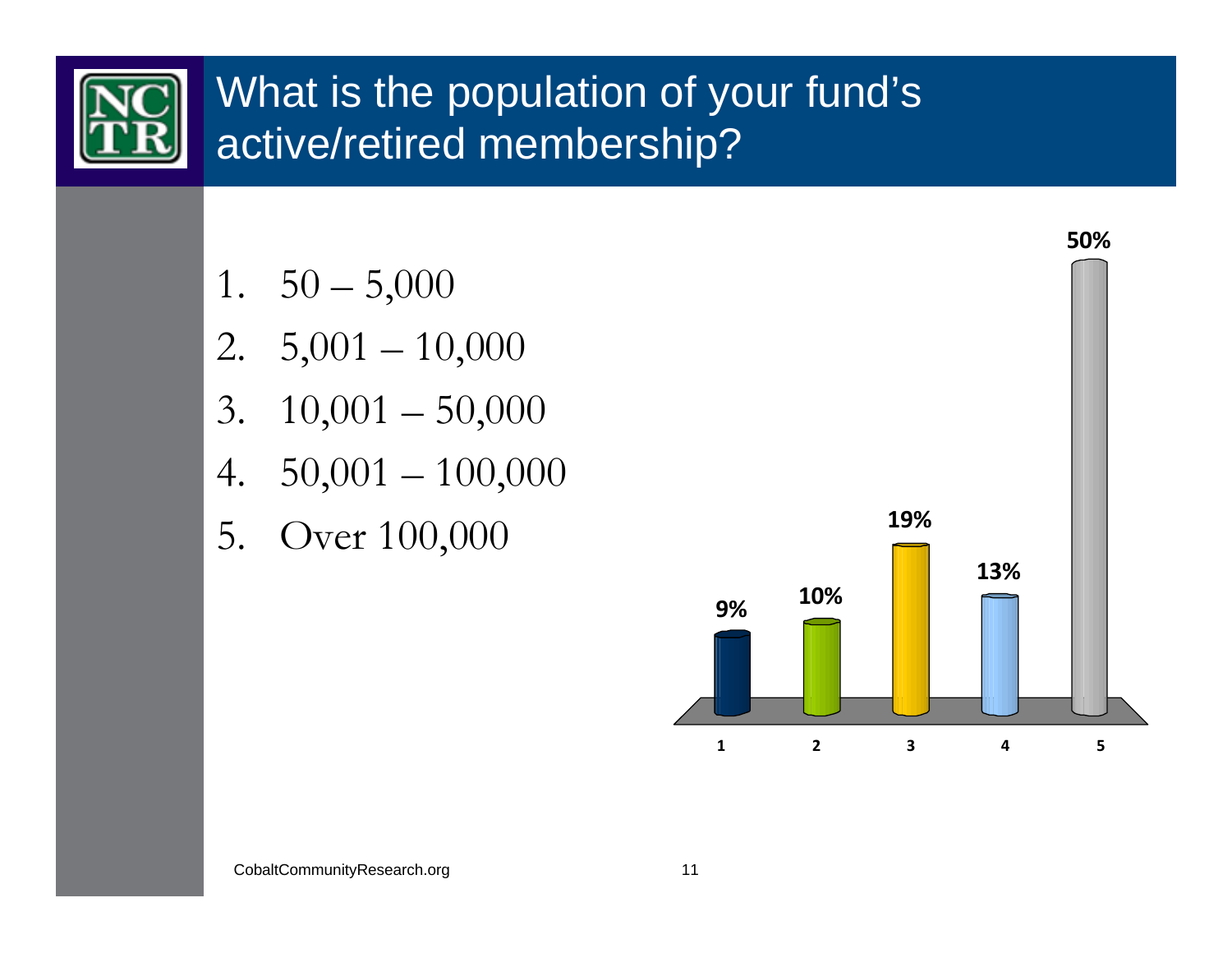

## What is the size of your fund's portfolio?

- 1. Less than \$1 billion **31%**
- 2. \$1 to \$5.9 billion
- 3. \$6 to \$20.9 billion
- 4. \$21 to \$50.9 billion
- 5. Over \$50 billion

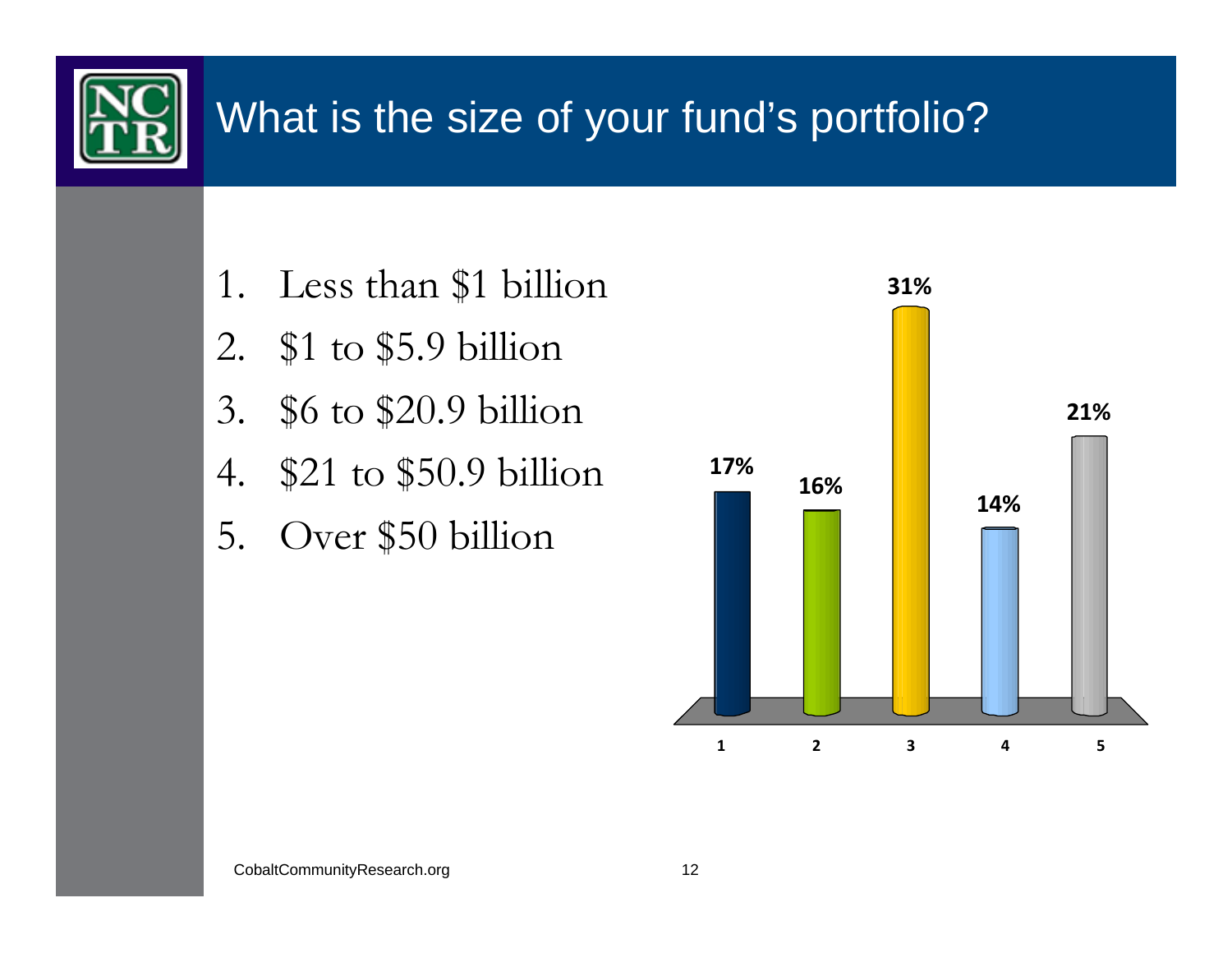

## Does your fund have investments in the following categories? Mark all that apply.

- 
- 2. Bonds
- 3. Real Estate
- 4. Alternative/hedge funds
- 5. Other private equity

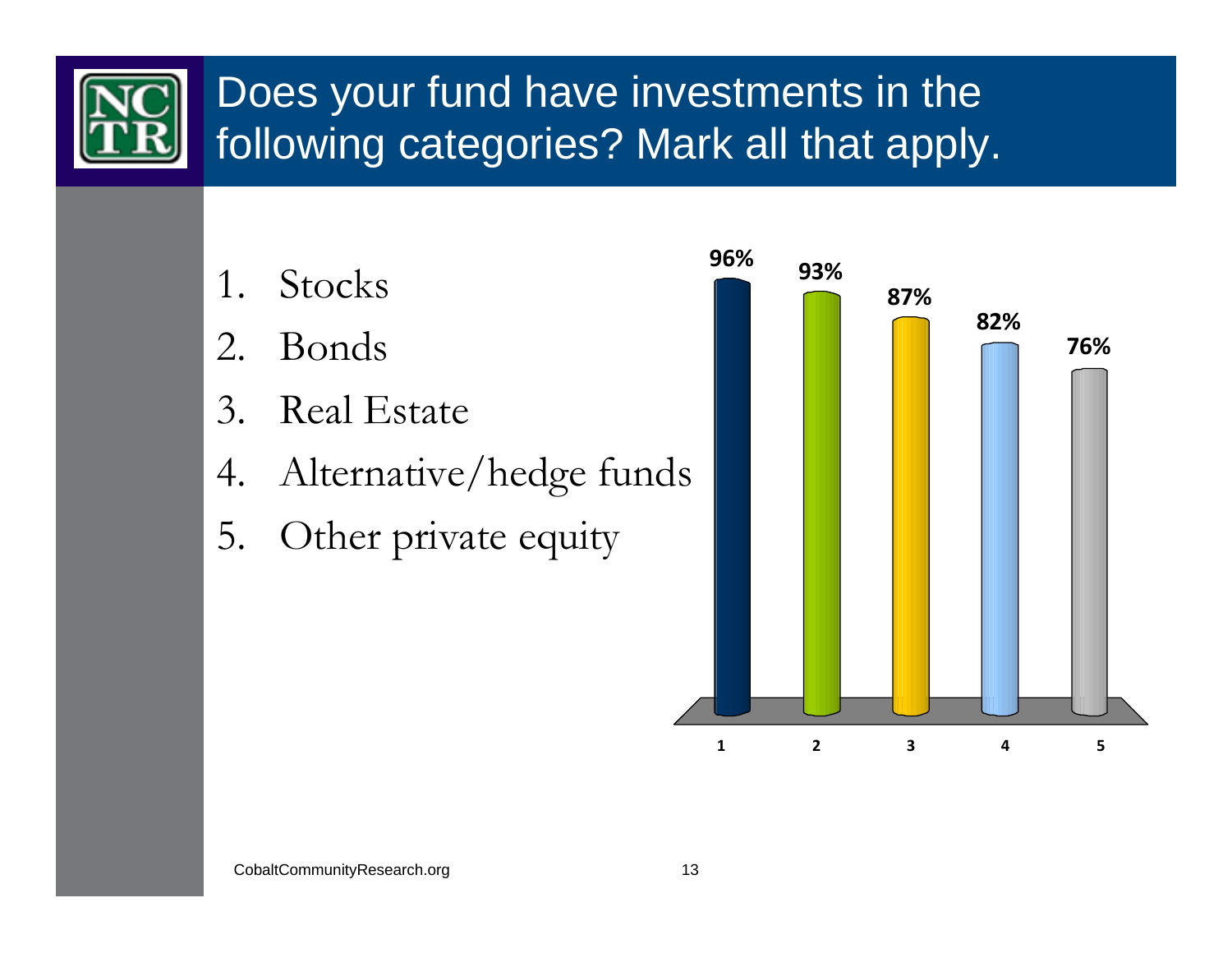## Who makes investment decisions for your fund?

- 1. Pension Fund Trustees
- 2. External Investment Board
- 3. Sole Trustee (e.g. Treasurer)
- 4. Other

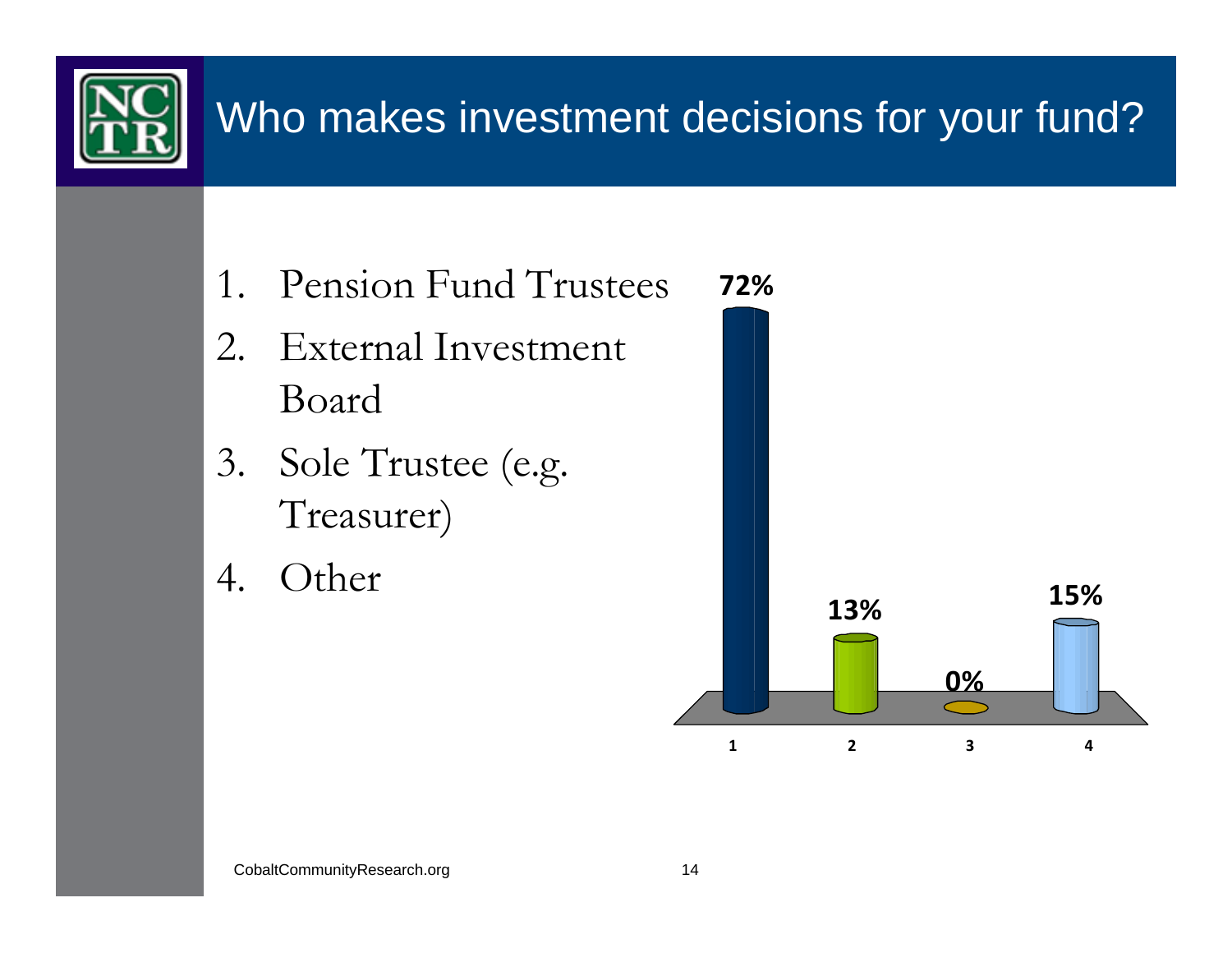### How many full time investment staff does your fund have?

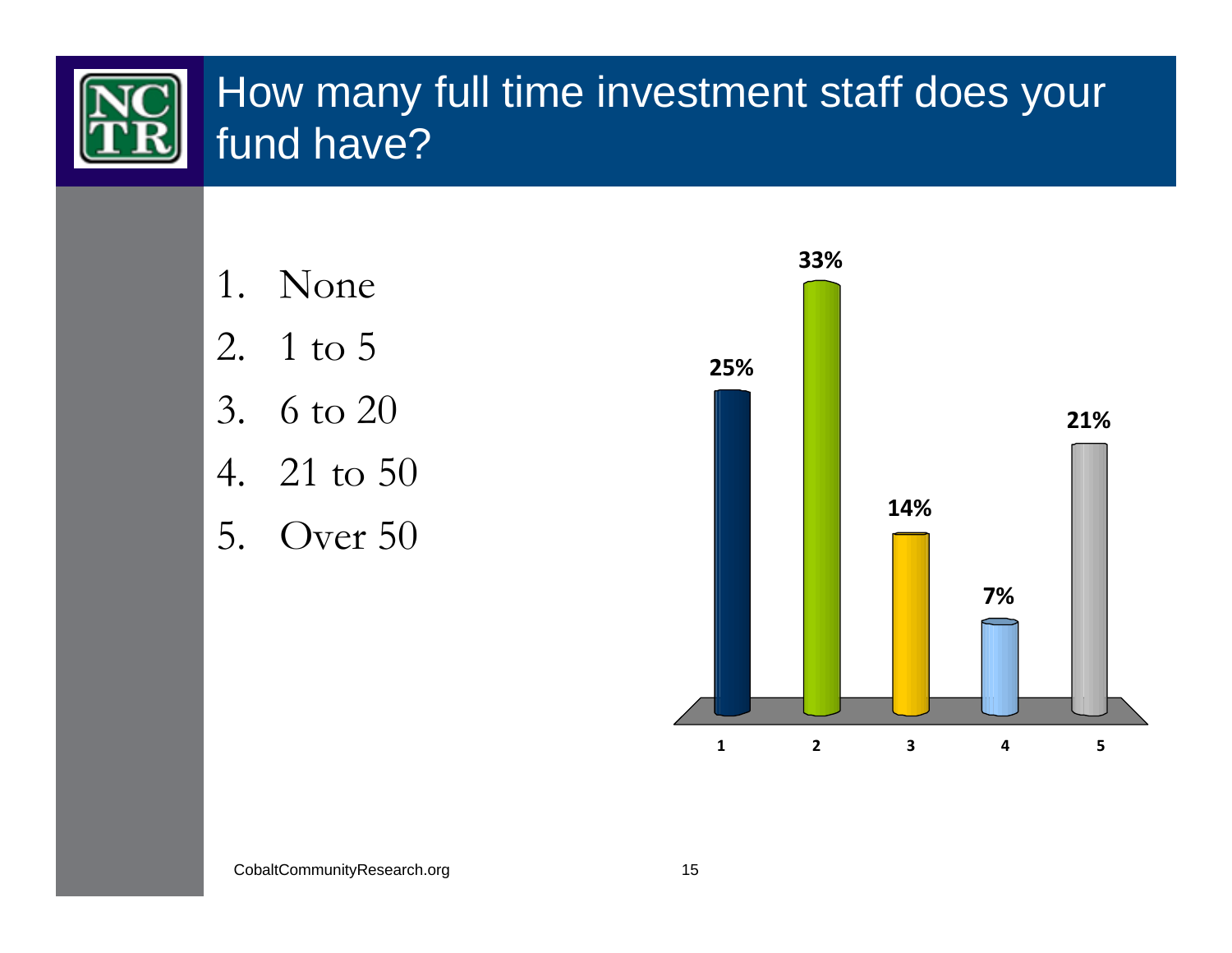#### Does your fund engage directly in Corporate Governance?



3. Not sure



CobaltCommunityResearch.org 16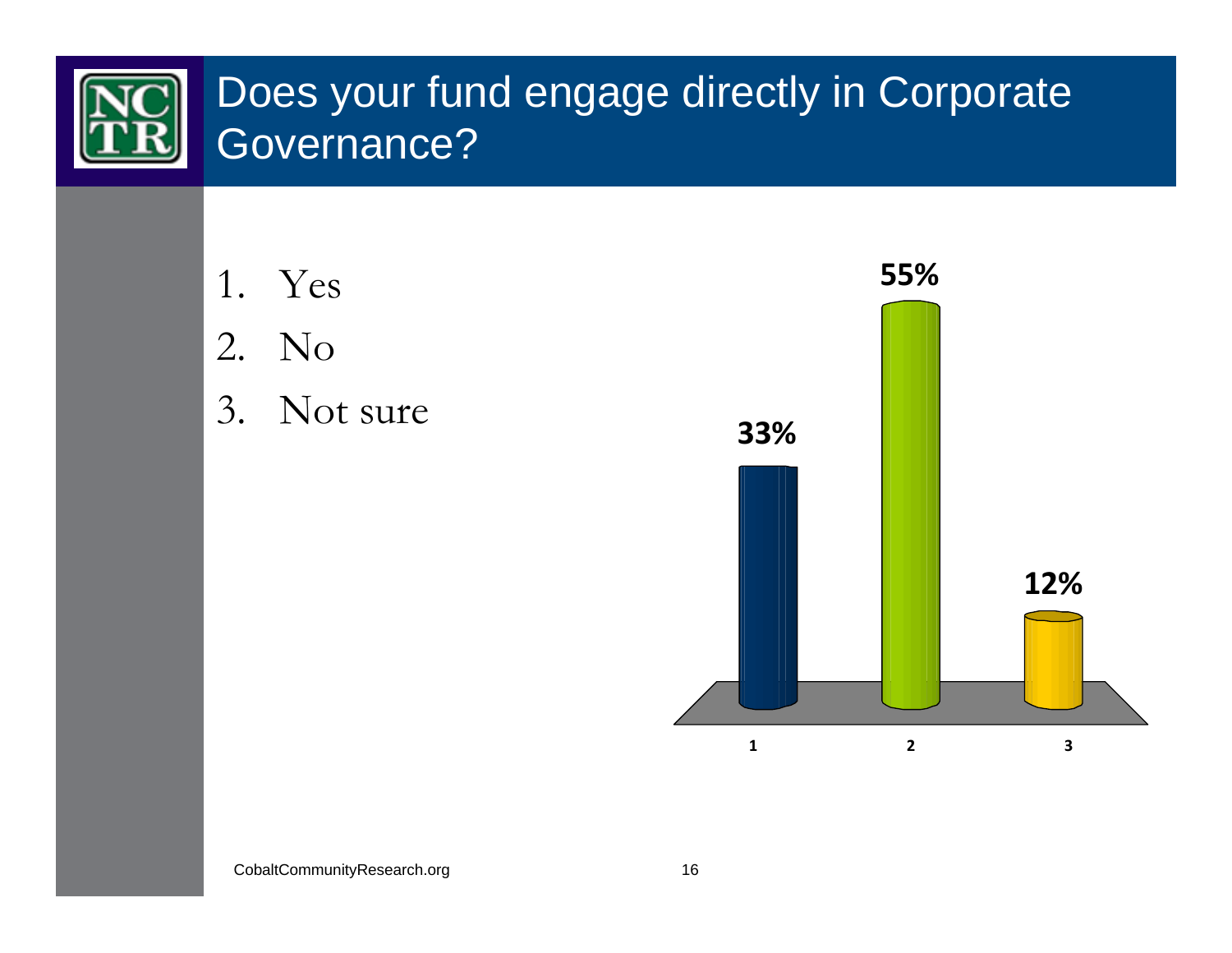

#### How often does your fund adjust asset allocation targets?

- 1. Annually
- 2. Every 2 years
- 3. Every 3 to 5 years
- 4. Never
- 5. Not sure

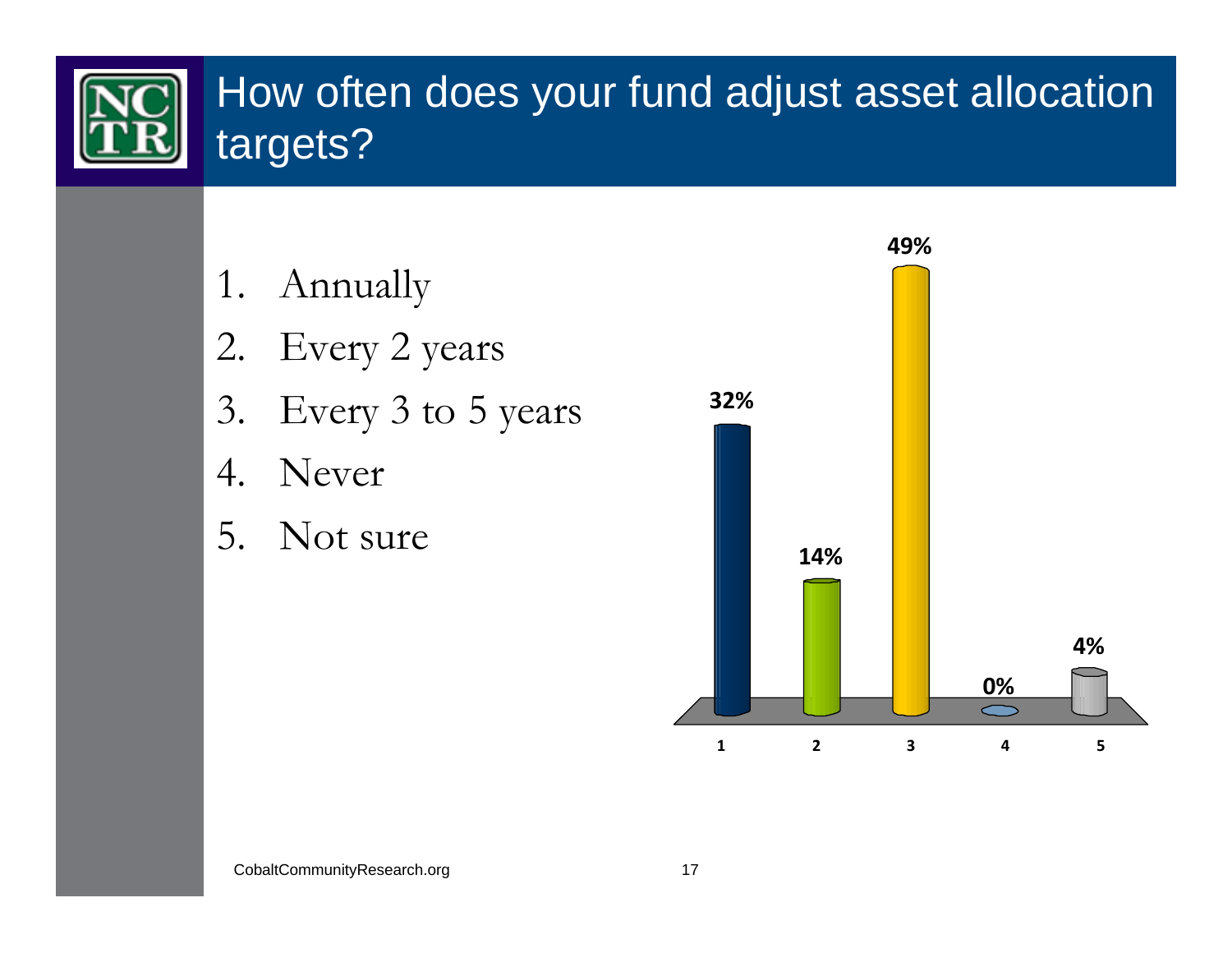![](_page_17_Picture_0.jpeg)

#### If you are expecting to adjust asset allocation targets in the near future, do you expect your fund to:

- 1. Increase equity exposure (domestic/international)
- 2. Decrease equity exposure (domestic/international)
- 3. Increase exposure of private equity, hedge funds, real estate, other alternative investments
- 4. Decrease exposure of private equity, hedge funds, real estate, other alternative investments

![](_page_17_Figure_6.jpeg)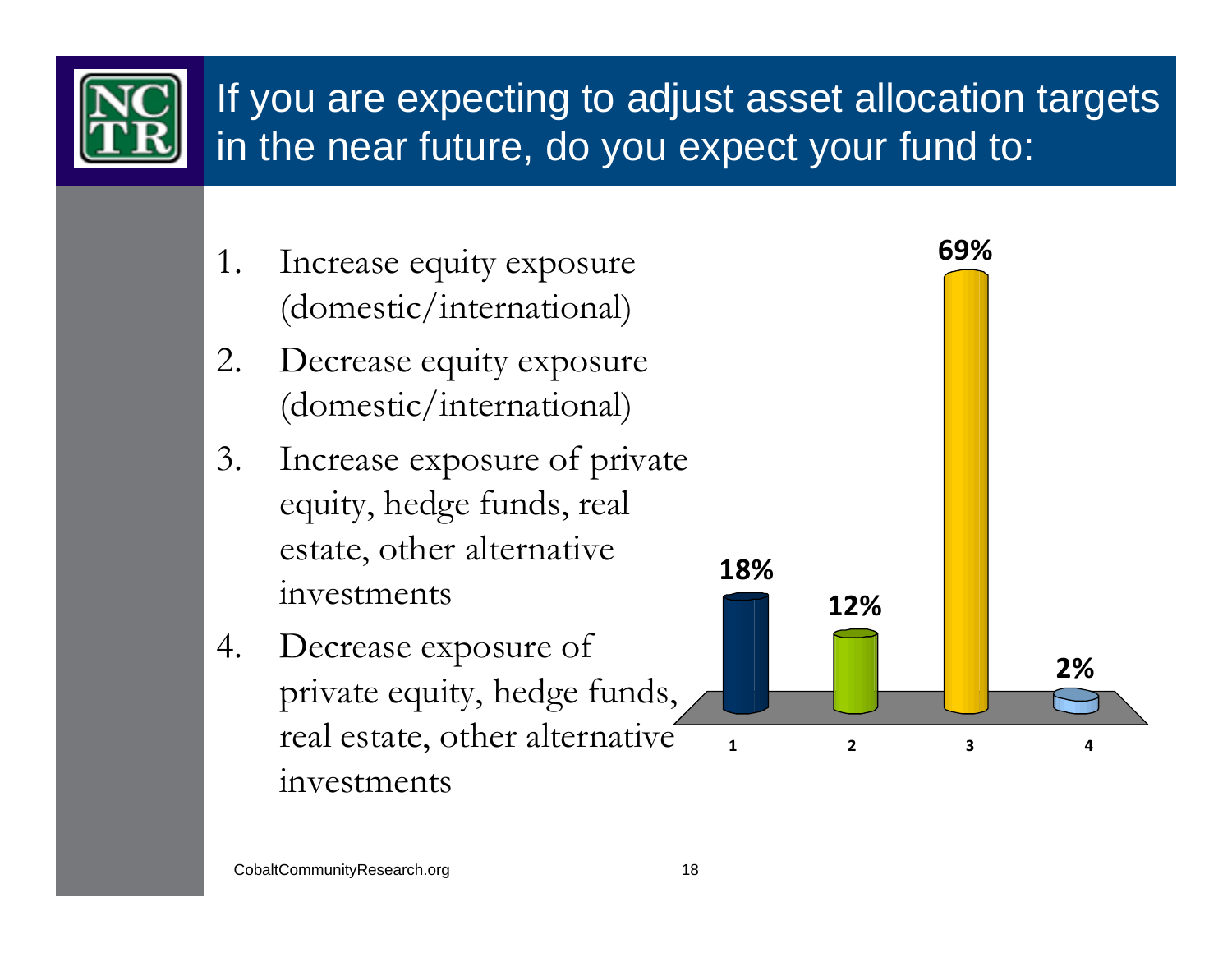![](_page_18_Picture_0.jpeg)

What should the expected long-term (10 year) average annual return for public fund fixed income investments be?

![](_page_18_Figure_2.jpeg)

5. Not sure

![](_page_18_Figure_4.jpeg)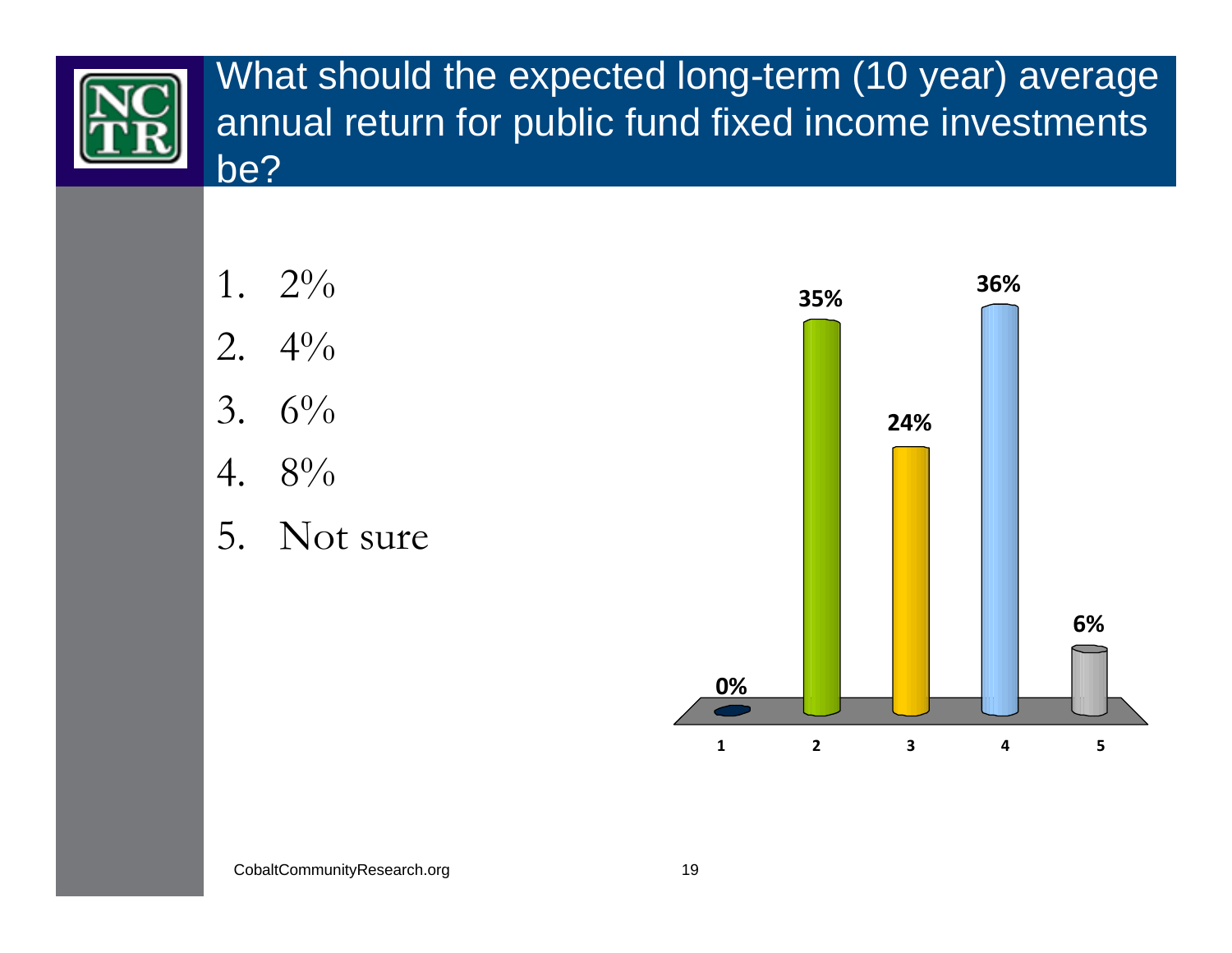![](_page_19_Picture_0.jpeg)

#### What should the expected long-term (10 year) average annual return for public fund equity investments be?

- 2.  $6\%$ 3.  $8\%$
- 4.  $10\%$  or more
- 5. Not sure

![](_page_19_Figure_5.jpeg)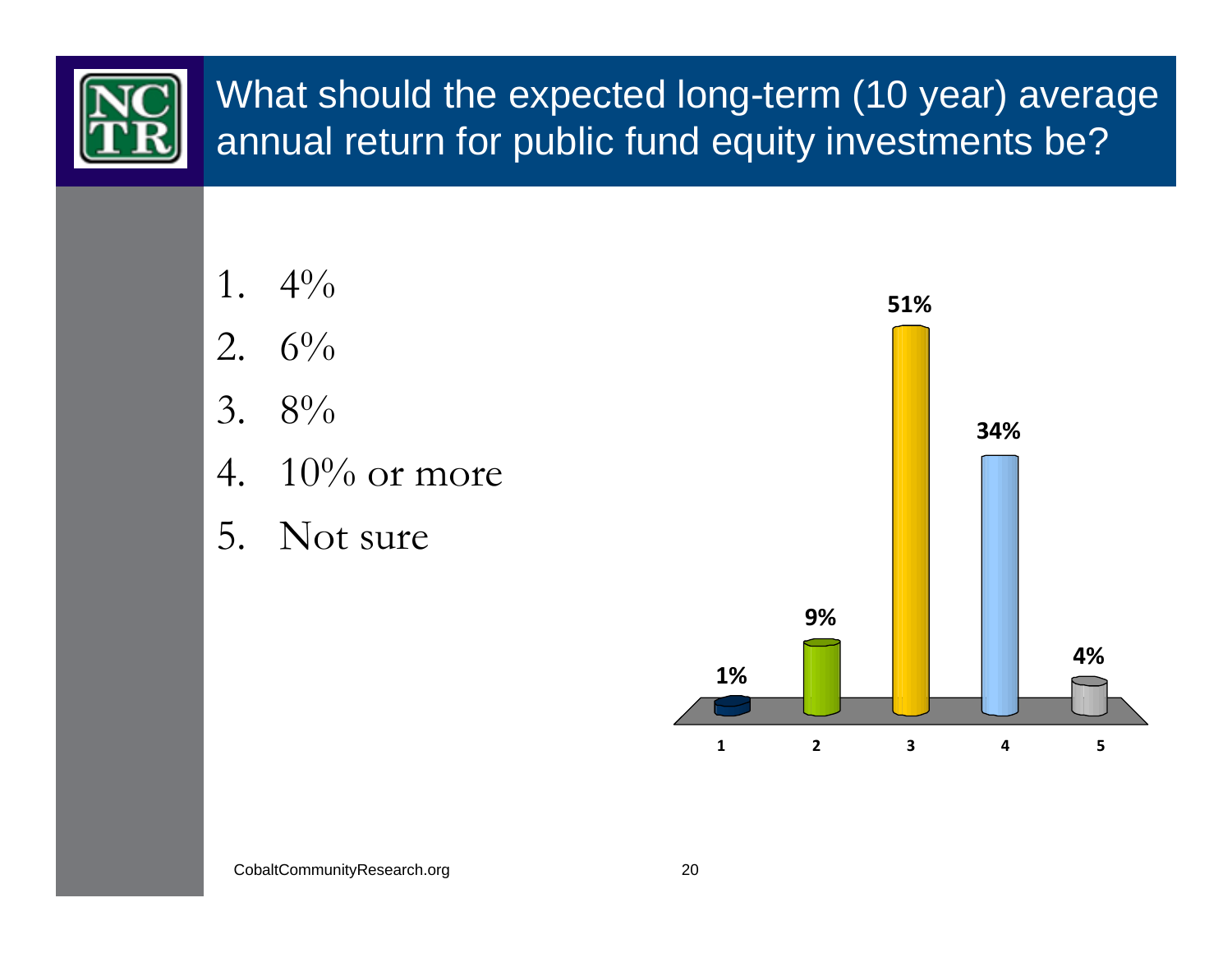![](_page_20_Picture_0.jpeg)

## What will be the risk trend of public equity portfolios over the next 10 years?

- 1. Risk similar to historical average
- 2. Risk higher than average
- 3. Risk lower than average
- 4. Risk cyclical but within historic averages

![](_page_20_Figure_6.jpeg)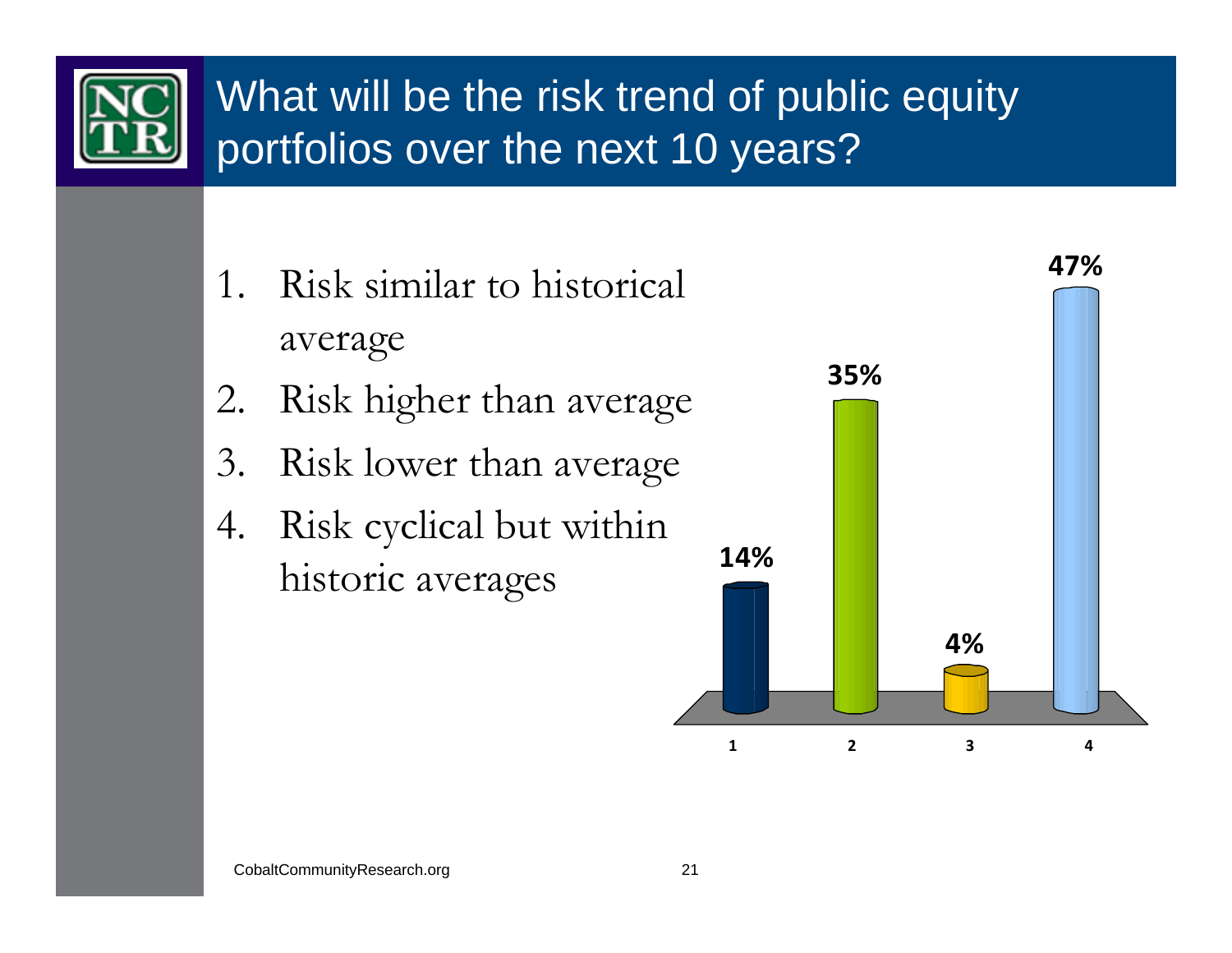![](_page_21_Picture_0.jpeg)

It is stated that the average public pension fund is funded between 76% - 80%. At what level is your fund presently funded?

![](_page_21_Figure_2.jpeg)

- 7. Over 100%
- 8. Not sure

![](_page_21_Figure_5.jpeg)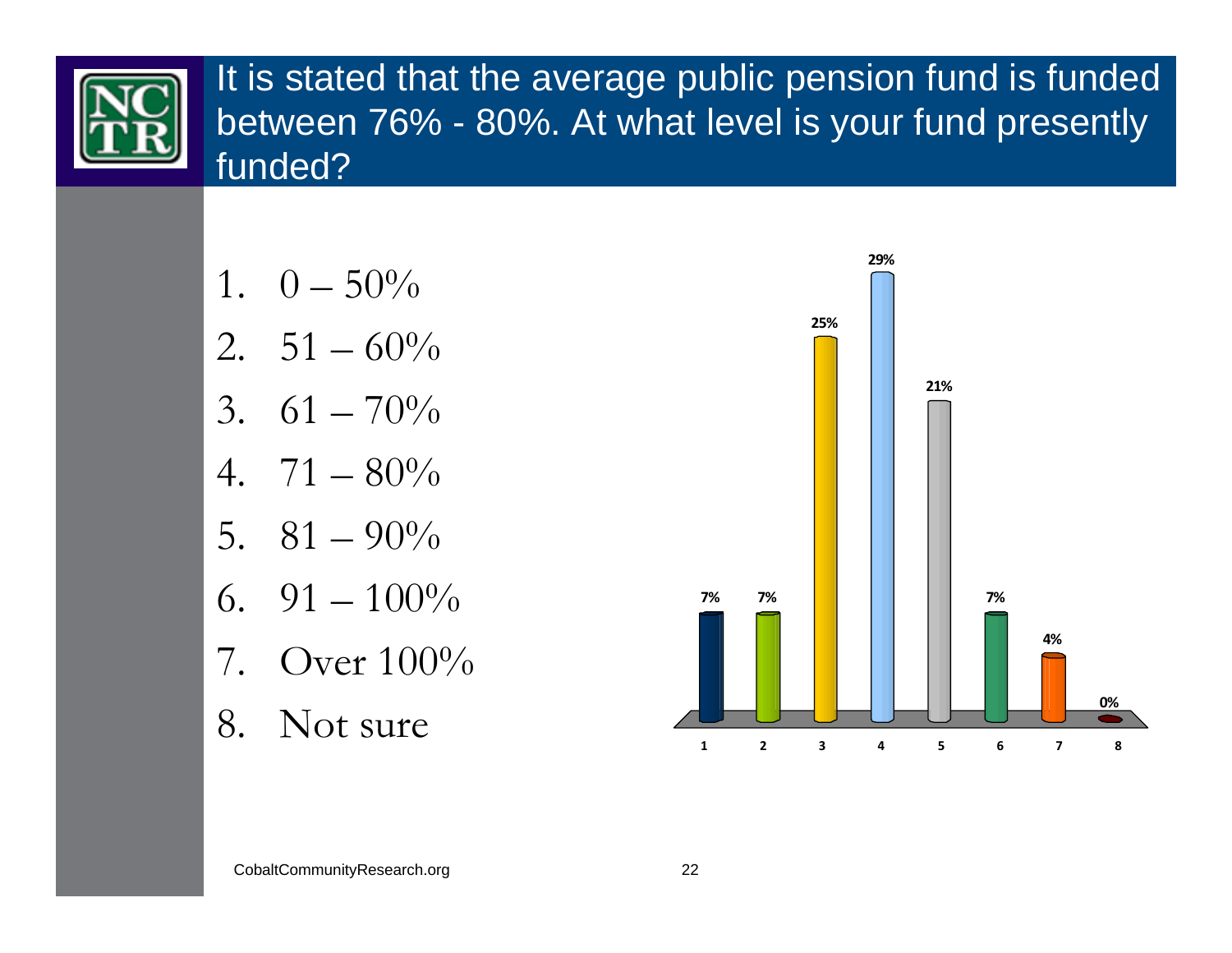![](_page_22_Picture_0.jpeg)

### How often does your plan do a full actuarial evaluation?

- 1. Annually
- 2. Every 2 years
- 3. Every 3 to 5 years
- 4. Over 5 years
- 5. Not sure

![](_page_22_Figure_7.jpeg)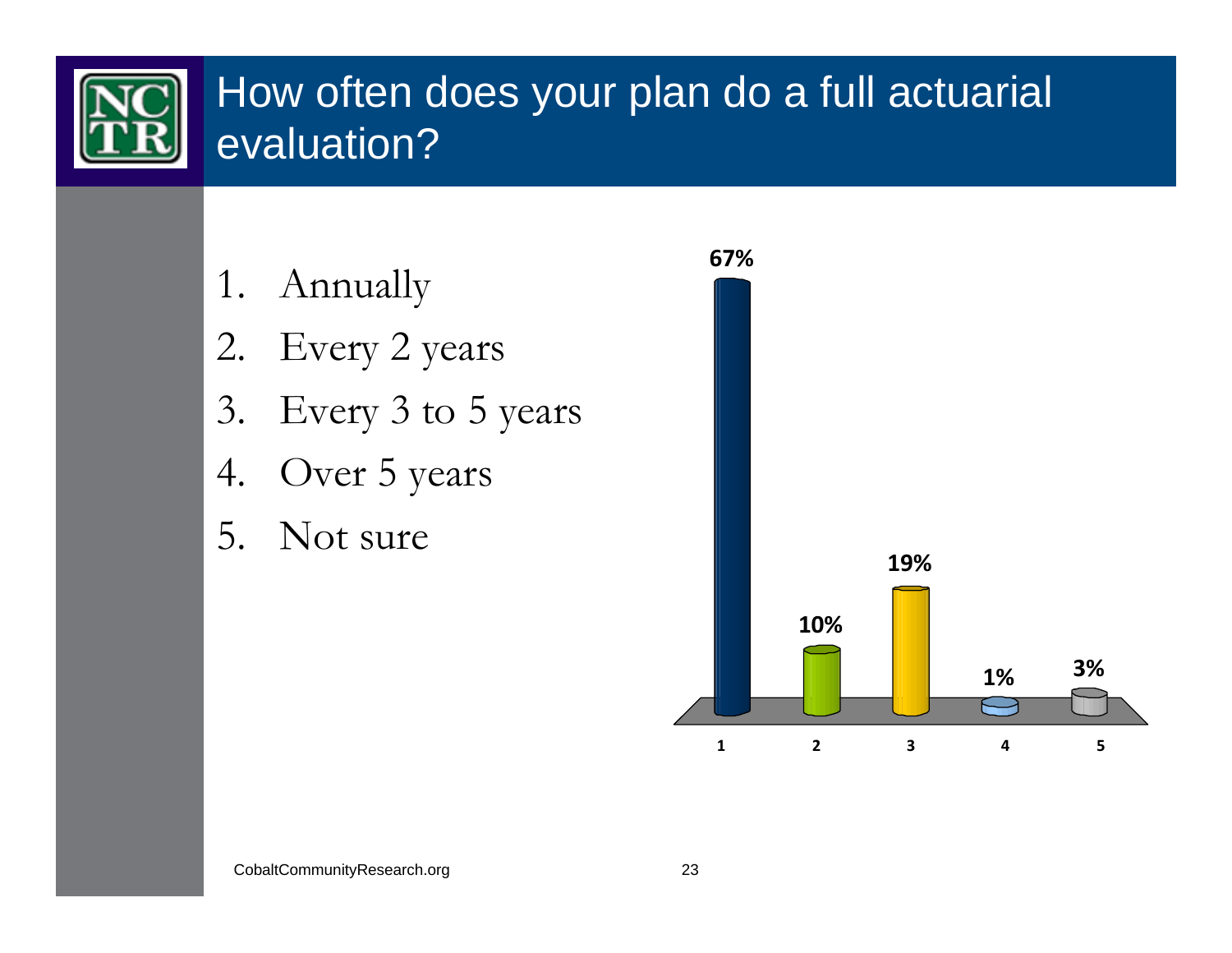#### Has your plan been fully funded by the responsible entity each year for the past 10 years?

![](_page_23_Figure_2.jpeg)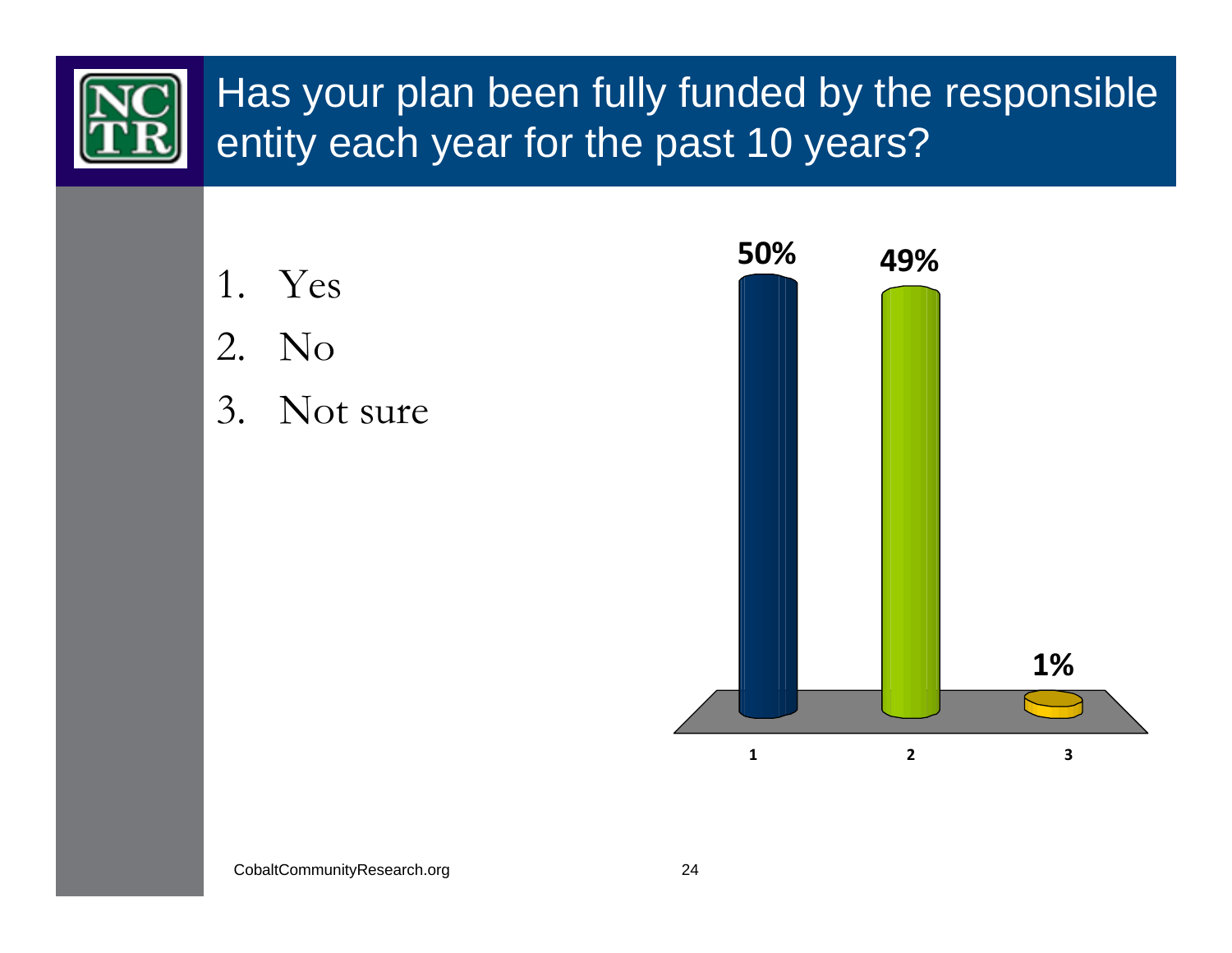![](_page_24_Picture_0.jpeg)

In responding to the present economic, political, and social landscapes, many states, counties, and plans have been very active in examining and making plan changes. Has your fund lowered your actuarial assumed rate of return?

![](_page_24_Figure_2.jpeg)

![](_page_24_Figure_3.jpeg)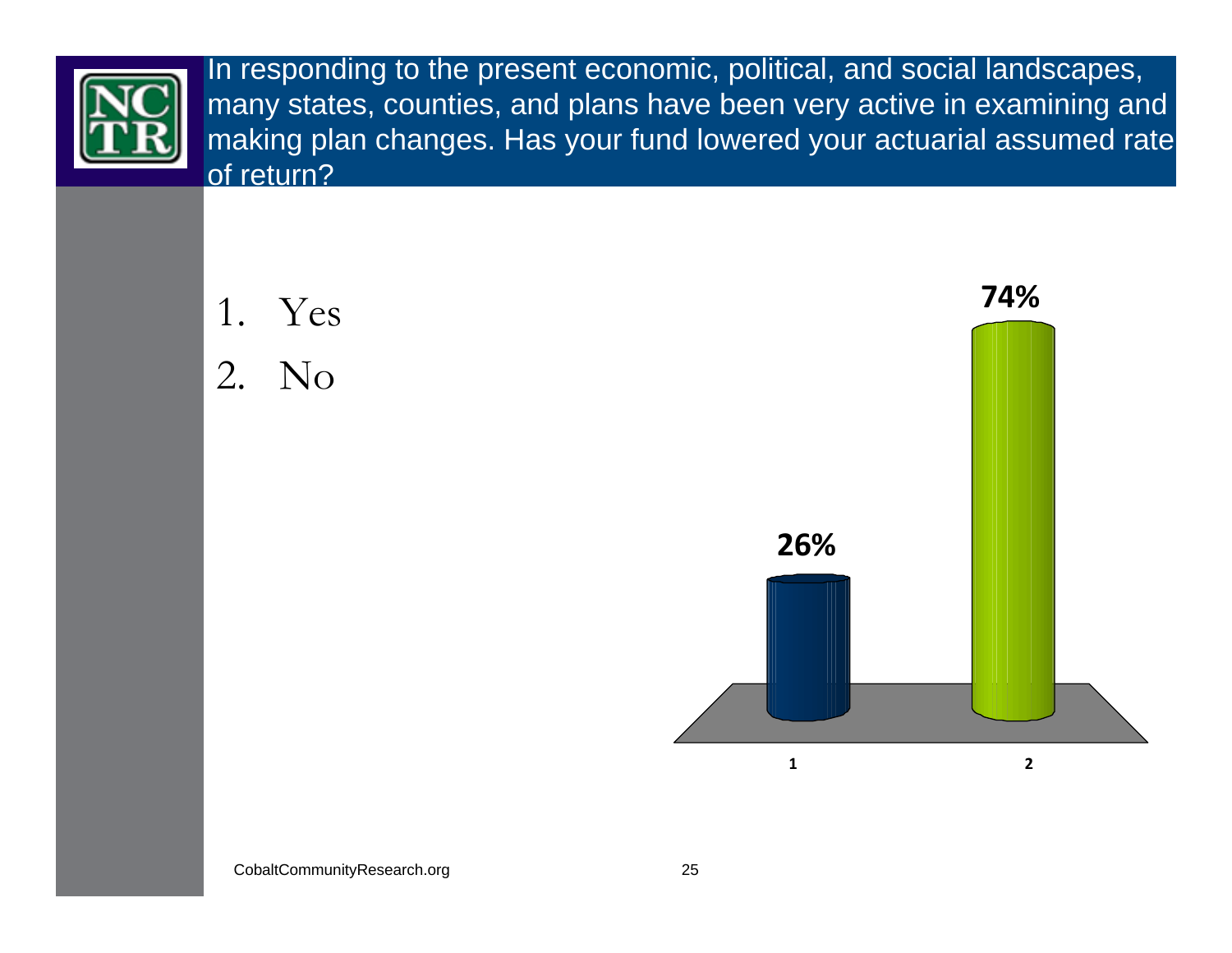## If your fund has lowered your actuarial assumed rate of return, was it by:

- 1.  $.25\%$  or less
- 2.  $.26\%$   $.50\%$
- 3.  $.51\% 1.00\%$
- 4. More
- 5. Have not lowered rate

![](_page_25_Figure_7.jpeg)

**75%**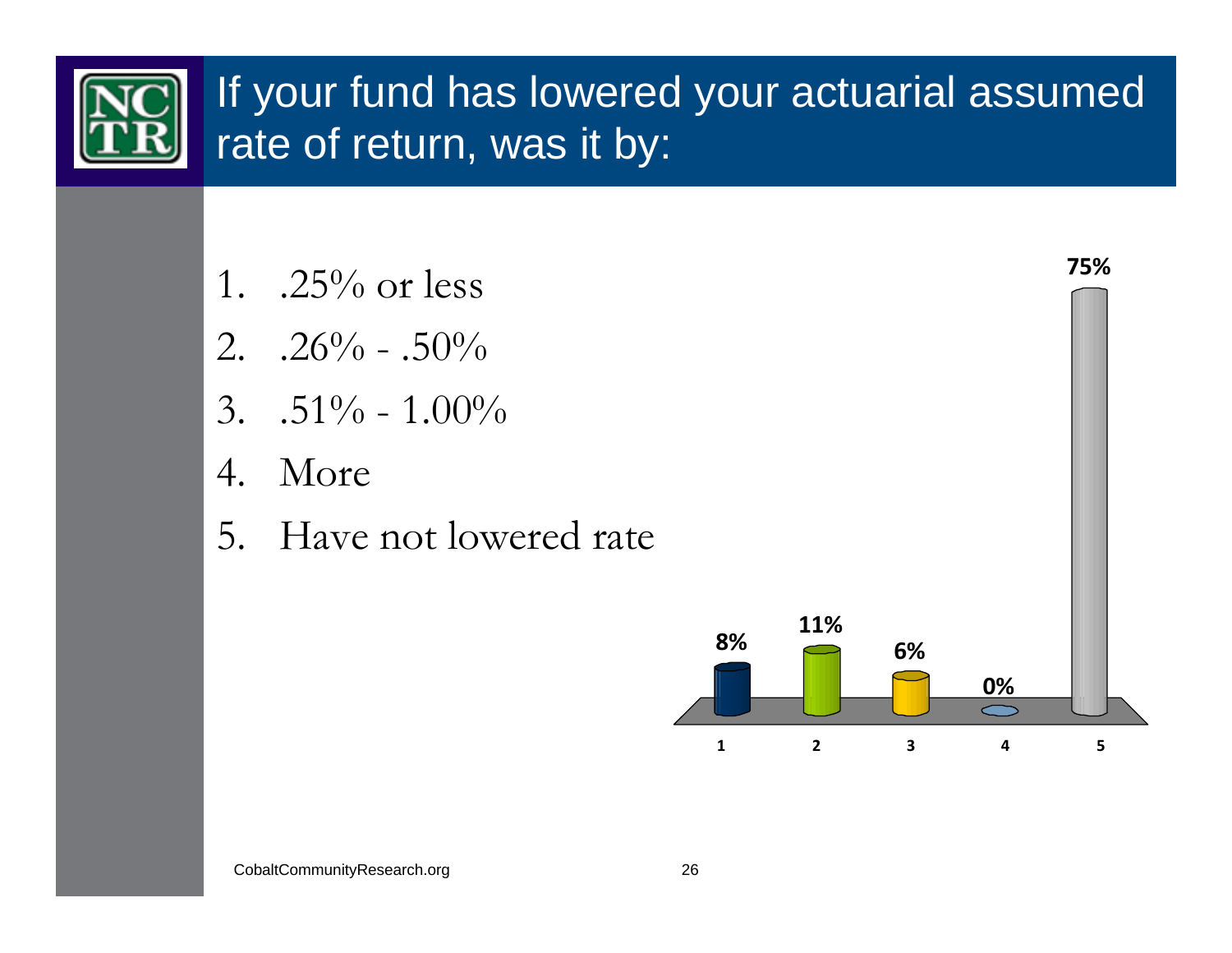## Has your plan raised the benefit age and/or service requirements for vesting or retirement?

![](_page_26_Figure_1.jpeg)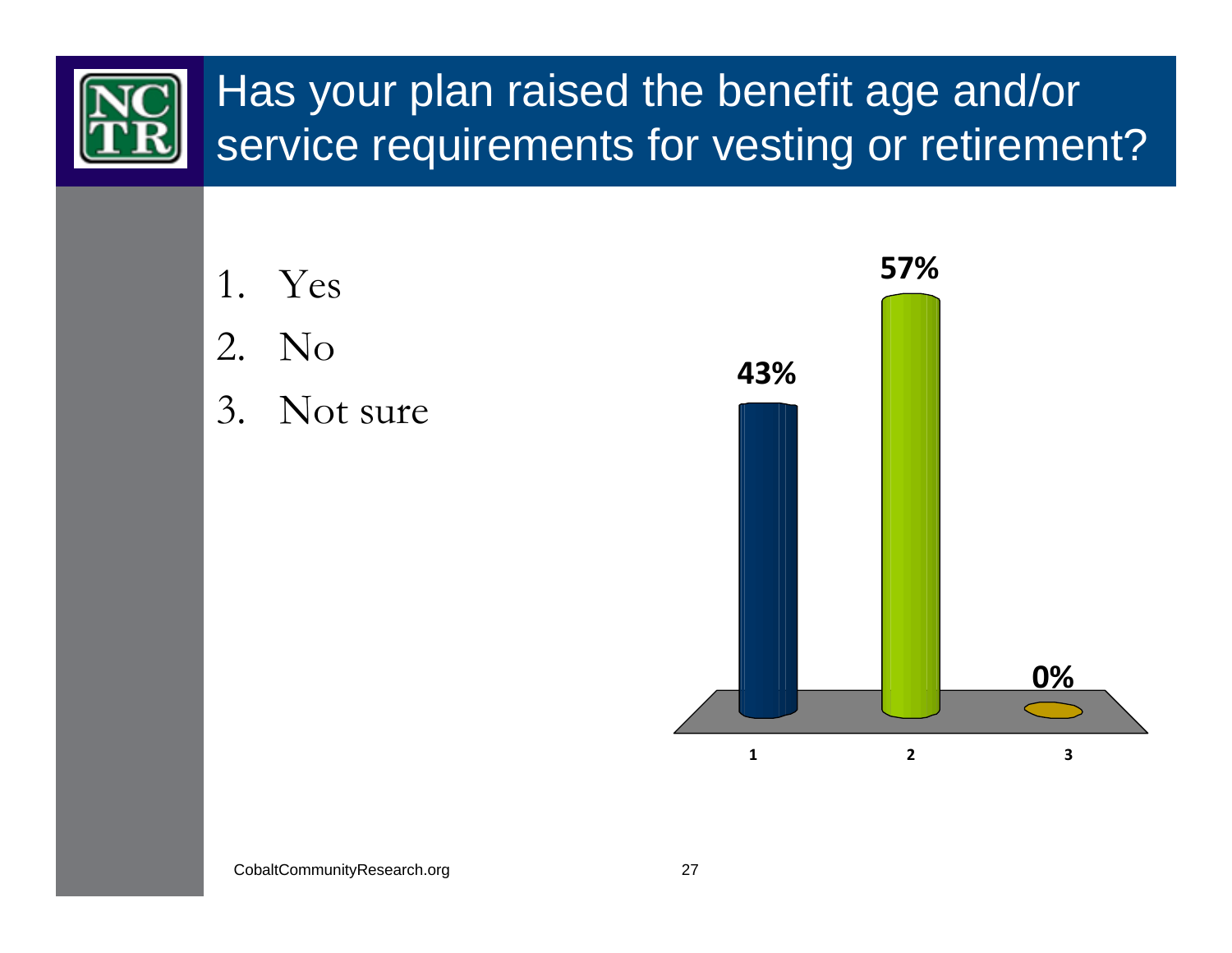#### Does your plan have multiple "tiers of benefit" levels?

- 1. Yes
- 2. No
- 3. Not sure

![](_page_27_Figure_5.jpeg)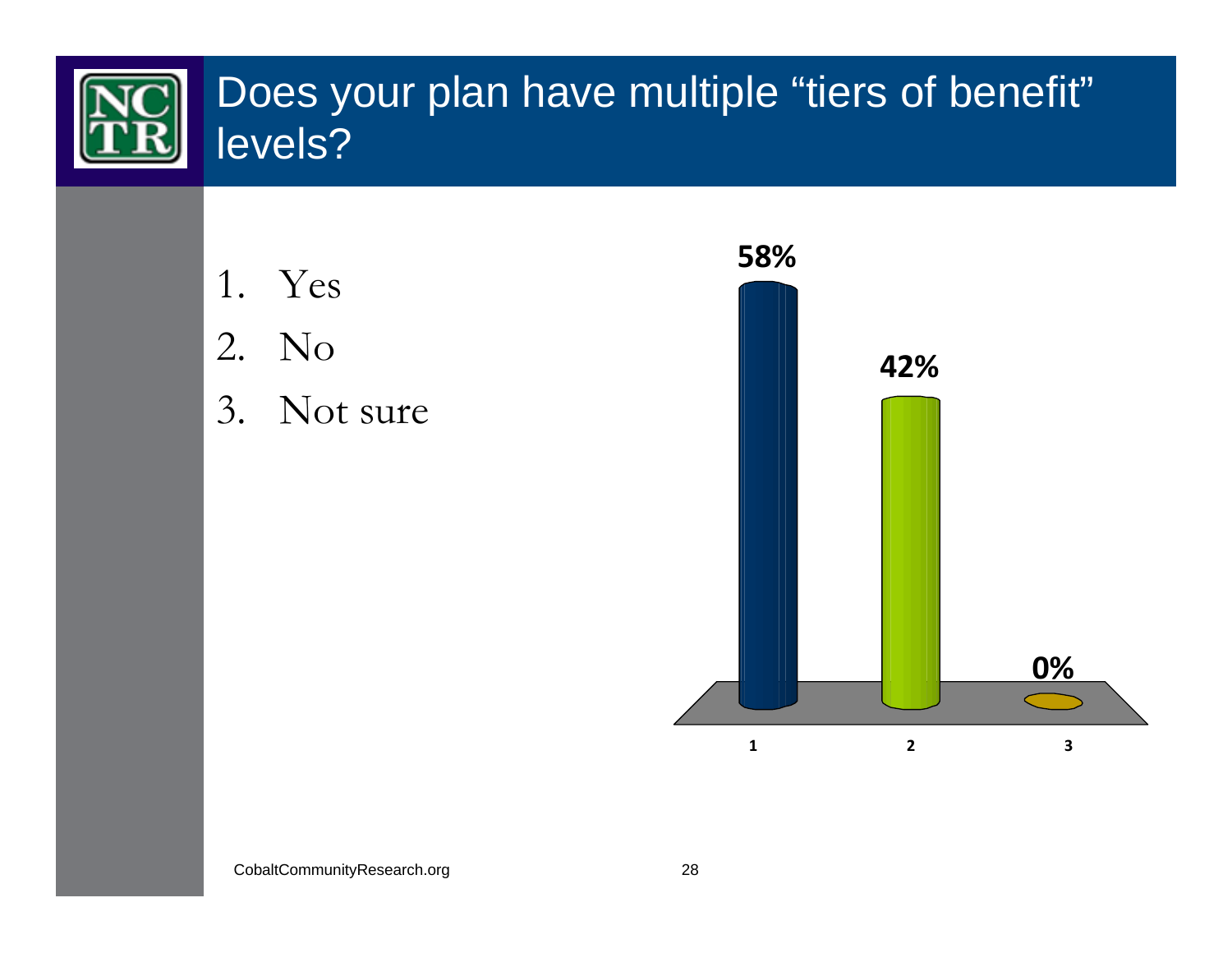![](_page_28_Picture_0.jpeg)

![](_page_28_Figure_1.jpeg)

3. Not sure

![](_page_28_Figure_3.jpeg)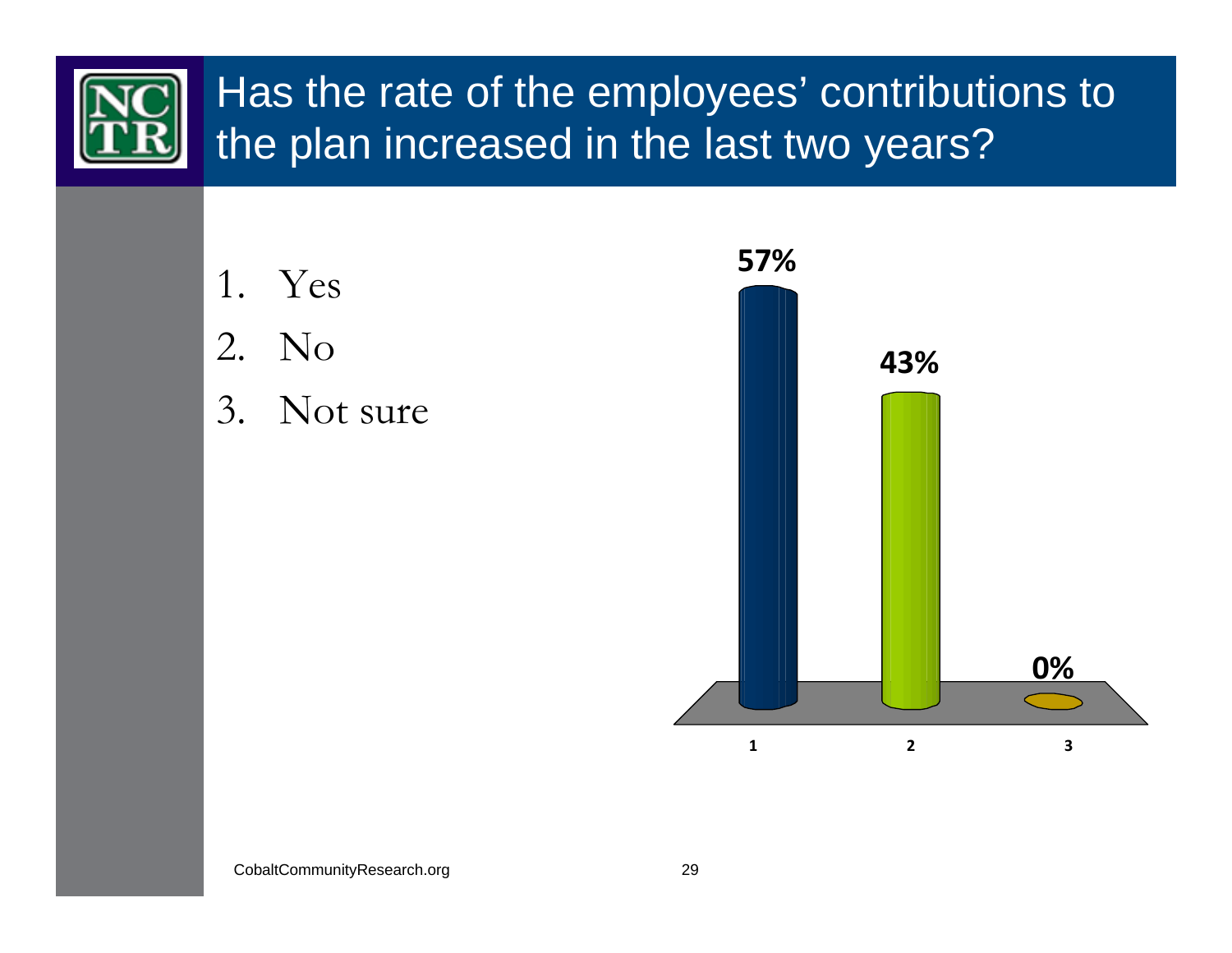![](_page_29_Picture_0.jpeg)

### Is your Legislature giving any consideration to the establishment of a: Mark all that apply.

- 1. Cash Balance Plan
- 2. Defined Contribution Plan
- 3. Hybrid Plan
- 4. Defined Benefit Plan with a lower formula

![](_page_29_Figure_6.jpeg)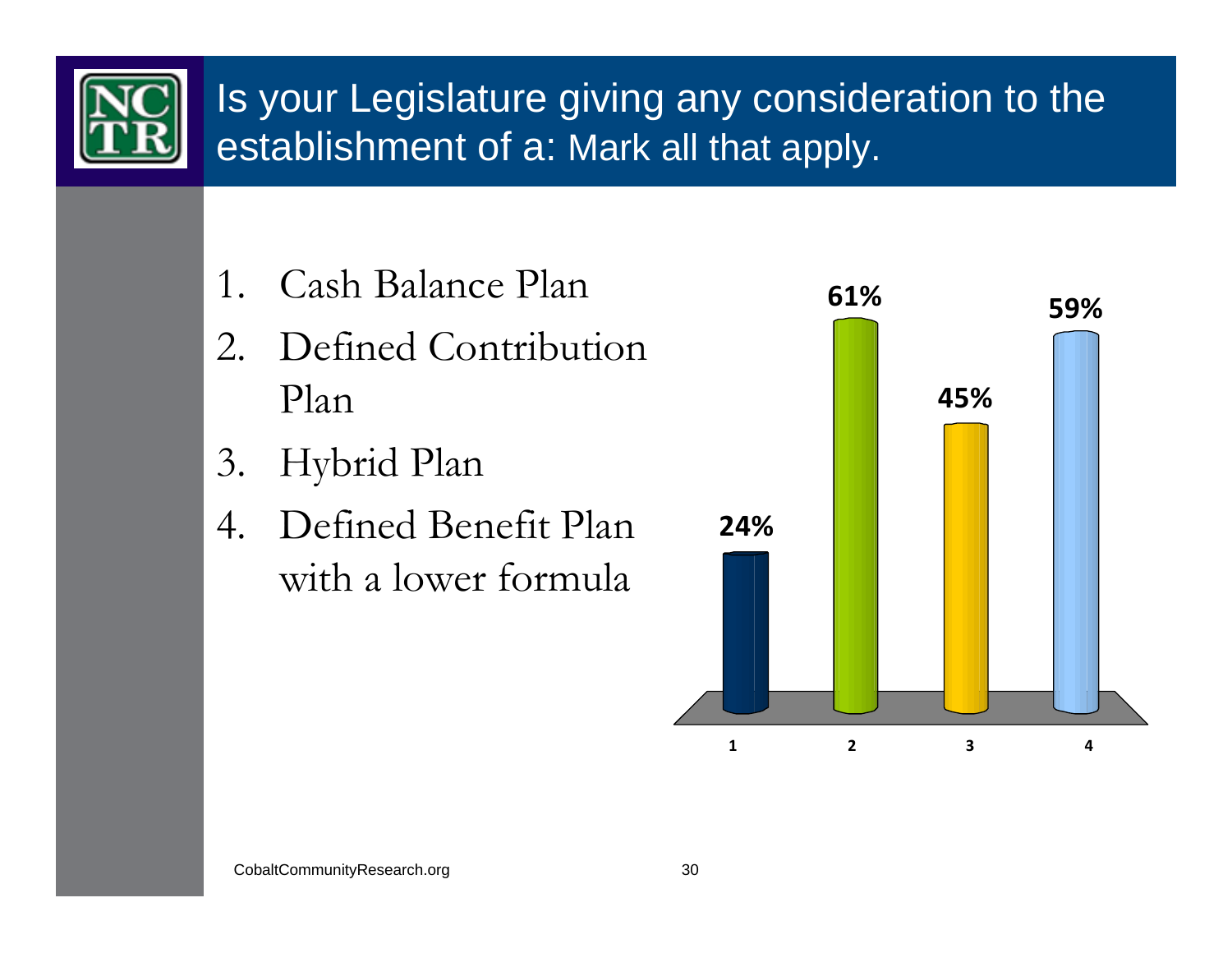#### Does your plan provide an automatic COLA to retirees?

- 1. Yes
- 2. No
- 3. Not sure

![](_page_30_Figure_5.jpeg)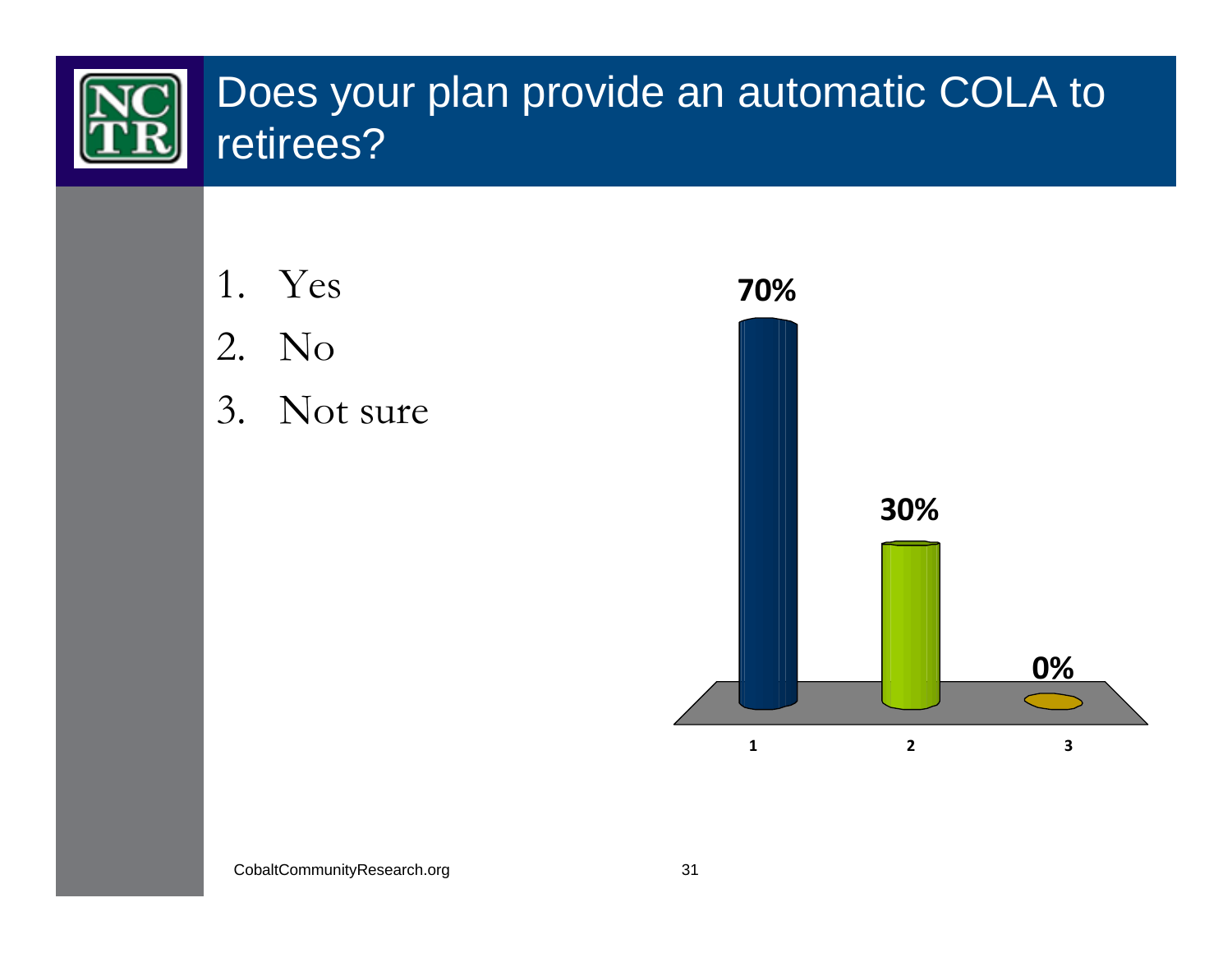![](_page_31_Picture_0.jpeg)

### Have the benefits for your plan's current retirees been changed?

- 1. Yes, increased
- 2. Yes, decreased
- 3. No

![](_page_31_Figure_5.jpeg)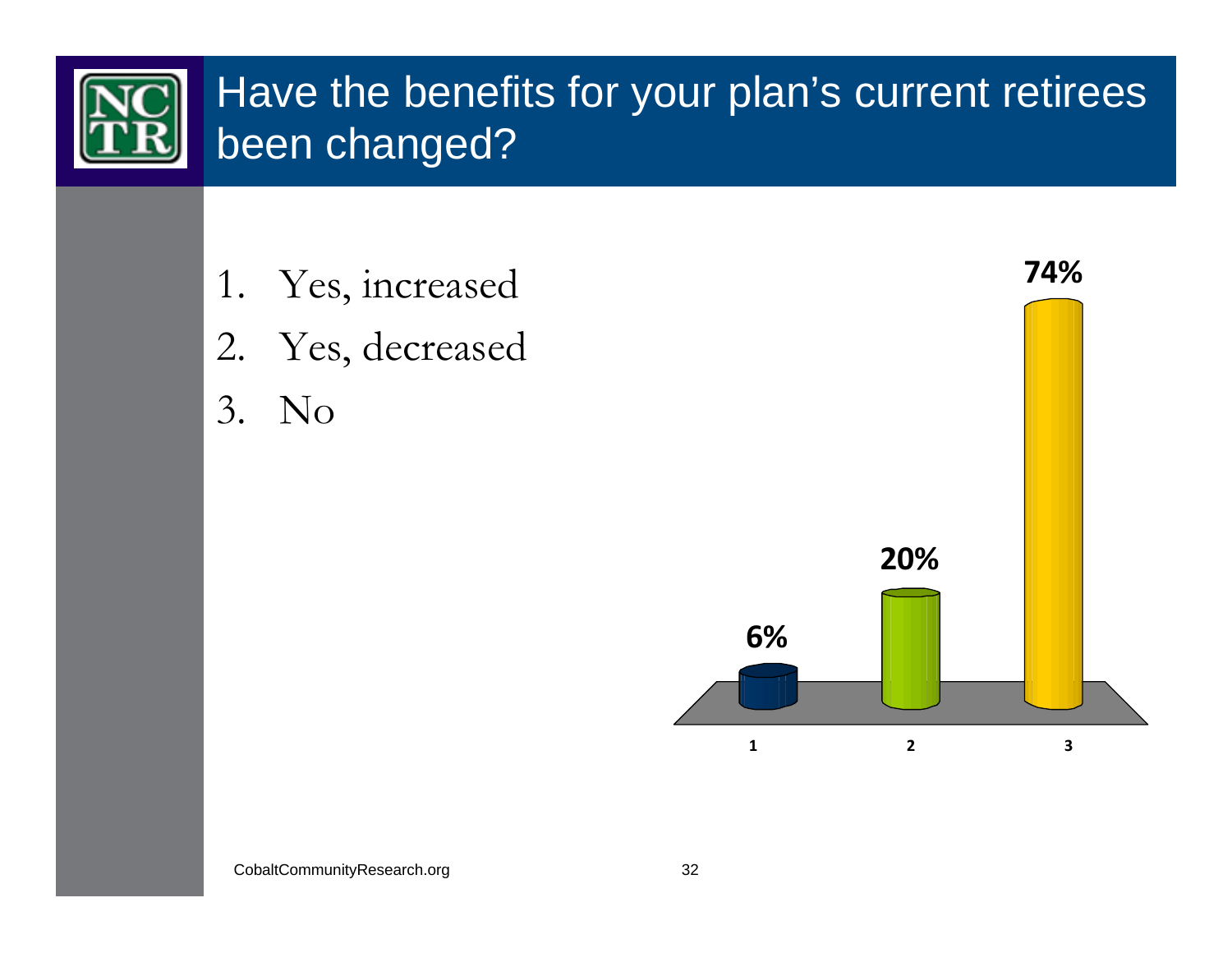![](_page_32_Picture_0.jpeg)

Have there been attempts to nullify any method by which your plan's current retirees could receive a benefit increase/COLA ever again?

- 1. Yes, they have been successful
- 2. Yes, but they have failed
- 3. No

![](_page_32_Figure_5.jpeg)

**87%**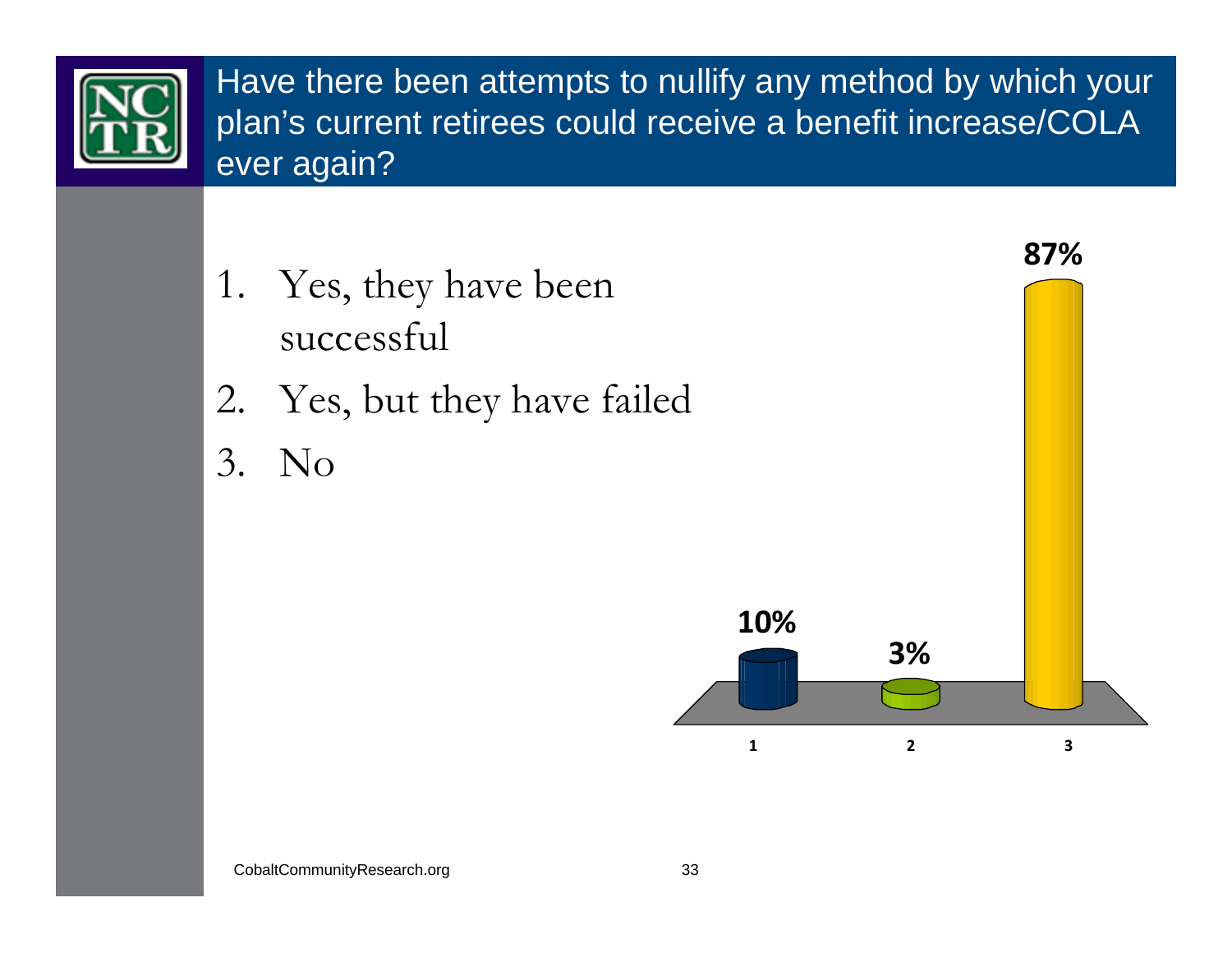![](_page_33_Figure_0.jpeg)

CobaltCommunityResearch.org 34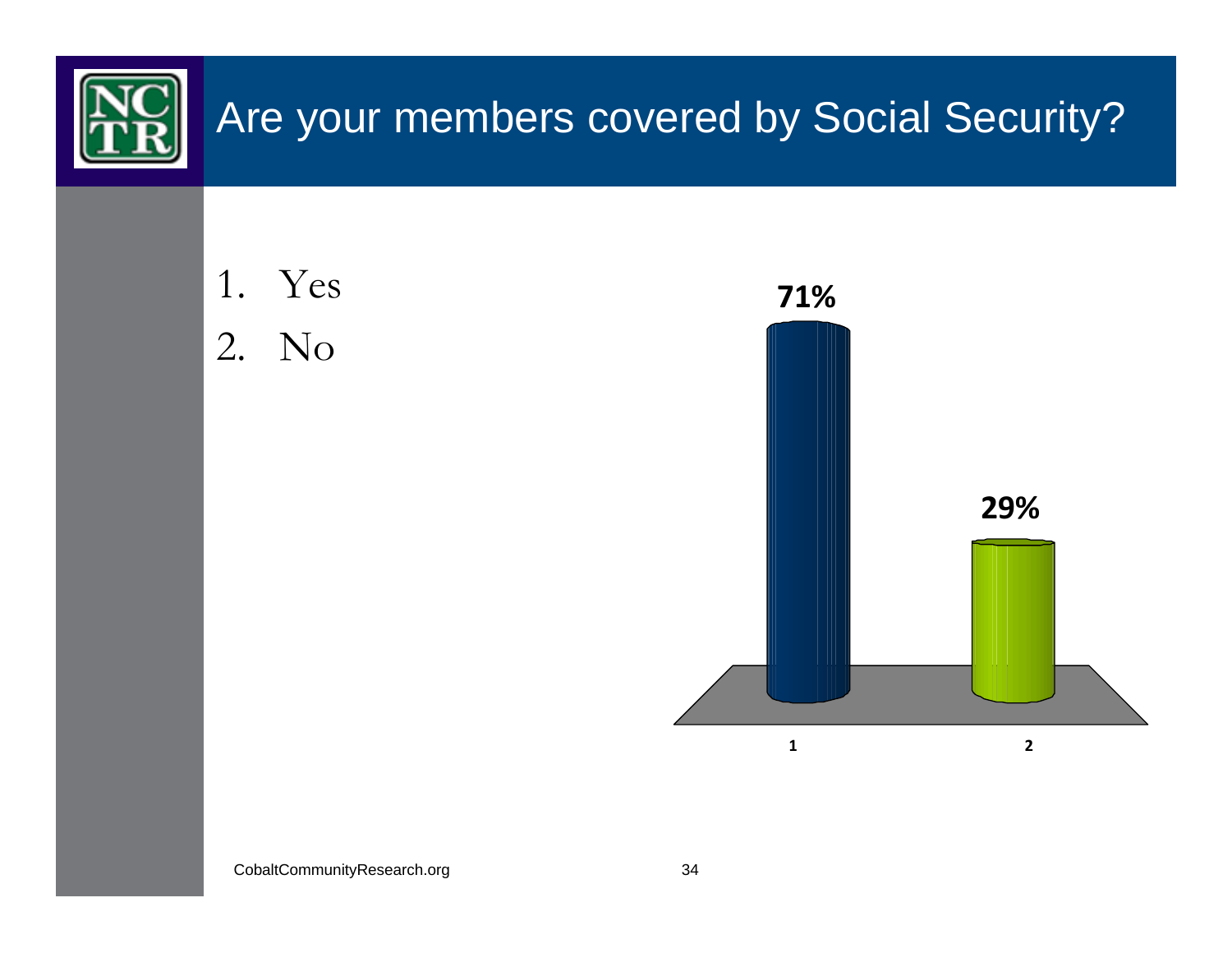![](_page_34_Figure_0.jpeg)

CobaltCommunityResearch.org 35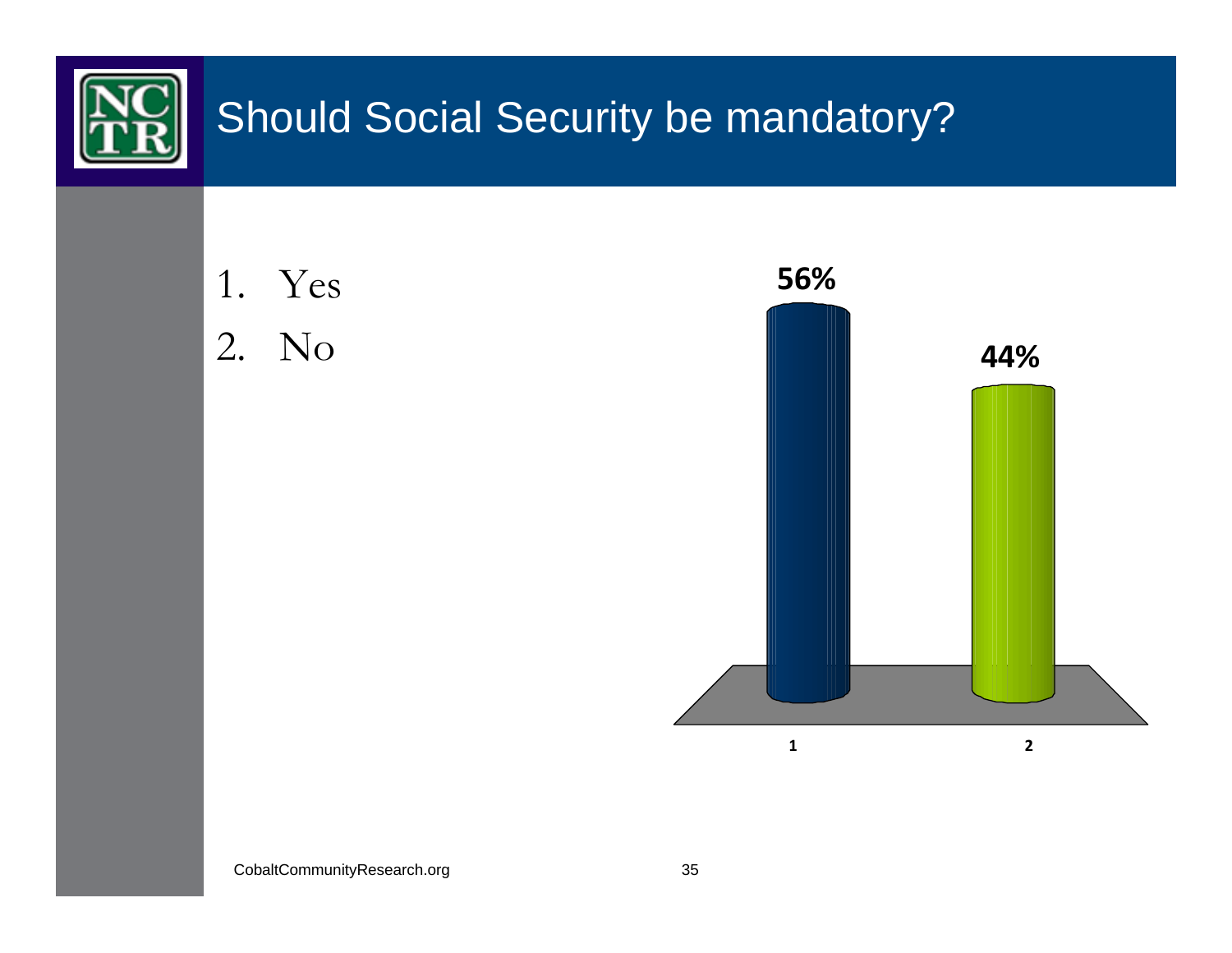![](_page_35_Picture_0.jpeg)

## If "No," why not?

- 1. The cost in addition to retirement plan funding would be too big a burden
- 2. It would require extensive legislation and/or constitutional changes
- 3. Other

![](_page_35_Figure_5.jpeg)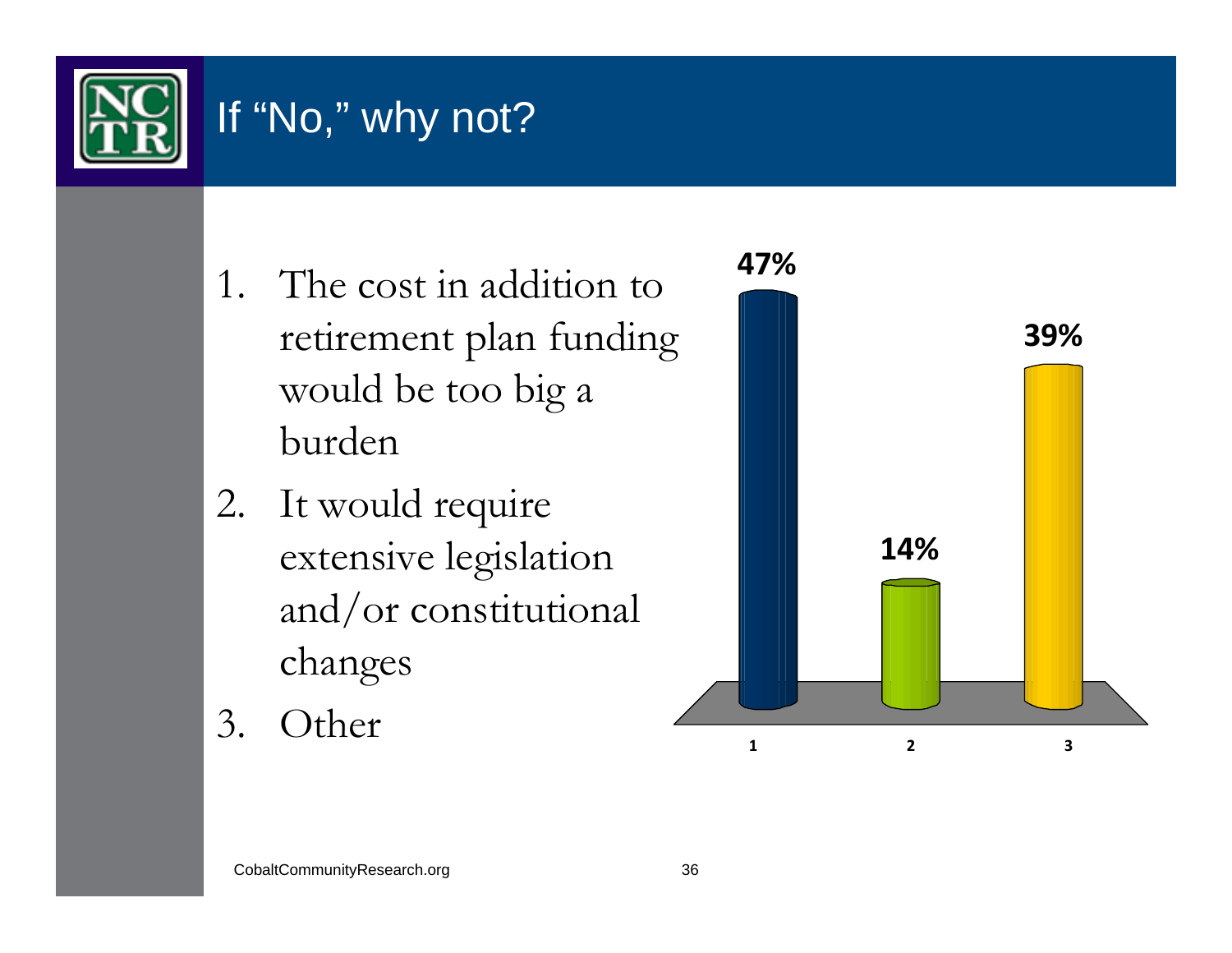![](_page_36_Picture_0.jpeg)

How satisfied/confident are you that you will be prepared and able to deal with the problems and issues affecting your plan that will/may occur in the next year?

- 1. Very confident
- 2. Somewhat confident
- 3. Not at all confident

![](_page_36_Figure_5.jpeg)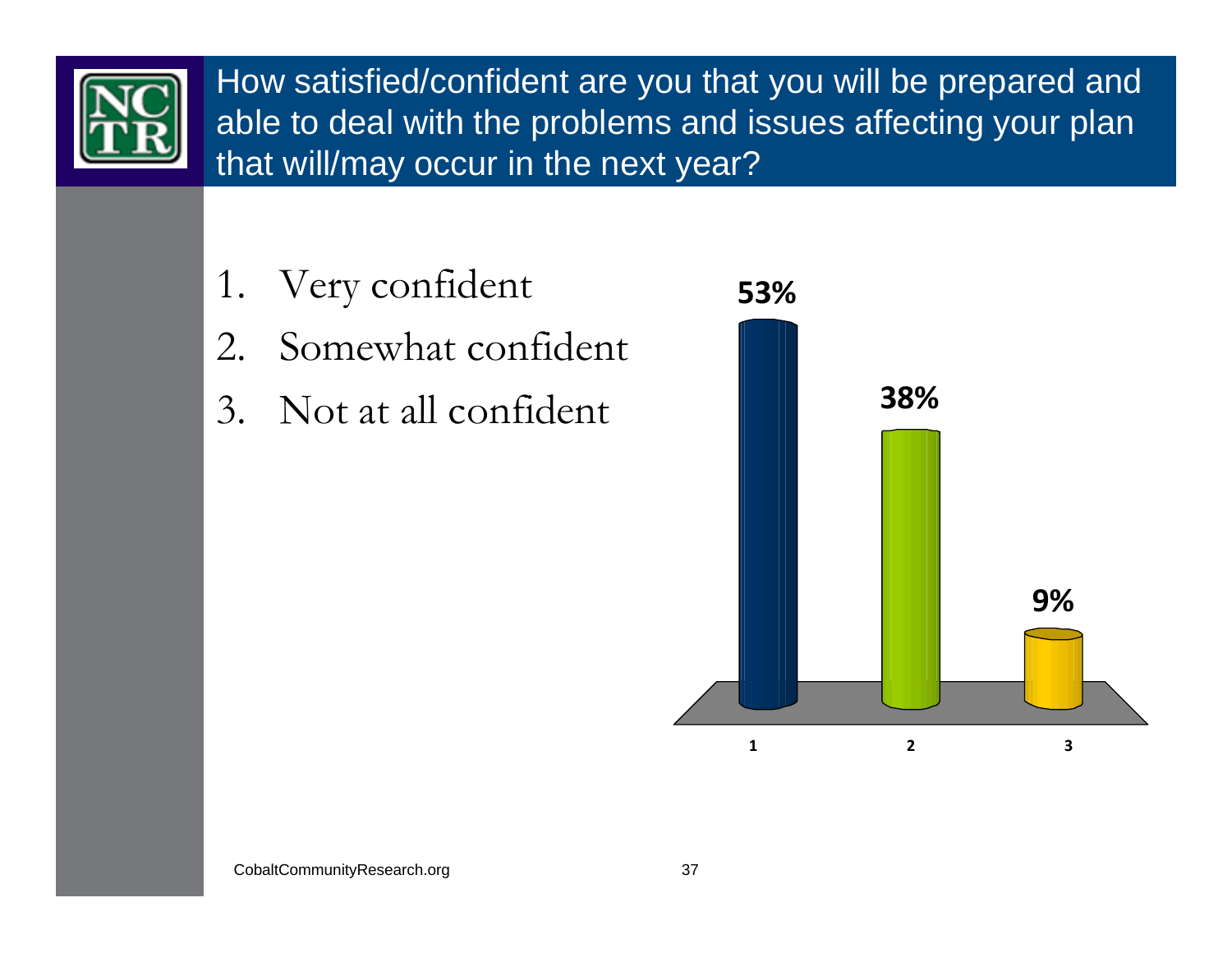![](_page_37_Figure_0.jpeg)

CobaltCommunityResearch.org 38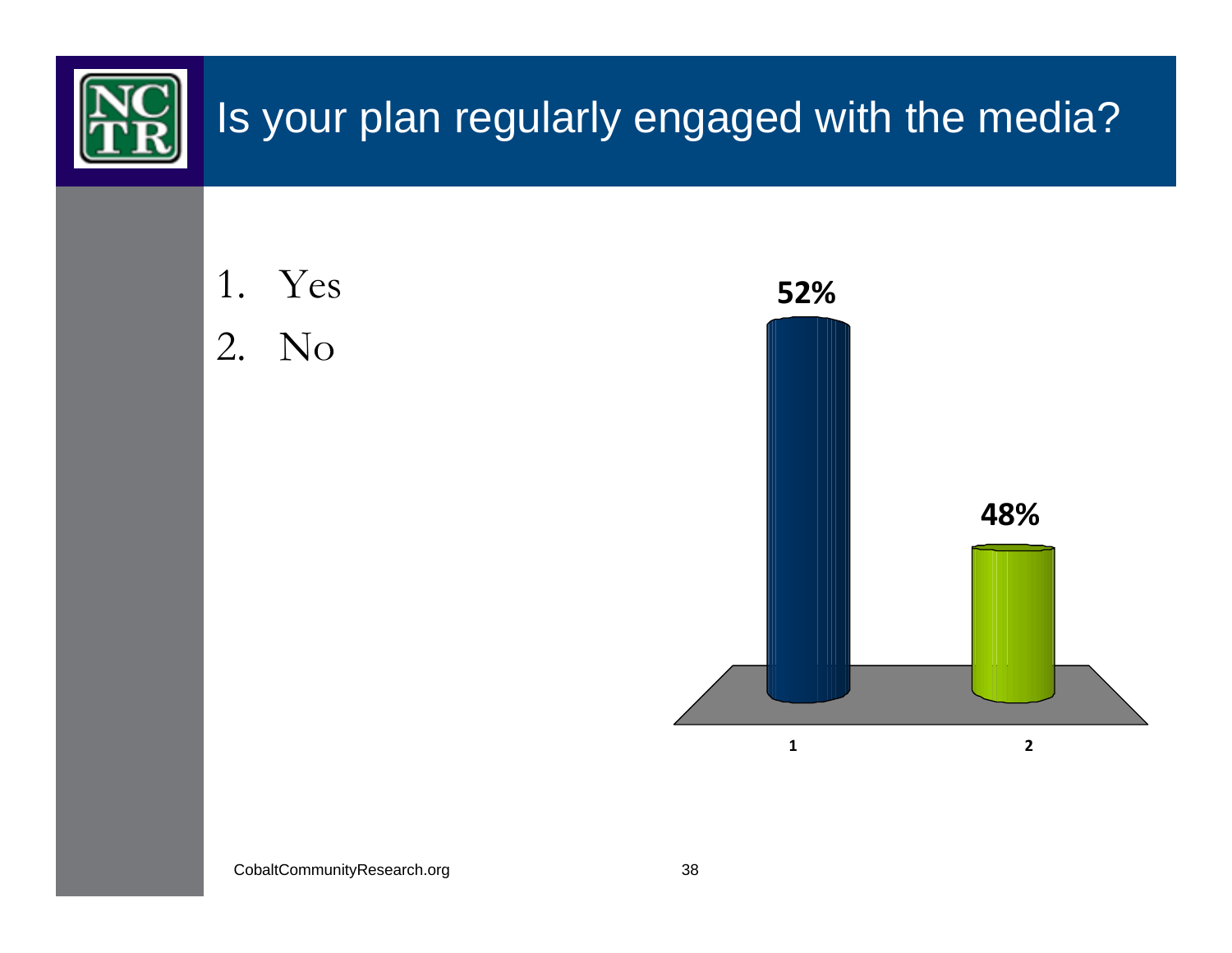## Can your plan directly interact with its legislative body in the determination of plan modifications?

![](_page_38_Figure_1.jpeg)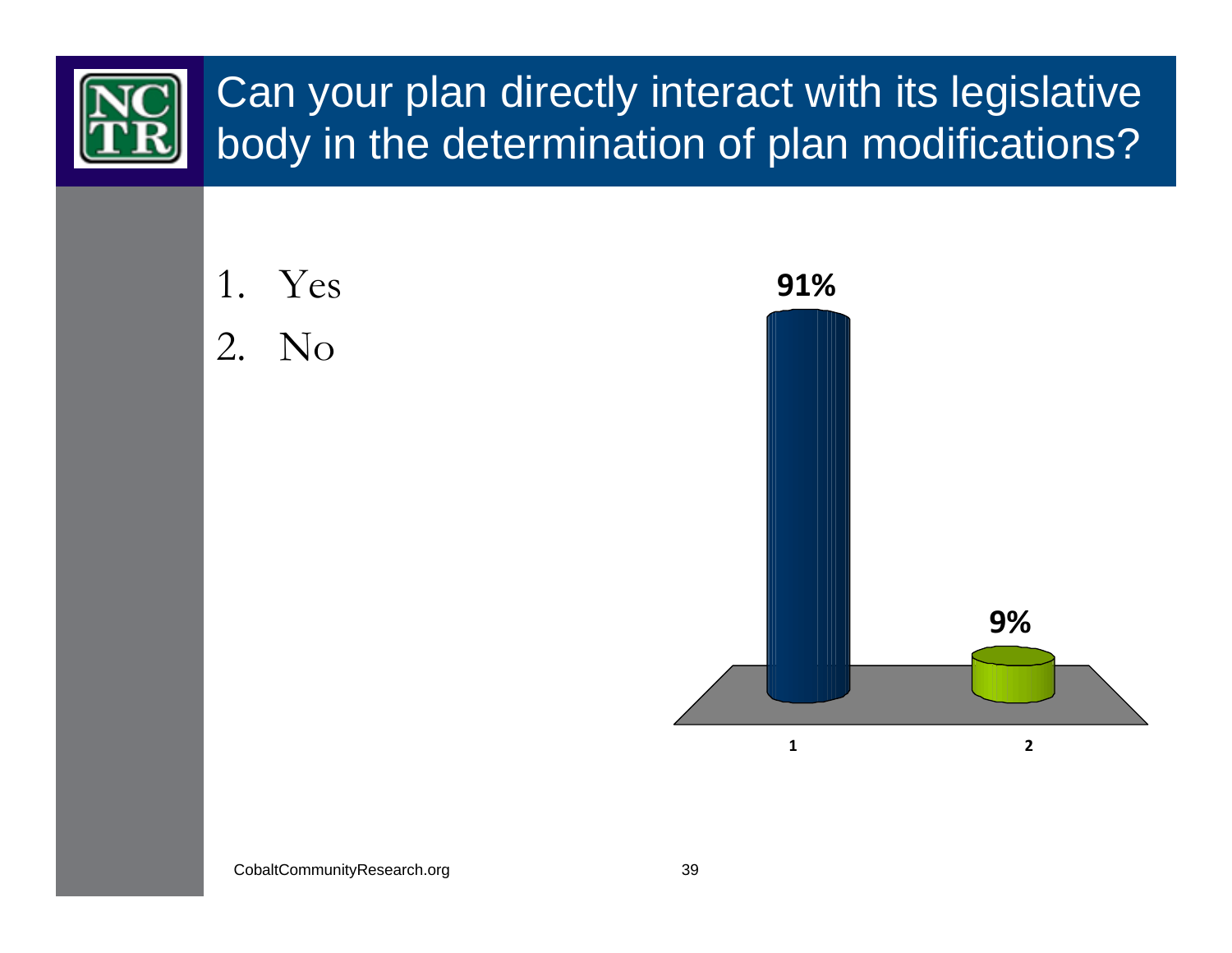# **Cobalt** Community Research

Supporting Decisions | Inspiring Ideas

![](_page_39_Picture_2.jpeg)

#### **NCTR Annual Convention**

October 12, 2011 10:15 – Group Exercise

© 2011 CobaltCommunityResearch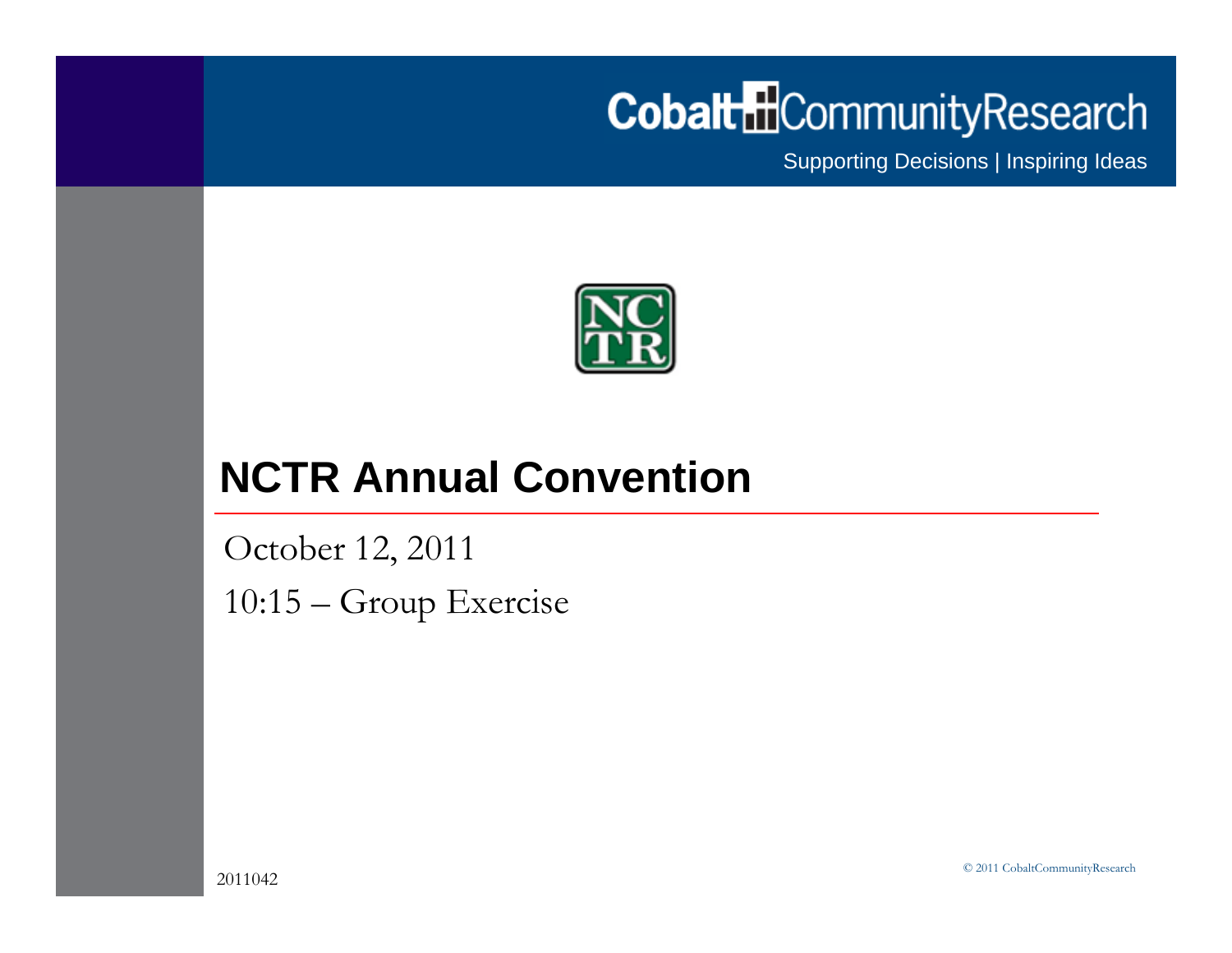![](_page_40_Picture_0.jpeg)

Does your system/plan have a governmental affairs department, legal department, or in-house counsel serving its legislative needs?

![](_page_40_Figure_2.jpeg)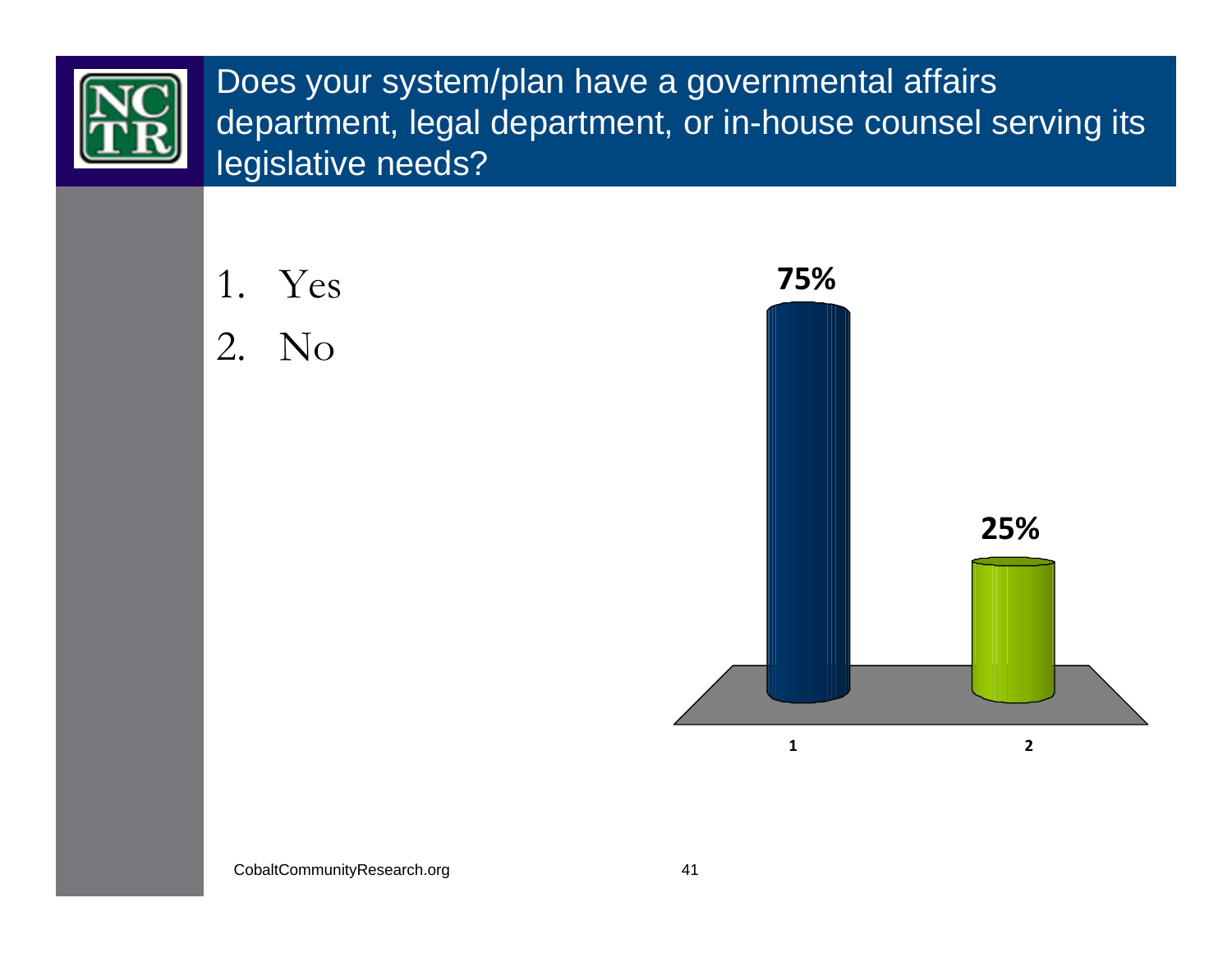## If "No," what entity serves those needs?

- 1. State's/county's/city's governmental affairs department, legal department, or attorney counsel/corporation counsel
- 2. Private counsel
- 3. Other
- 4. None

![](_page_41_Figure_5.jpeg)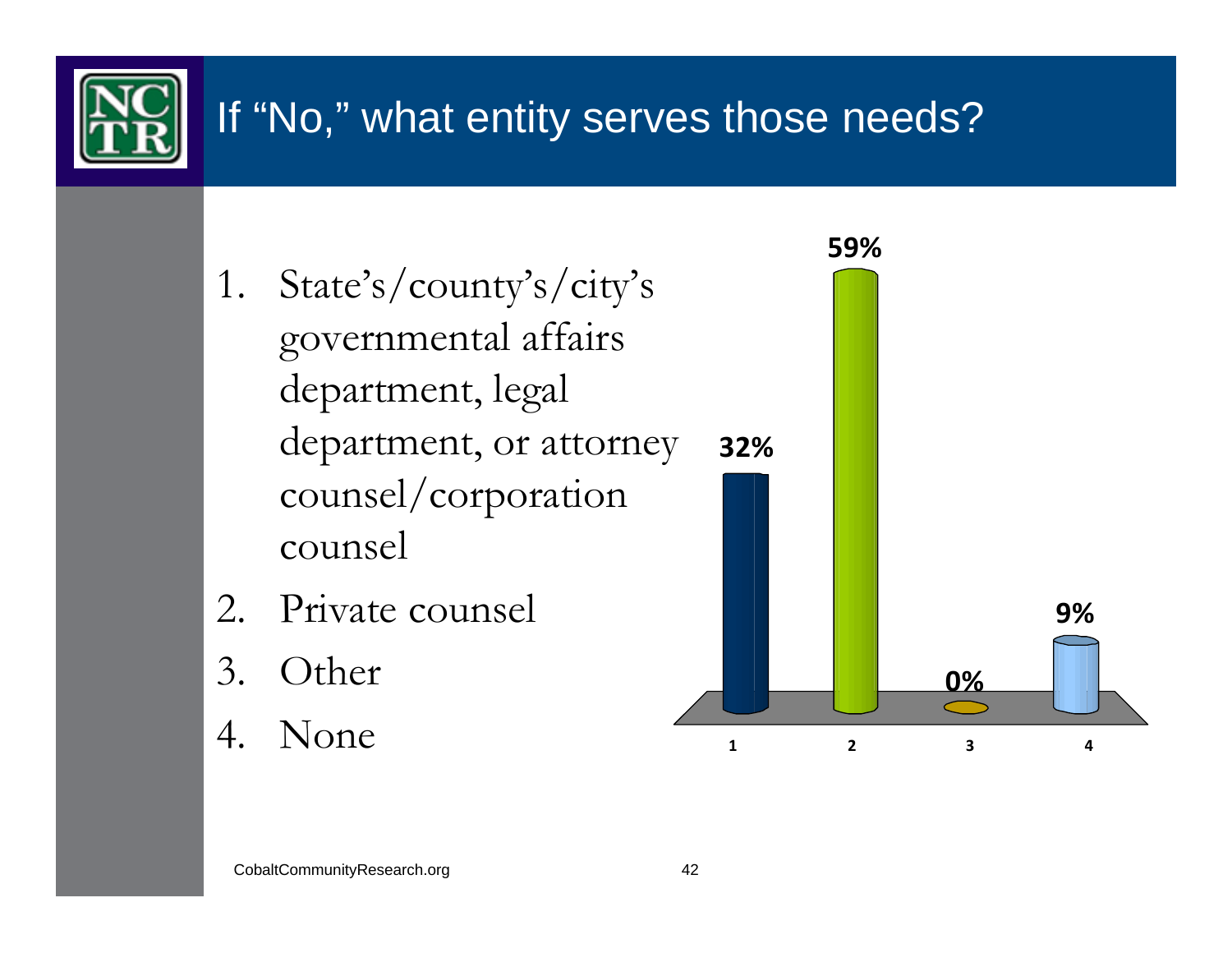![](_page_42_Picture_0.jpeg)

Is your Board/plan/system kept informed on the status of proposed/pending/newly adopted local/state/federal rules, regulations, and laws that affect it?

![](_page_42_Figure_2.jpeg)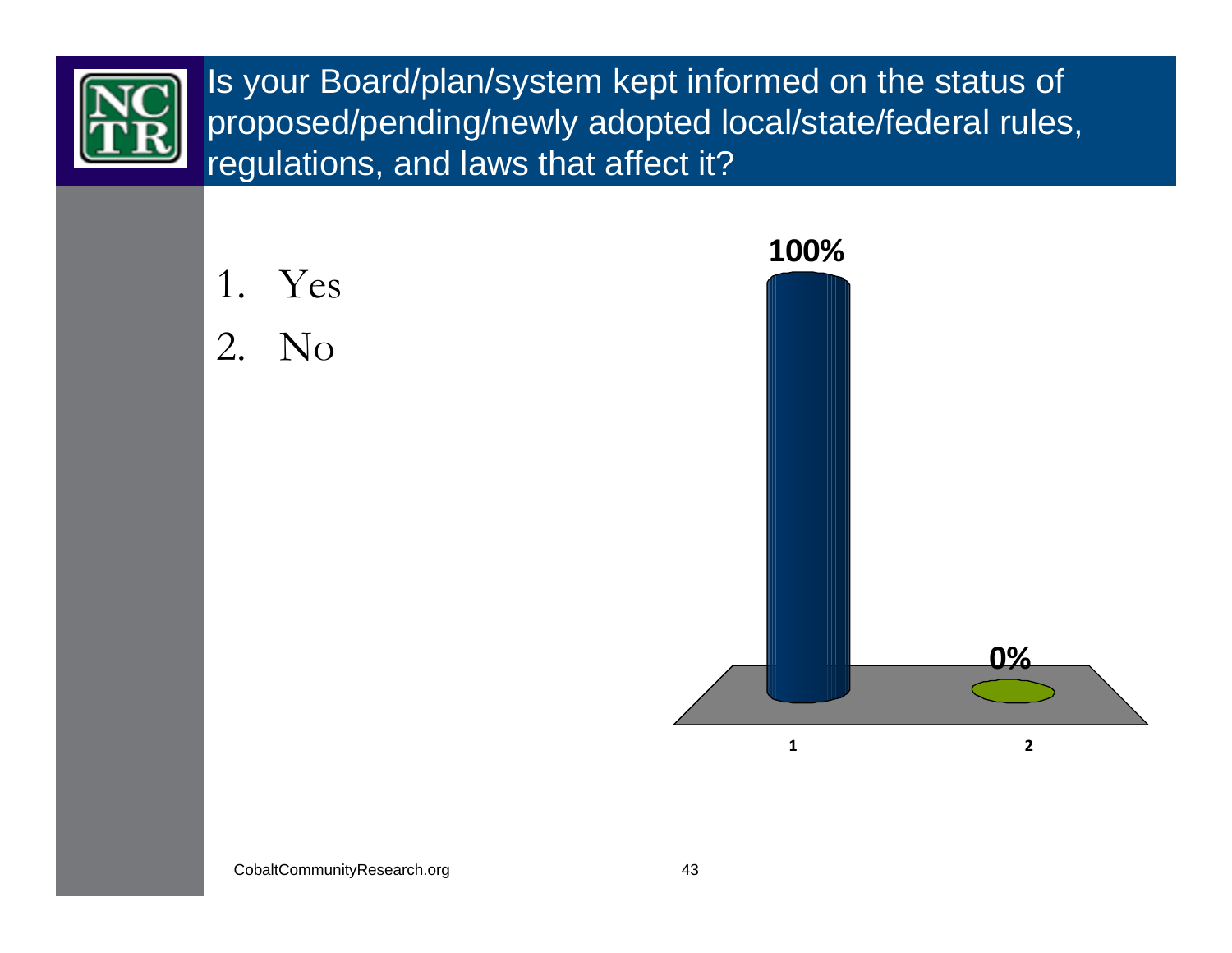![](_page_43_Picture_0.jpeg)

### From what other sources do you receive current information about the above? Mark all that apply.

- 1. NCTR
- 2. Newspapers, trade publications
- 3. Other media
- 4. Other organizations
- 5. None

![](_page_43_Figure_7.jpeg)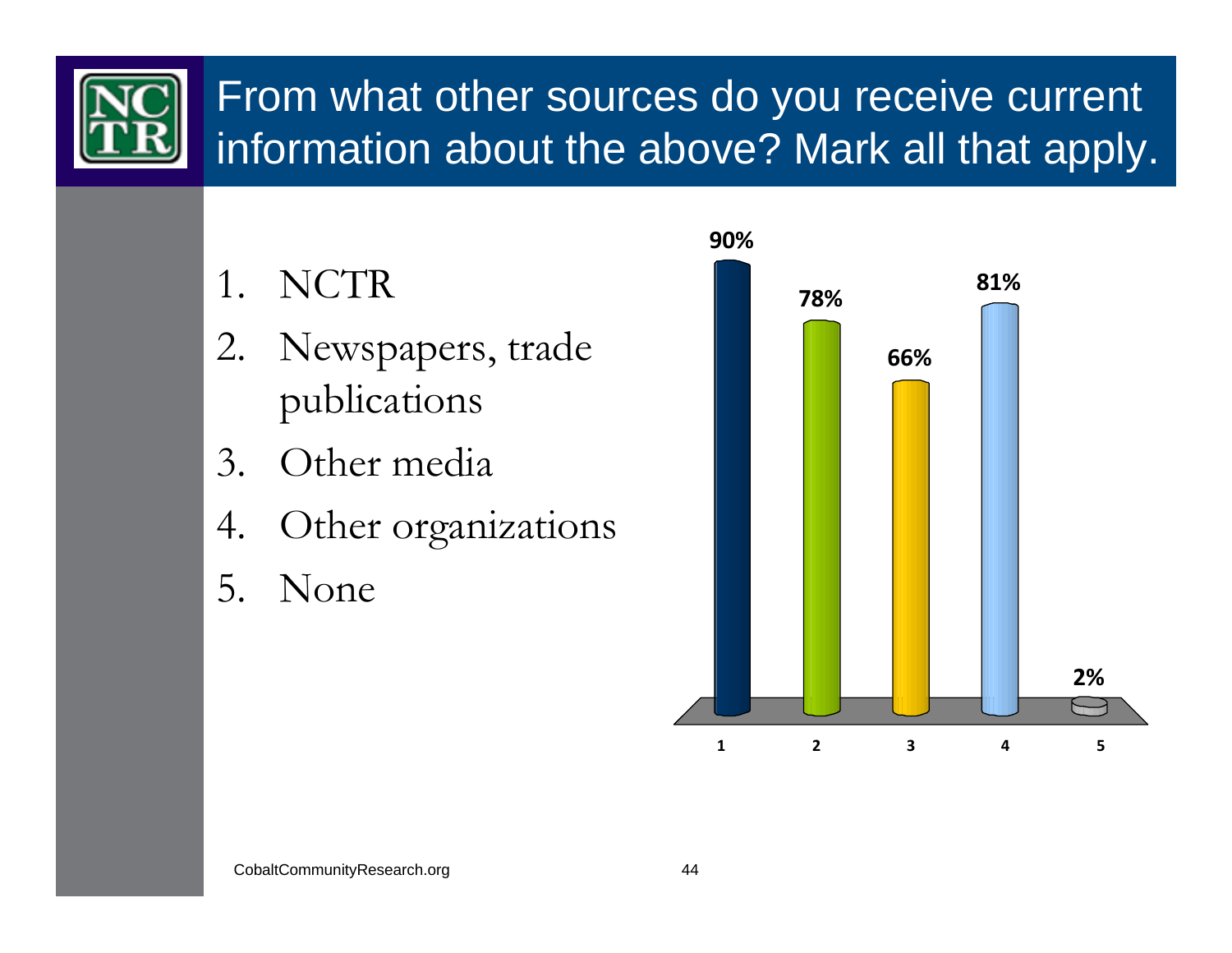![](_page_44_Picture_0.jpeg)

![](_page_44_Figure_1.jpeg)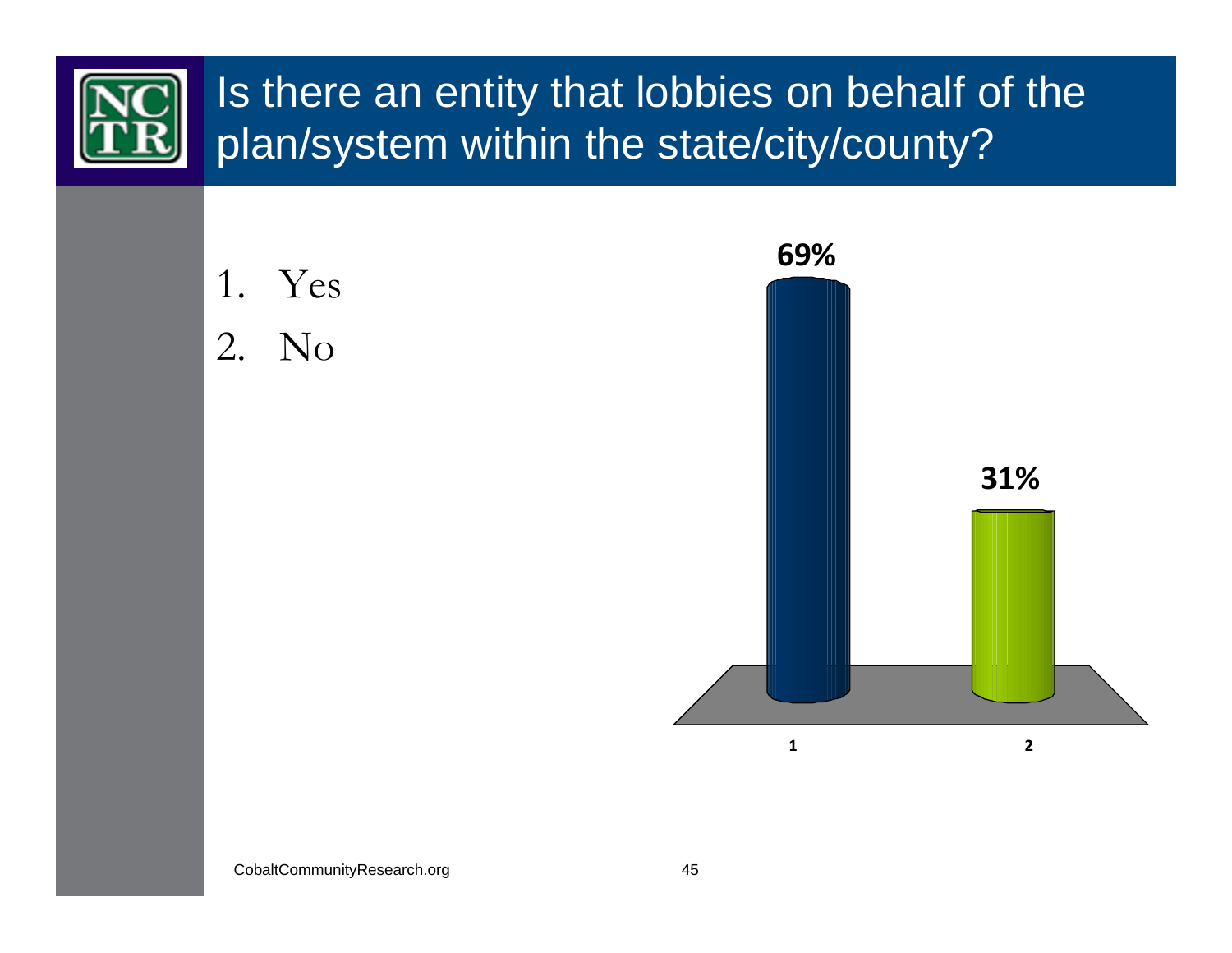### If "Yes," are you kept currently informed as to the item/position being lobbied for or against?

![](_page_45_Figure_1.jpeg)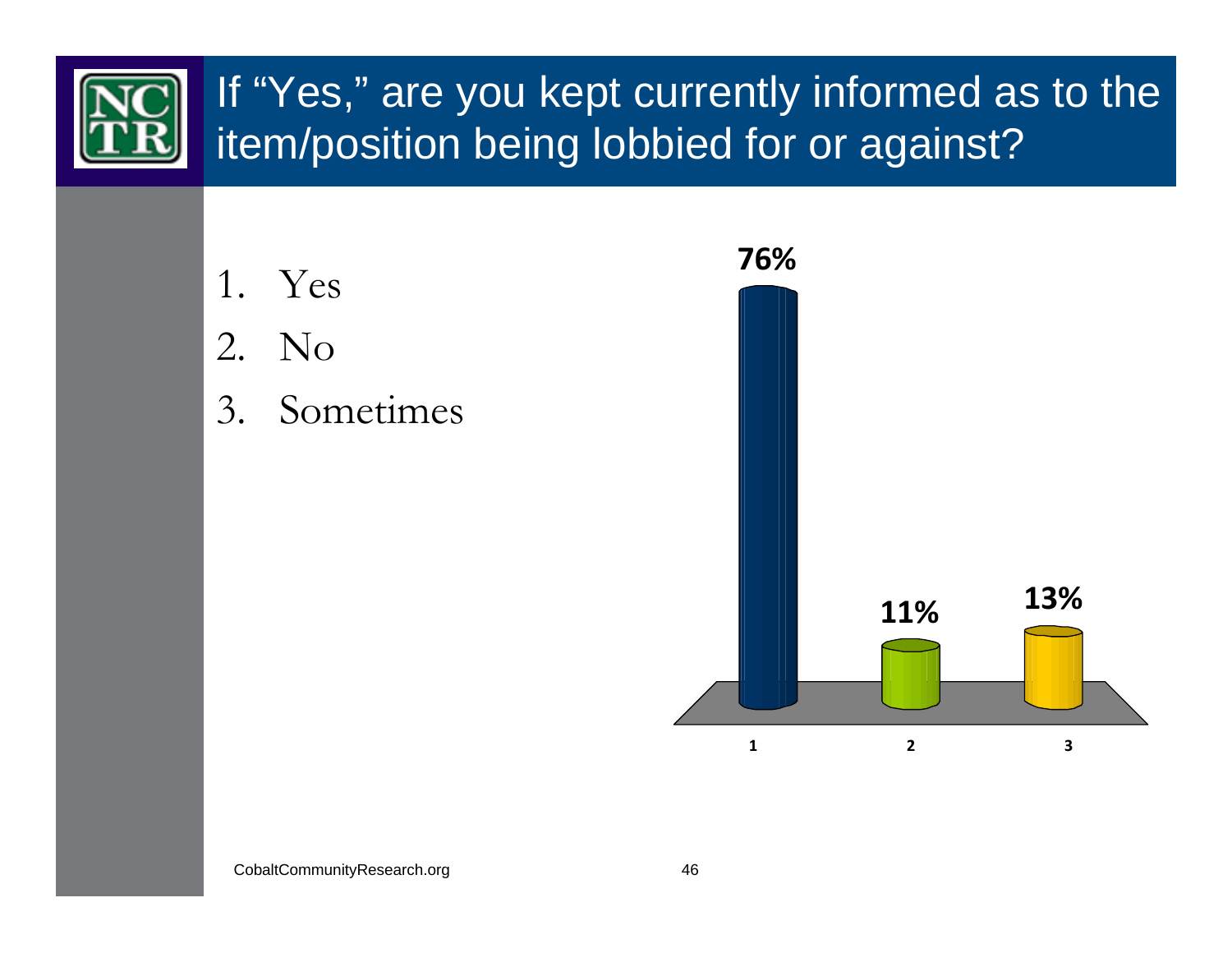## Is there an entity that lobbies directly on behalf of the plan/system at the federal level?

![](_page_46_Figure_1.jpeg)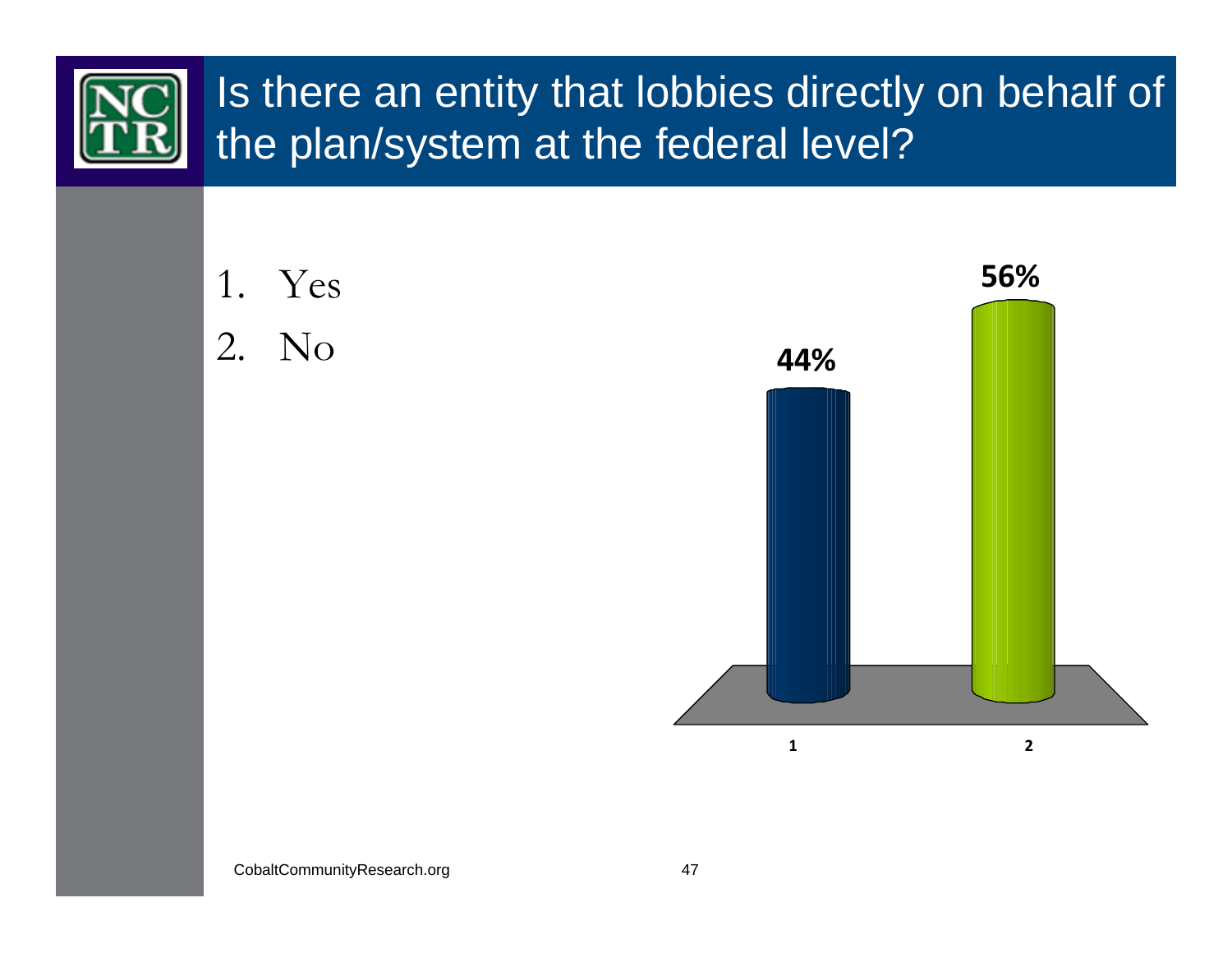![](_page_47_Picture_0.jpeg)

### Does your Board have direct input into establishing any lobbying positions?

![](_page_47_Figure_2.jpeg)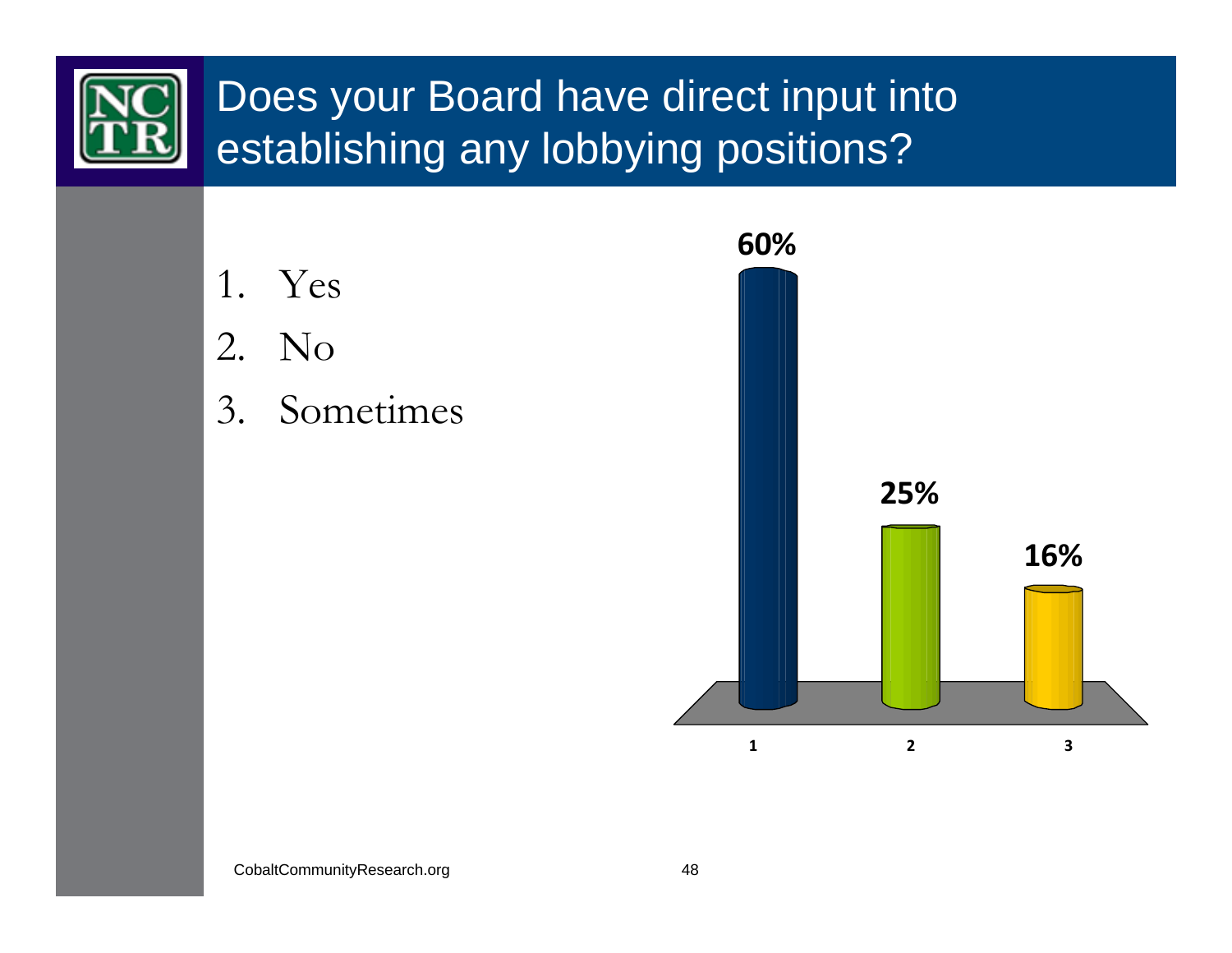# If "Yes," are you kept aware/current as to what is being lobbied for or against?

![](_page_48_Figure_1.jpeg)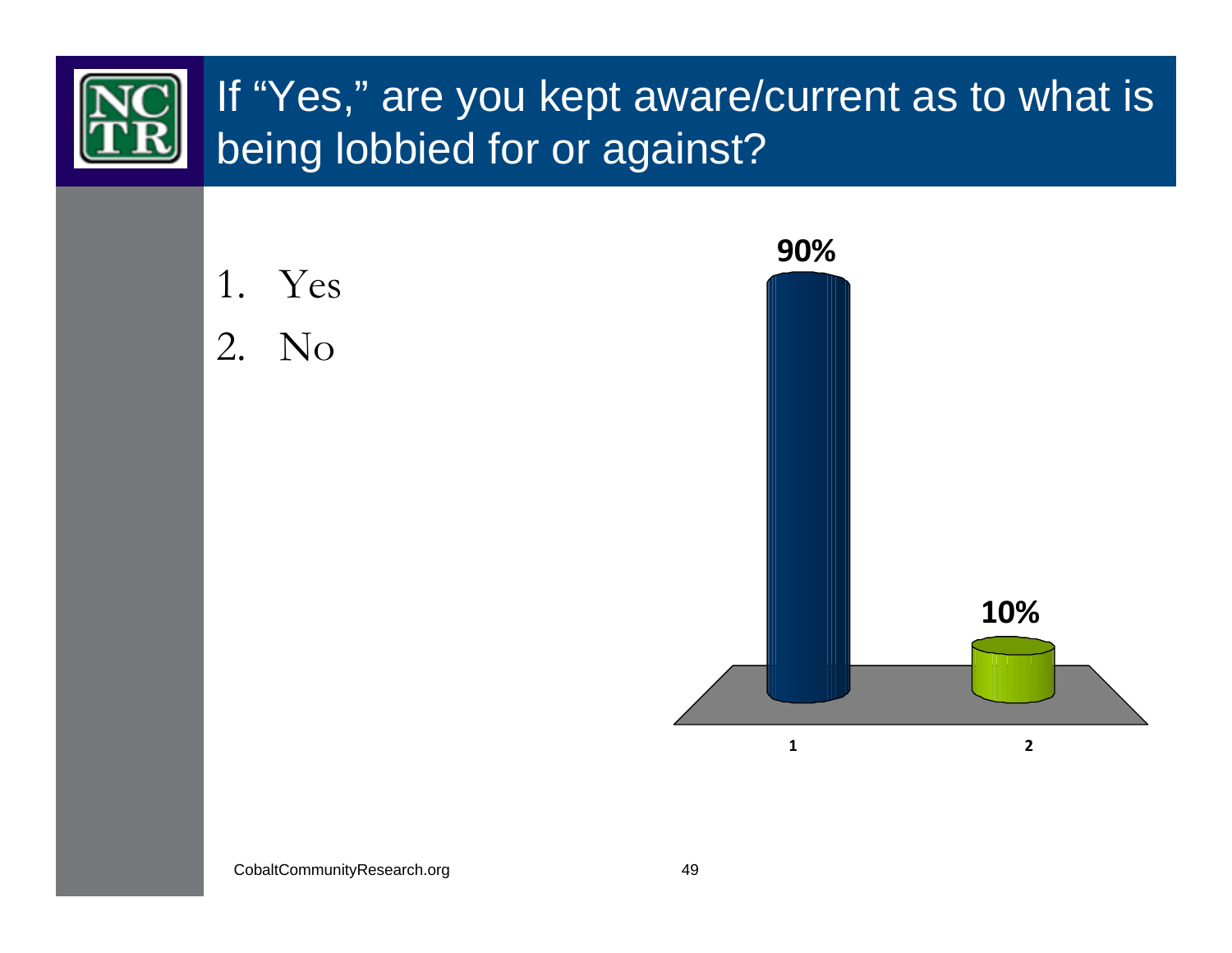![](_page_49_Picture_0.jpeg)

## Have you "attended" any of NCTR's Webinars?

- 1. Yes
- 2. No
- 3. Meant to but got otherwise involved

![](_page_49_Figure_5.jpeg)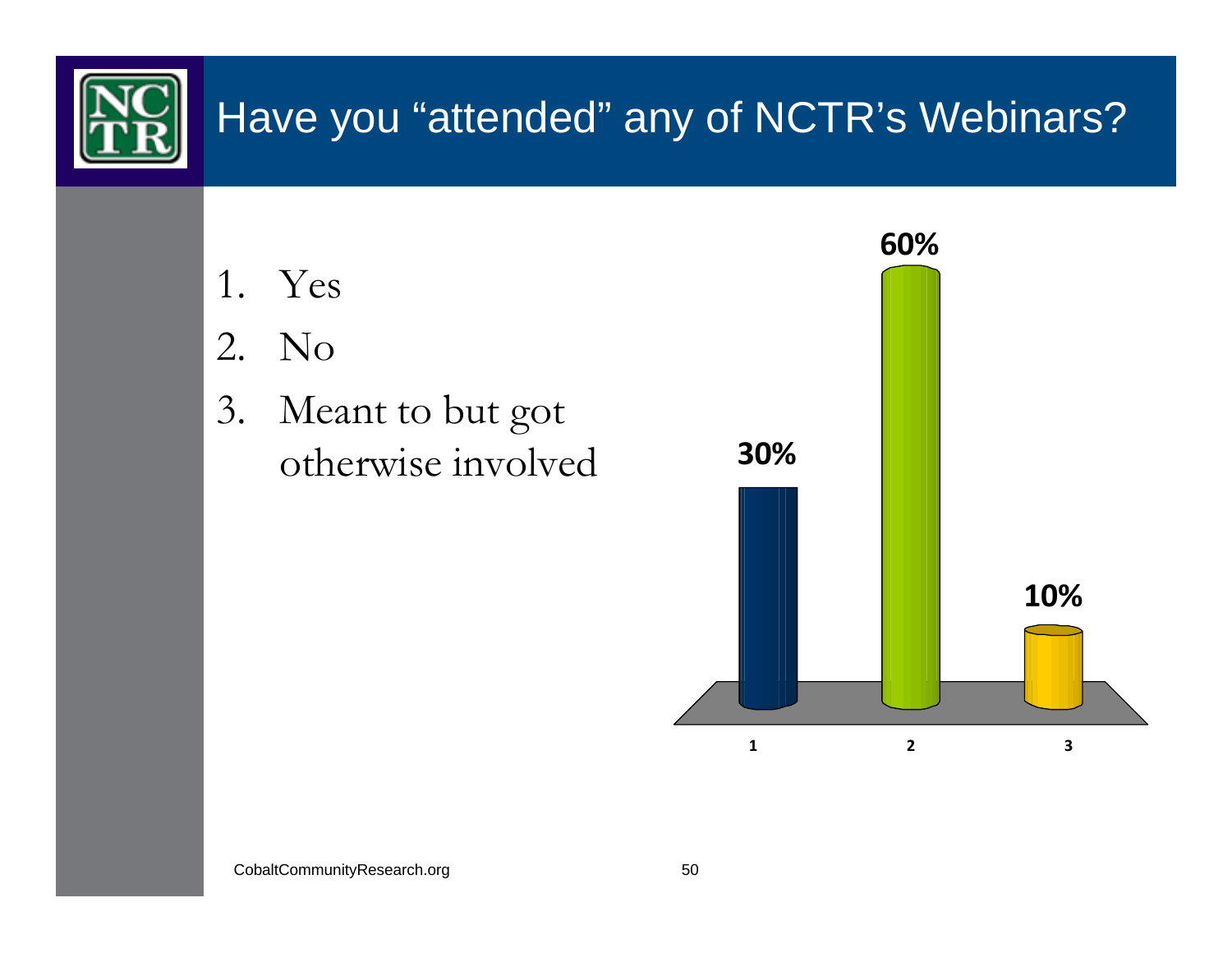## If you have "attended" any Webinars, have they met your expectations?

- 1. Yes
- 2. No
- 3. In some respects

![](_page_50_Figure_4.jpeg)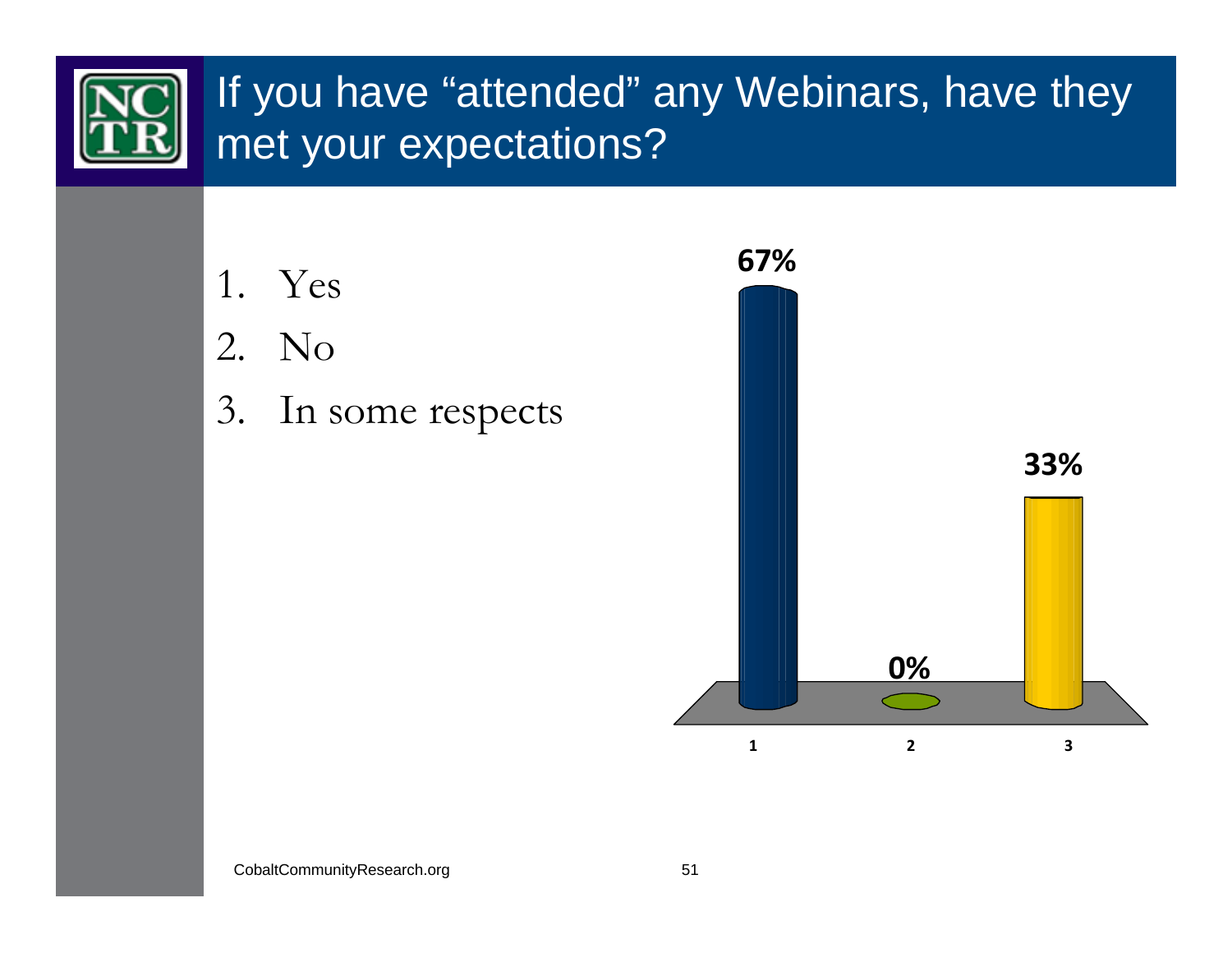![](_page_51_Picture_0.jpeg)

To date, NCTR's Webinars have been held during afternoon hours. Would you attend an evening Webinar if NCTR scheduled one?

![](_page_51_Figure_2.jpeg)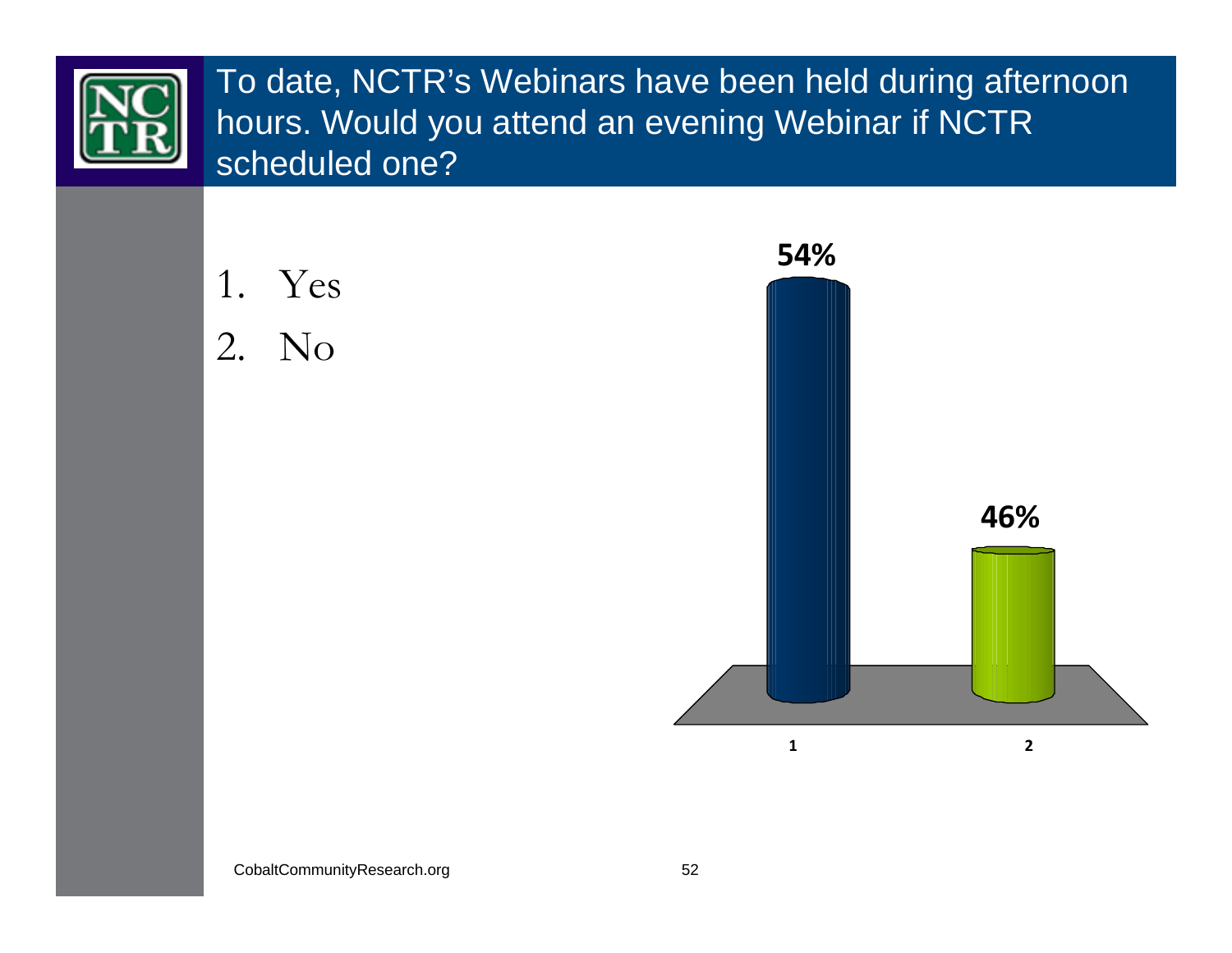![](_page_52_Picture_0.jpeg)

Are you aware of GASB's issuance of exposure drafts on its project on pension accounting and financial reporting that, if adopted, would dramatically change the way plans and employers report and account for pensions?

- 1. Yes
- 2. No
- 3. Only heard a bit about it

![](_page_52_Figure_5.jpeg)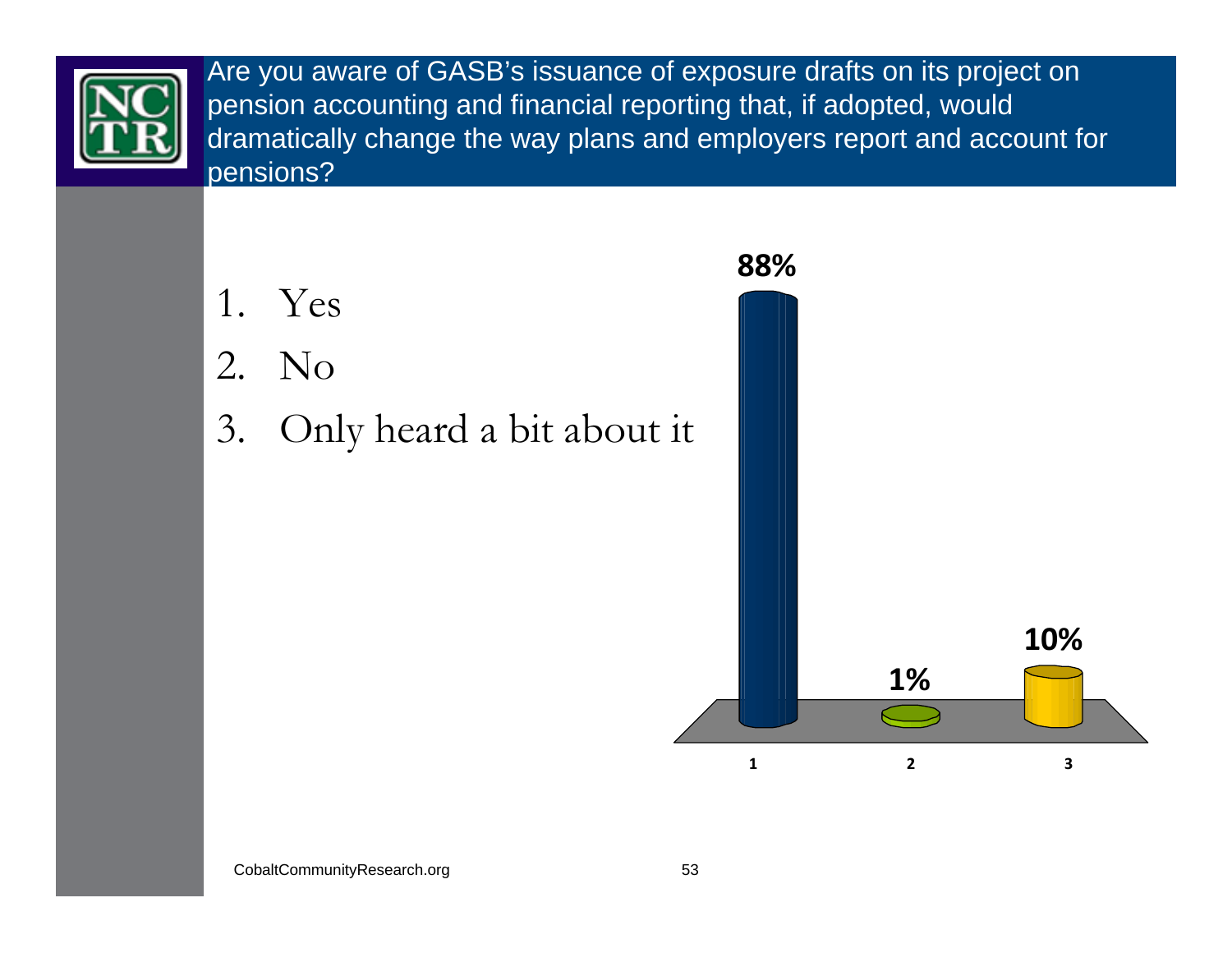![](_page_53_Picture_0.jpeg)

NCTR has lobbied strongly against the enactment of the Public Employees Pension Transparency Act (PEPTA) AKA the "Nunes" Bill. Are you aware of this bill and its requirements?

![](_page_53_Figure_2.jpeg)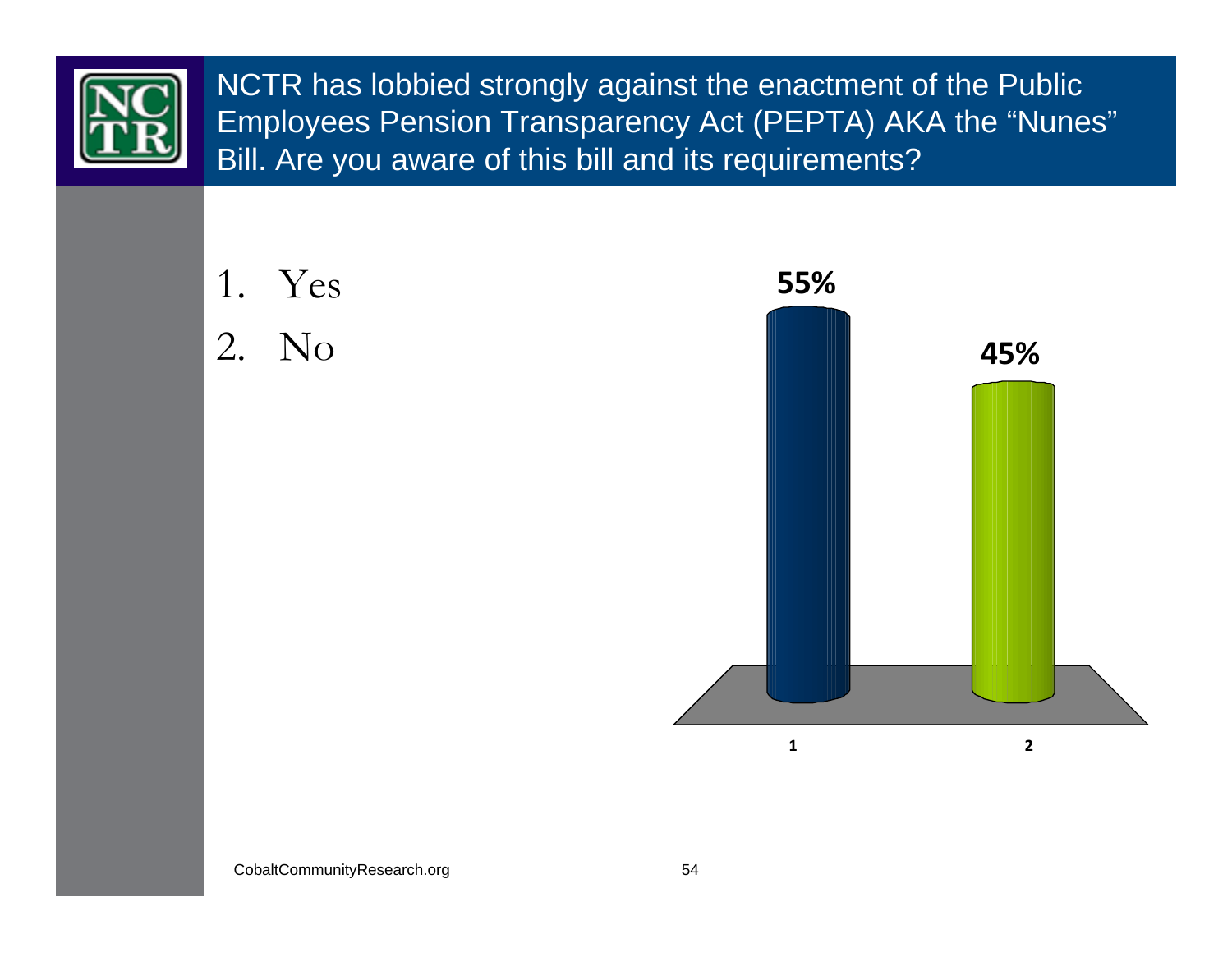![](_page_54_Picture_0.jpeg)

The US Securities and Exchange Commission (SEC) has a new enforcement unit focused on public pensions. Are you aware of the SEC"s interest and involvement with public pensions?

![](_page_54_Figure_2.jpeg)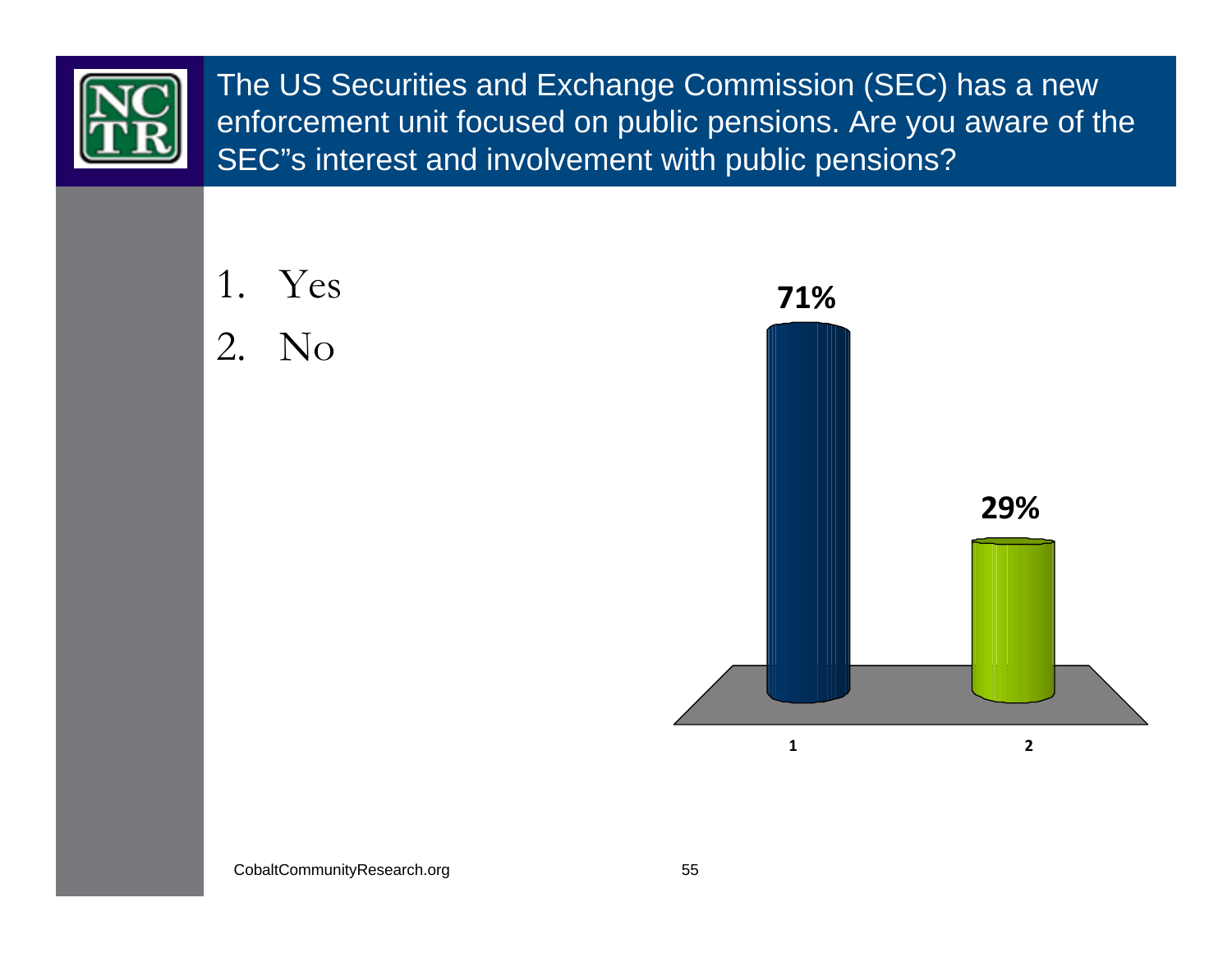![](_page_55_Picture_0.jpeg)

Are you aware of the proposed Normal Retirement Age regulations issued by the IRS that are currently set to apply to governmental plans in 2013, and how they will affect your plan?

![](_page_55_Figure_2.jpeg)

 $\overline{2}$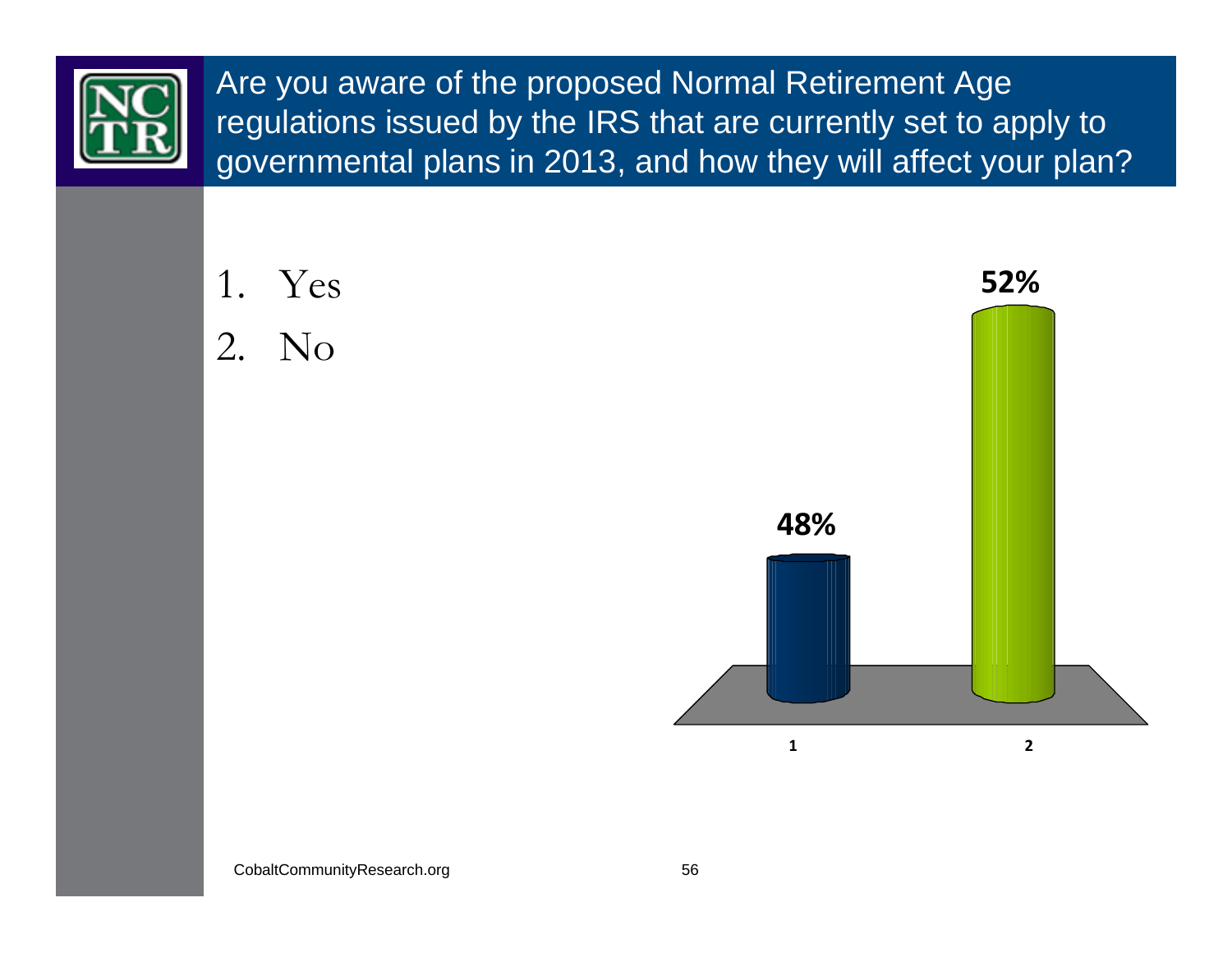![](_page_56_Picture_0.jpeg)

Which of the following communication vehicles NCTR makes available to you do you find helpful in performing your plan/system duties and responsibilities?

- 1. NCTR quarterly newsletter
- 2. NCTR federal e-news blog
- 3. NCTR webinars
- 4. All of the above
- 5. None of the above

![](_page_56_Figure_7.jpeg)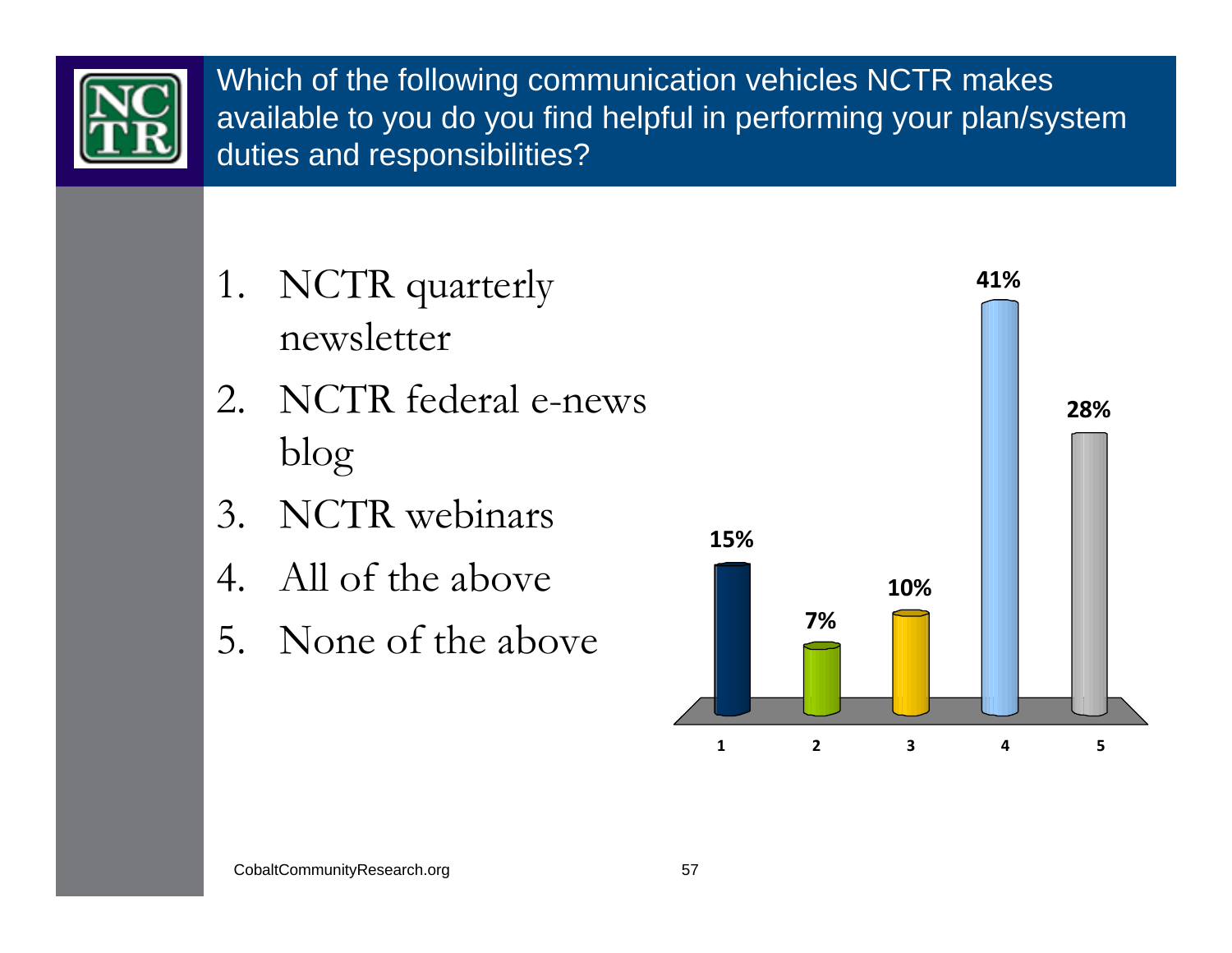![](_page_57_Picture_0.jpeg)

Are you aware that, in addition to the above well-established NCTR communication formats, NCTR has started a Facebook page?

- 1. Yes
- 2. No
- 3. Yes, but have not visited it yet
- 4. Not a member of Facebook

![](_page_57_Figure_6.jpeg)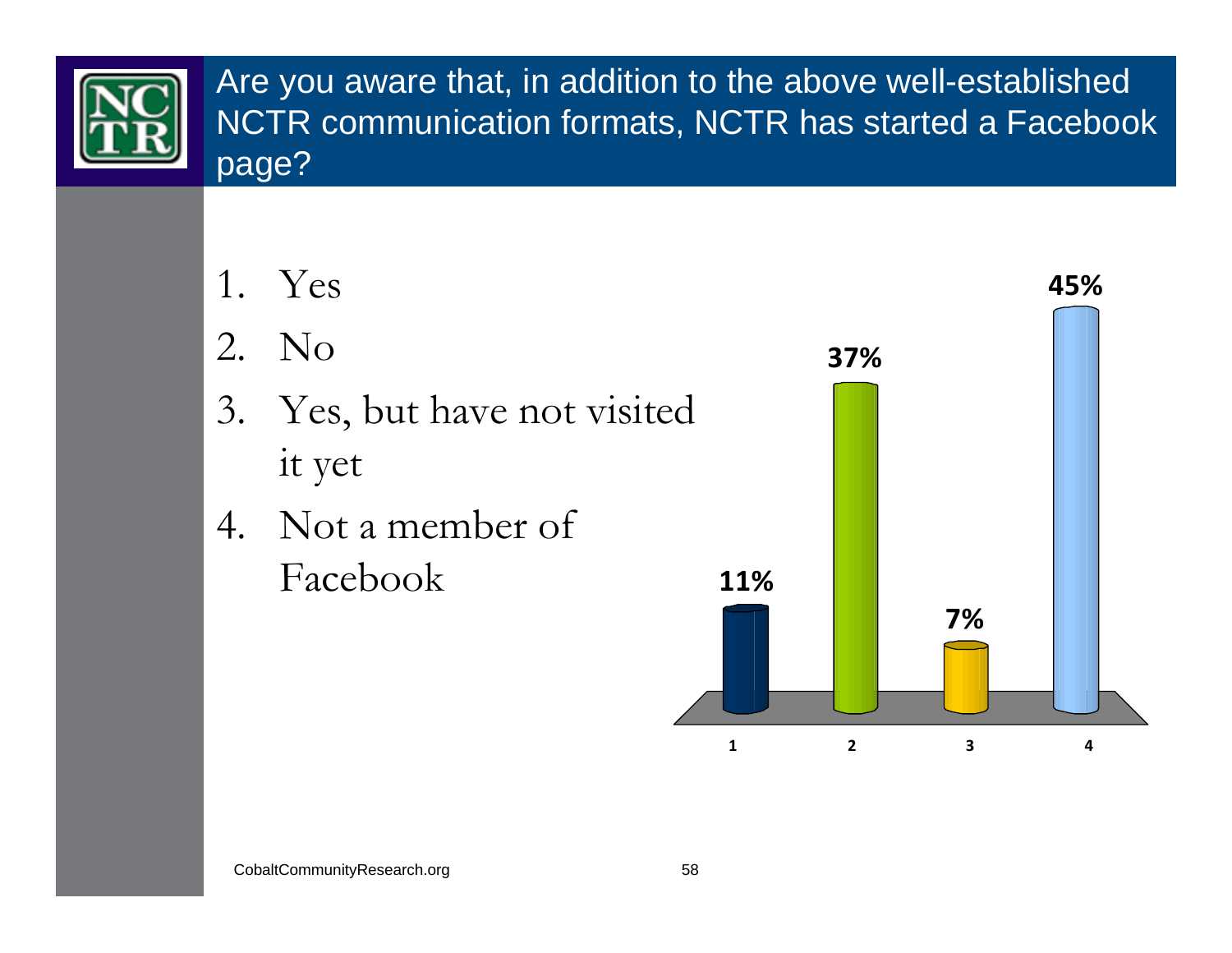![](_page_58_Picture_0.jpeg)

- 
- 2. No
- 3. Intend to do so

![](_page_58_Figure_4.jpeg)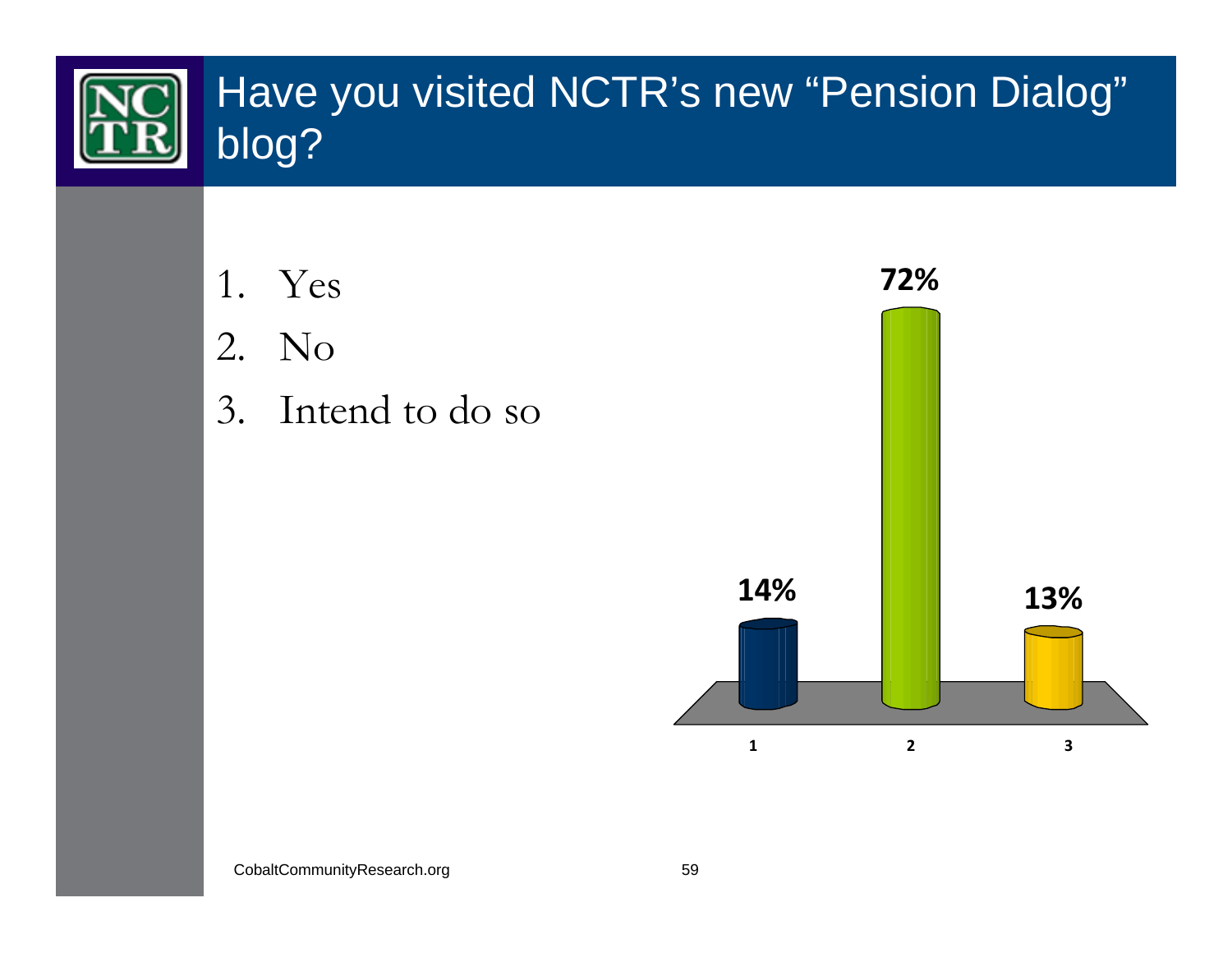![](_page_59_Picture_0.jpeg)

Does NCTR's communications program, in concert with the live federal legislative updates presented at NCTR workshops and the annual convention provide you with solid, working knowledge of the issues our plans/systems are facing?

- 1. Yes
- 2. No
- 3. Need more information

![](_page_59_Figure_5.jpeg)